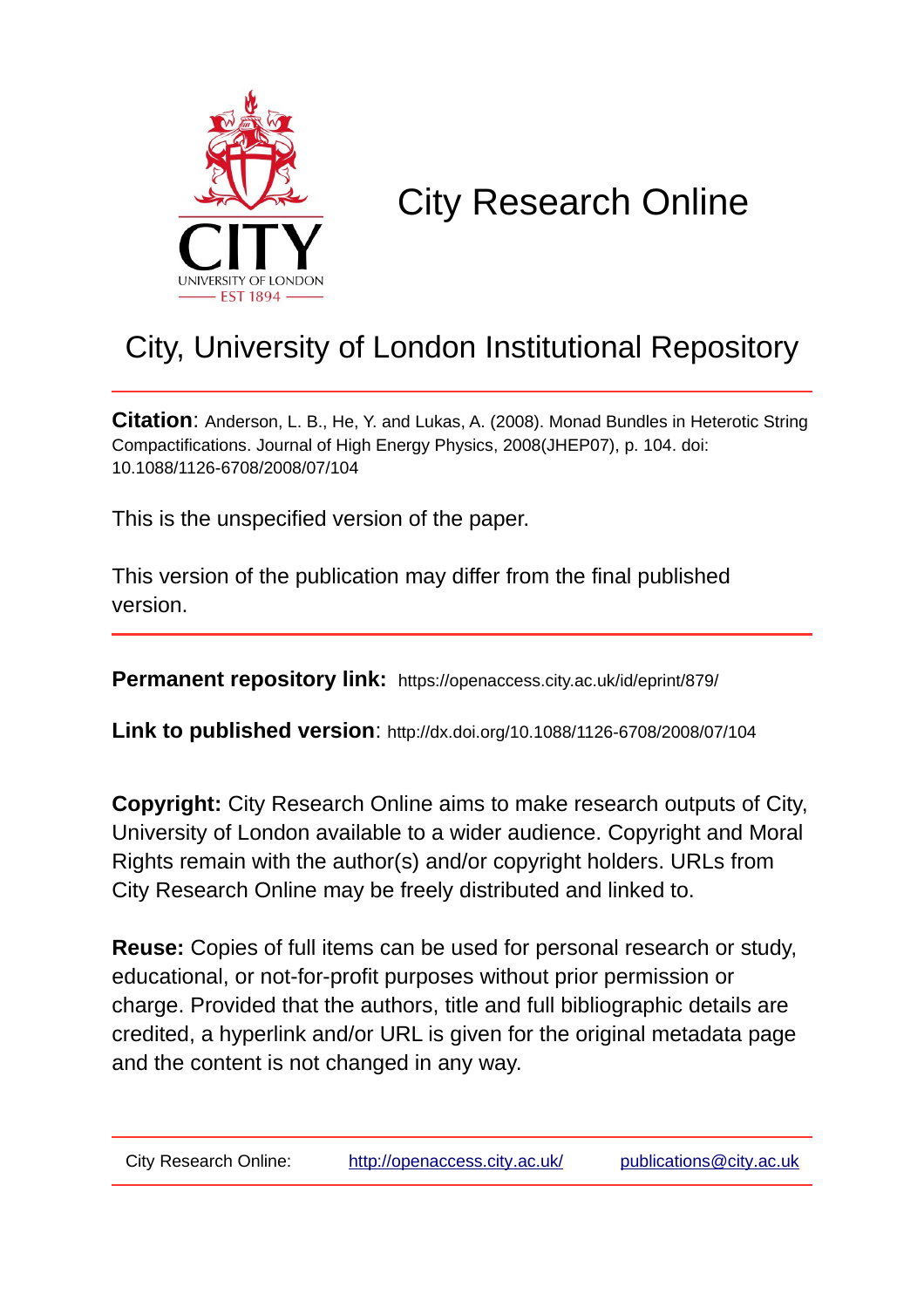## Monad Bundles in Heterotic String Compactifications

Lara Anderson<sup>1,3</sup>, Yang-Hui He<sup>1,2,3</sup>, André Lukas<sup>3</sup>

<sup>1</sup> *Mathematical Institute, Oxford University, 24-29 St. Giles', Oxford OX1 3LB, U.K.*

<sup>2</sup>*Merton College, Oxford, OX1 4JD, U.K.*

<sup>3</sup>*Rudolf Peierls Centre for Theoretical Physics, Oxford University, 1 Keble Road, Oxford, OX1 3NP, U.K.*

#### Abstract

In this paper, we study positive monad vector bundles on complete intersection Calabi-Yau manifolds in the context of  $E_8 \times E_8$  heterotic string compactifications. We show that the class of such bundles, subject to the heterotic anomaly condition, is finite and consists of about 7000 models. We explain how to compute the complete particle spectrum for these models. In particular, we prove the absence of vector-like family anti-family pairs in all cases. We also verify a set of highly non-trivial necessary conditions for the stability of the bundles. A full stability proof will appear in a companion paper. A scan over all models shows that even a few rudimentary physical constraints reduces the number of viable models drastically.

anderson@maths.ox.ac.uk hey@maths.ox.ac.uk lukas@physics.ox.ac.uk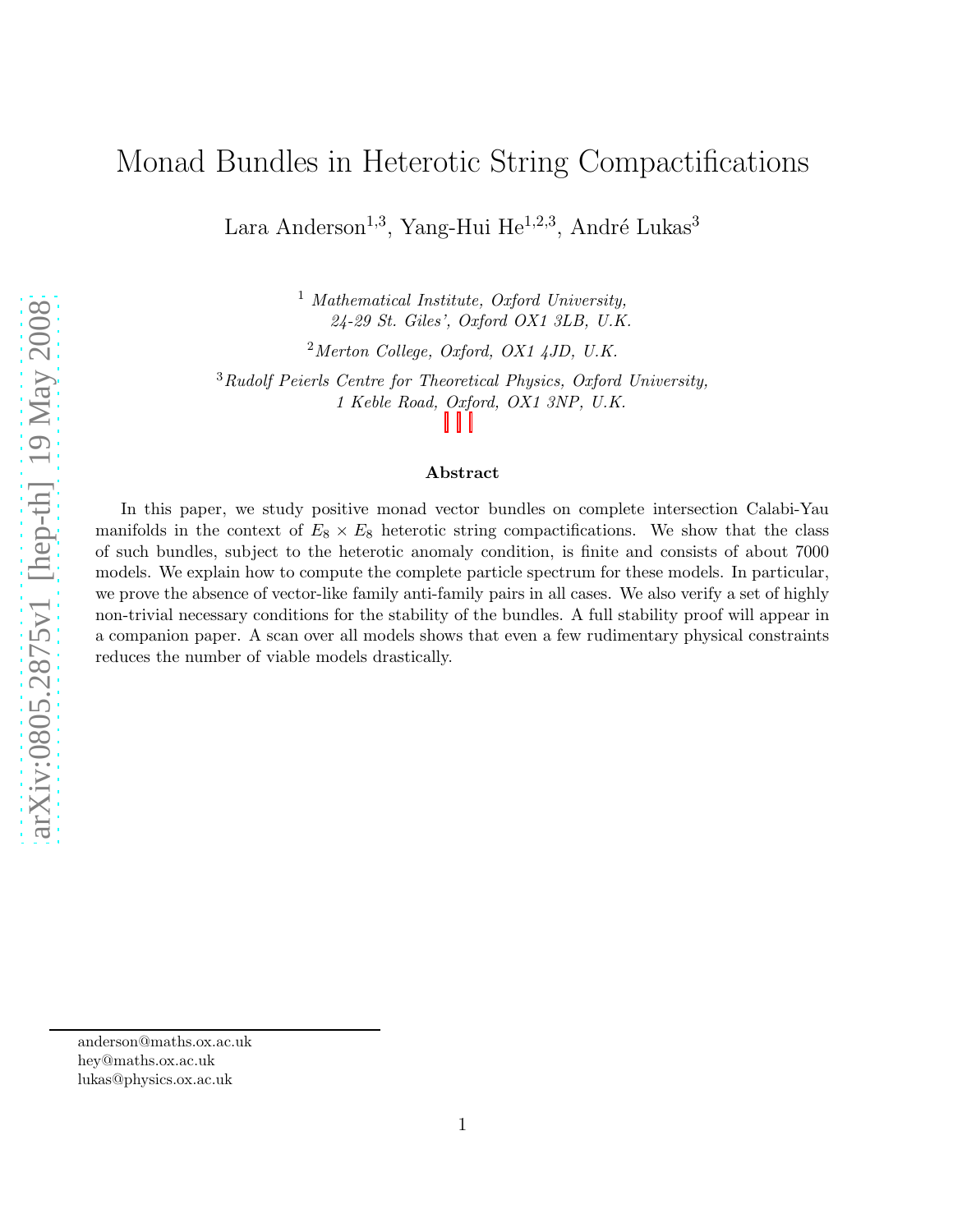## **Contents**

| Introduction<br>1                               |                                                                                                                                                                                                               |                                   |  |  |  |  |  |
|-------------------------------------------------|---------------------------------------------------------------------------------------------------------------------------------------------------------------------------------------------------------------|-----------------------------------|--|--|--|--|--|
| $\bf{2}$<br>Heterotic Calabi-Yau Model Building |                                                                                                                                                                                                               |                                   |  |  |  |  |  |
| $\bf{3}$                                        | Complete Intersection Calabi-Yau Threefolds<br>3.1<br>3.2<br>3.3                                                                                                                                              | 6<br>$\overline{7}$<br>$8\,$<br>9 |  |  |  |  |  |
| 4                                               | The Monad Construction on CICYs<br>10                                                                                                                                                                         |                                   |  |  |  |  |  |
| $\bf{5}$                                        | <b>Classification of Positive Monads on CICYs</b>                                                                                                                                                             |                                   |  |  |  |  |  |
| 6                                               | Stability<br>6.1<br>6.2                                                                                                                                                                                       | 17<br>18<br>19                    |  |  |  |  |  |
| 7                                               | Computing the Particle Spectrum<br>7.1<br>Number of Families and Anti-families in $H^1(X, V)$ and $H^1(X, V^*)$<br>7.1.1<br>Computing $H^1(X, \wedge^2 V^*)$ and Number of Higgs Multiplets<br>7.1.2<br>7.1.3 | 21<br>21<br>21<br>21<br>23        |  |  |  |  |  |
| 8                                               | <b>Conclusions and Prospects</b><br>25                                                                                                                                                                        |                                   |  |  |  |  |  |
|                                                 | A Notation and conventions<br>27                                                                                                                                                                              |                                   |  |  |  |  |  |
|                                                 | <b>B</b> Some Mathematical Preliminaries                                                                                                                                                                      |                                   |  |  |  |  |  |
|                                                 | C More on CICYs<br>C.2                                                                                                                                                                                        |                                   |  |  |  |  |  |

## <span id="page-2-0"></span>1 Introduction

As string and M-theory continue to develop, it remains a problem of central importance to produce models that are relevant to 4-dimensional particle phenomenology. While many approaches to this goal have been explored over the years, a string model with exactly the particle content and detailed properties of the standard model remains elusive. One of the first and currently most successful approaches to this challenge has been provided by heterotic string theory. Because they naturally incorporate gauge unification, heterotic models are particularly well suited for use in string phenomenology. The vector bundles with  $SU(n)$  structure group used in heterotic models lead to the gauge groups of grand unified theories (GUTs) in 4-dimensions and under suitable symmetry breaking (that is, Wilson lines, etc) can contain the symmetry of the standard model.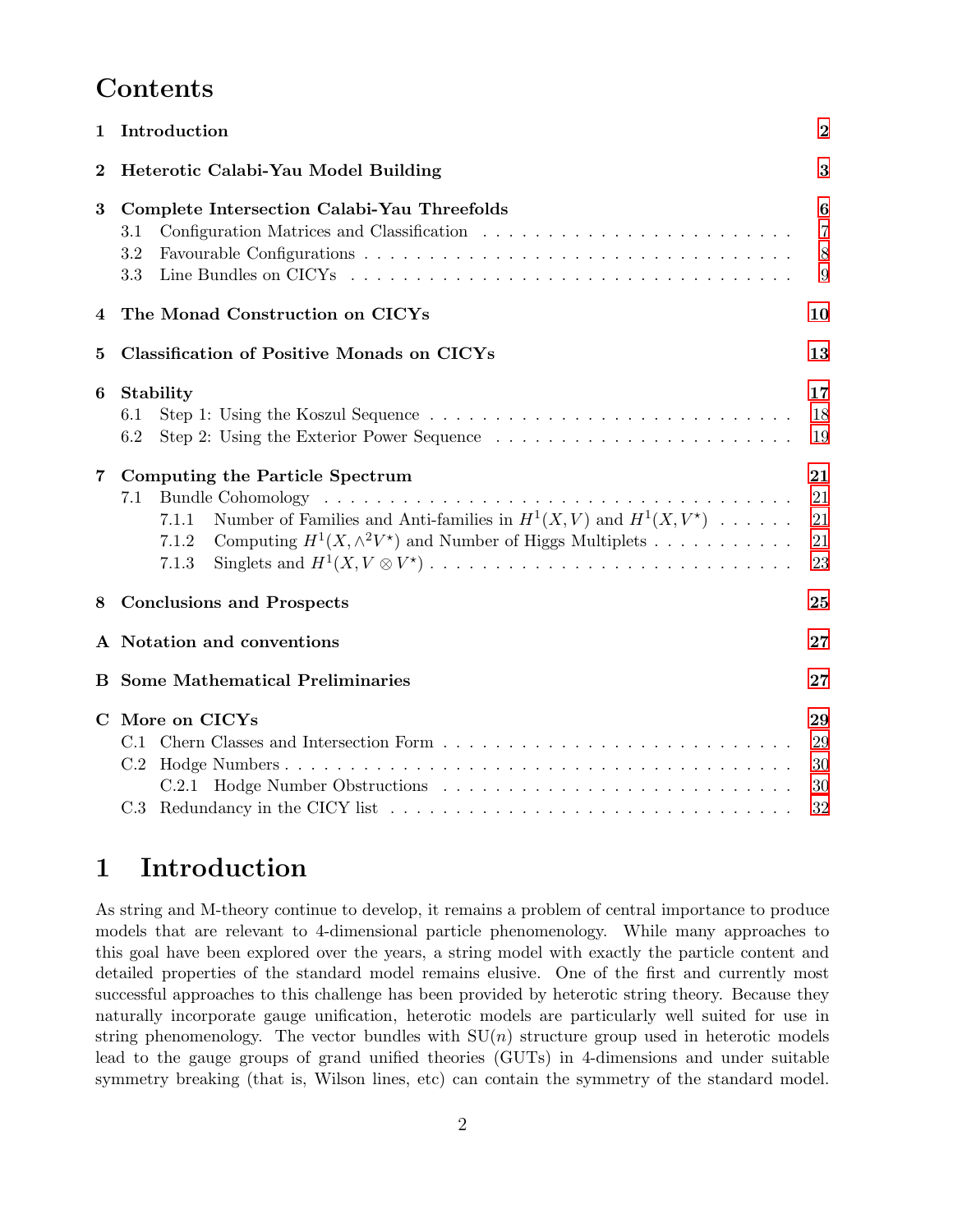More specifically, compactification of 10-dimensional heterotic string theory on Calabi-Yau threefolds equipped with (poly-)stable holomorphic  $SU(n)$  vector bundles leads to  $N = 1$  supersymmetric versions of GUTs.

Despite substantial recent progress [12–22], heterotic model-building continues to present a number of formidable mathematical obstacles. In addition to a Calabi-Yau three-fold X, heterotic models require two holomorphic (poly-)stable vector bundles  $V$  and  $V$ . Except for the simplest case of the so-called "standard embedding" (in which  $V$  is taken to be the tangent bundle to the Calabi-Yau and  $V$  is trivial) explicit constructions of both the Calabi-Yau three-fold and the vector bundle,  $V$  are generally hard to obtain and difficult to analyze mathematically. It is our goal in this work to present techniques studying a large class of heterotic models in detail. We utilize the well-known monad construction of vector bundles to build bundles over the set of compete intersection Calabi-Yau manifolds.

It is our hope that by formulating a systematic construction of a large class of vector bundles over an explicit and relatively simple set of Calabi-Yau manifolds, we can build a substantial number of heterotic models which can be thoroughly scanned for physically relevant properties. This program was begun in [1] in which we laid out an algorithmic approach to bundle constructions over cyclic Calabi-Yau three-folds defined as complete intersections in a single projective space. In this work, we greatly extend our class of bundles and manifolds by generalizing the techniques to Calabi-Yau manifolds obtained as complete intersections in products of (un-weighted) projective spaces. From the 7890 such complete intersection Calabi-Yau manifolds (CICYs) classified in [2–7], we consider the 4500 or so "favourable" ones, by which we mean CICYs whose second cohomology entirely descends from the ambient space. In this paper, we focus on the "traditional" class of positive monads, that is, monads defined using strictly positive line bundles only. In a forthcoming publication [45] we will show that this condition of positivity can, in fact, be somewhat relaxed.

This paper has two main objectives. First, we will show that there is a finite number of positive monads bundles on favourable CICYs and provide a complete classification. Second, we will develop algorithms to calculate the complete particle spectrum of all such monads and apply these methods to carry out a statistical analysis and identify promising particle physics models. Finally, we perform a number of checks for the stability of positive monad bundles. A systematic proof of stability will be presented in the companion paper [46].

The plan of the paper is as follows. In Sections 2, 3 and 4 we briefly review some general facts about heterotic model building, complete intersection Calabi-Yau manifolds and the monad construction, respectively. Section 5 summarises the various physical and mathematical constraints on positive monads and why the number of such monads is finite; we then present a complete classification. Some non-trivial checks for the stability of these bundles are carried out in Section 6. Computation of the particle spectrum is discussed in Section 7, before we conclude in Section 8. To simplify the discussion in the main body of the paper, many of the underlying mathematical methods and technical results have been collected in appendices. Appendix A summarises our notation and conventions throughout the paper. In Appendix B we review some mathematical methods and formulae which are essential for our calculations. Appendix C collects technical results on CICYs, most of them well-known, some, such as the identification of redundancies in the CICY list, new.

## <span id="page-3-0"></span>2 Heterotic Calabi-Yau Model Building

To set the scene, we start by briefly reviewing the basics facts on  $E_8 \times E_8$  heterotic Calabi-Yau model building. For a more complete discussion see for example [8–10, 12].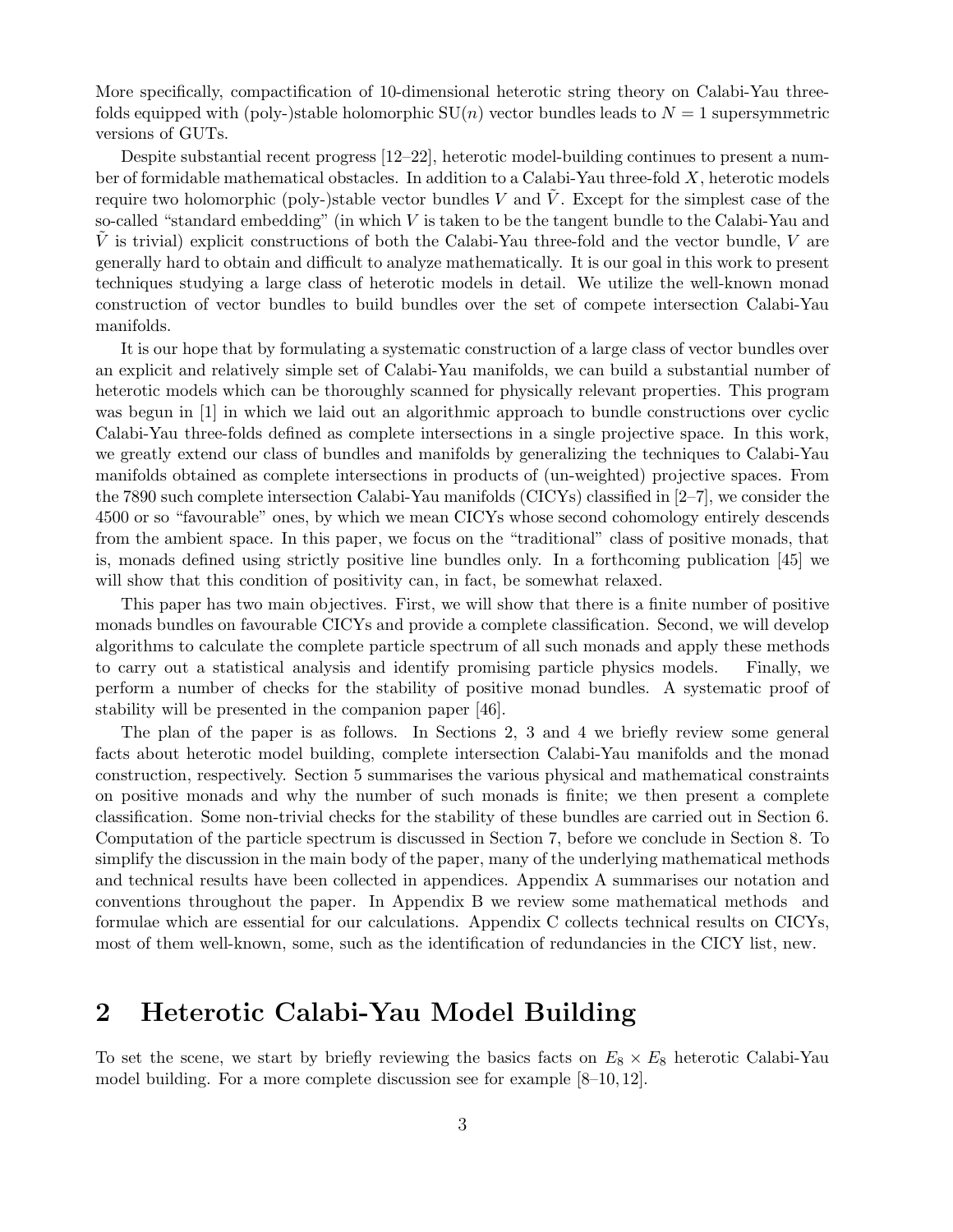A heterotic Calabi-Yau model is specified by four pieces of data, a Calabi-Yau manifolds X, the observable and hidden holomorphic vector bundles V and  $\tilde{V}$  on X, each with a structure group contained in  $E_8$  and a holomorphic curve  $C \subset X$  with associated homology class  $W = [C] \in$  $H_2(X,\mathbb{Z})$ . Physically, the curve C is wrapped by five-branes stretching across the four-dimensional uncompactified space-time. While models without five-branes are of course possible we would like to maintain a general viewpoint and include this possibility. On this data three physical constraints have to be imposed.

• Anomaly cancellation: Anomaly cancellation in the heterotic string imposes a topological condition which relates the Calabi-Yau manifold  $X$ , the two vector bundles and the five-brane class W. For the case of bundles V and  $\tilde{V}$  with  $c_1(V) = c_1(\tilde{V}) = 0$  it can be written as

<span id="page-4-3"></span>
$$
c_2(TX) - c_2(V) - c_2(\tilde{V}) = W.
$$
\n(2.1)

- Effectiveness: To ensure four-dimensional  $N = 1$  supersymmetry the five-brane has to wrap a holomorphic curve. Hence, the five-brane class  $W$  must be chosen such that it indeed has a holomorphic curve representative C, with  $W = [C]$ . Classes  $W \in H_2(X, \mathbb{Z})$  with this property are called *effective*.
- Stability: The Donaldson-Uhlenbeck-Yau theorem [11] guarantees the existence of a connection satisfying the hermitian Yang-Mills equations (and, hence, preserving  $N = 1$  supersymmetry) on a holomorphic vector bundle, provided this bundle is  $(poly)\text{-}stable$ . Hence, both V and V must be (poly)-stable holomorphic vector bundles on X.

Since the notion of stability of a vector bundle is perhaps not overly familiar it is worth providing a definition. In this paper, we will not be concerned with poly-stability but only with the slightly stronger condition of *stability*. To define this condition, one needs to introduce the *slope* of a bundle (or coherent sheaf) V by

<span id="page-4-0"></span>
$$
\mu(V) \equiv \frac{1}{\text{rk}(V)} \int_{X} c_1(V) \wedge J \wedge J , \qquad (2.2)
$$

where J is the Kähler form on X. Then, a bundle V is called stable if  $\mu(\mathcal{F}) < \mu(V)$  for any coherent sub-sheaf  $\mathcal{F} \subset V$  with  $0 < \text{rk}(\mathcal{F}) < \text{rk}(V)$ .

Within the above set-up we will make a number of standard model-building choices. We are mostly interested in the observable sector and for the associated vector bundle V we require a structure group  $G = SU(n)$ , where  $n = 3, 4, 5$ . This means that the rank of V should be rk(V) =  $n = 3, 4, 5$  and, in order to have a special unitary rather than just a unitary structure group, we need

$$
c_1(V) = 0.
$$
 (2.3)

This class of bundles also enjoy nice properties with regard to stability. Examining [\(2.2\)](#page-4-0), we see that an SU(n) bundle is stable if and only if all its proper sub-sheafs have *strictly* negative slope. An immediate consequence of stability of V is that  $H^0(X, V)$  vanishes <sup>[1](#page-4-1)</sup>: Another useful property is that a bundle V is stable if and only if its dual  $V^*$  is stable [23, 27]. Thus,  $H^0(X, V^*)$  also vanishes for our bundles. In summary, for stable bundles  $V$  we necessarily have

<span id="page-4-2"></span>
$$
H^{0}(X, V) = H^{0}(X, V^*) = 0.
$$
\n(2.4)

<span id="page-4-1"></span><sup>&</sup>lt;sup>1</sup>This ensues from the following simple argument. Since if  $H^0(X, V) = H^0(X, V \otimes \mathcal{O}_X^*) = \text{hom}_X(\mathcal{O}, V) \neq 0$ , then  $\mathcal{O}_X$ is a proper sub-line-bundle of V. However,  $c_1(\mathcal{O}_X) = 0$  and  $rk(\mathcal{O}_X) = 1$  so  $\mu(\mathcal{O}_X) = 0$  and not strictly negative, whereby making  $\mathcal{O}_X$  a proper de-stablising subsheaf and V would be unstable. Similarly,  $H^0(X, V^*) = 0$ .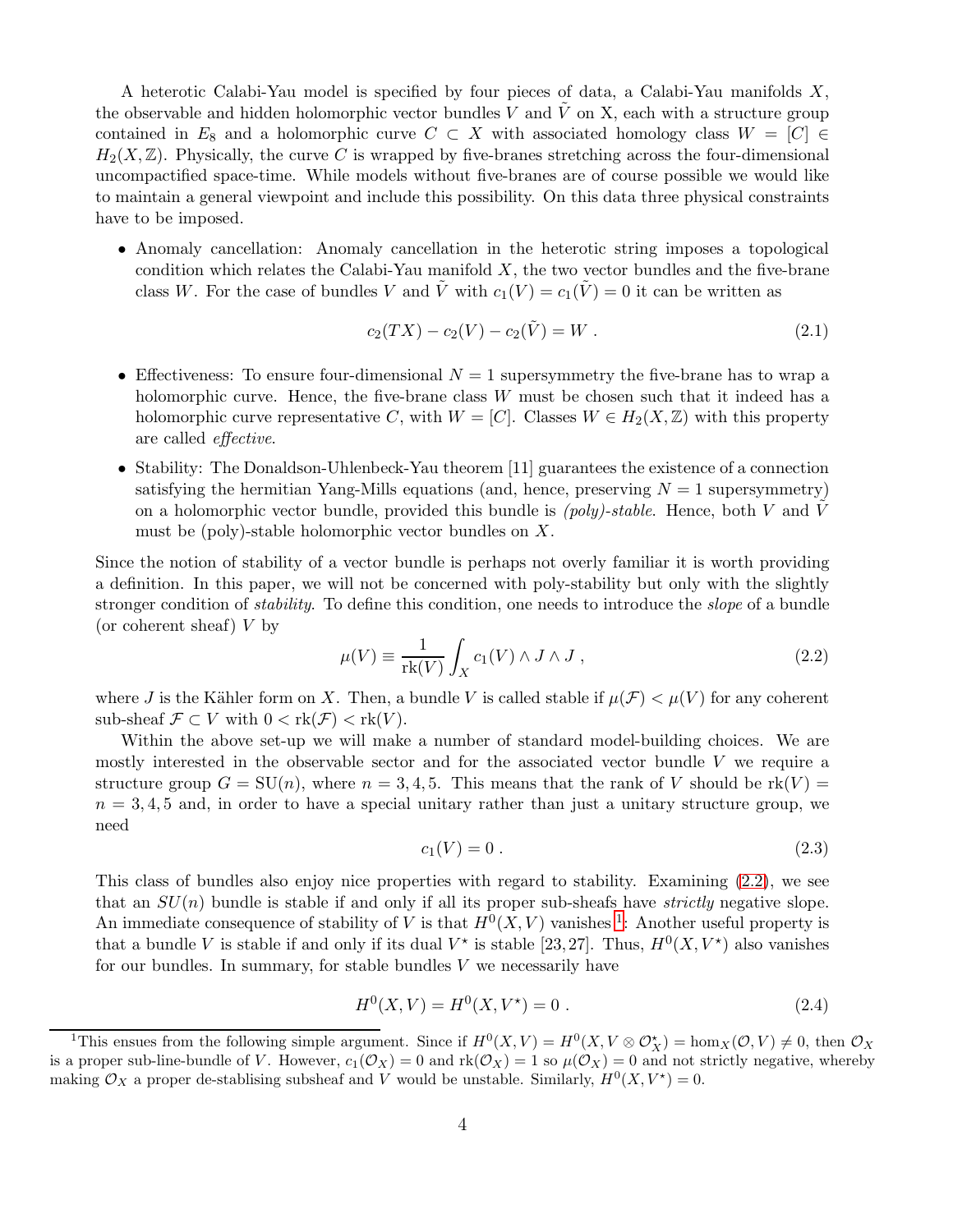In fact [\(2.4\)](#page-4-2) is only the first of a set of vanishing conditions (see Ref. [12]): if an  $SU(n)$  bundle V is stable, it is further true that

<span id="page-5-0"></span>
$$
H^{0}(X, \wedge^{p} V) = 0 \qquad \forall \ p = 1, ..., \text{rk}(V) - 1. \qquad (2.5)
$$

Note that since for  $SU(n)$  bundles,  $\wedge^p V \simeq \wedge^q V^*$  for all  $p + q = n = \text{rk}(V)$  (cf. Eq.[\(B.4\)](#page-27-2)), [\(2.5\)](#page-5-0) is equivalent to saying that  $H^0(X, \wedge^p V^*) = 0$  for  $p = 1, \ldots, \text{rk}(V) - 1$ .

The definition of stability involves all coherent sub-sheafs of a given bundle and is, therefore, typically not easy to prove. In this paper, we will be content with performing a "check" for stability by verifying the necessary and highly non-trivial (but generally not sufficient) conditions [\(2.5\)](#page-5-0). A full stability proof of the monad bundles considered in this paper will appear in Ref. [46].

Of course, we have to make sure that there exist a solution to the anomaly condition [\(2.1\)](#page-4-3). An effective way to guarantee this which does not require searching for suitable hidden bundles  $V$  is to demand that

<span id="page-5-2"></span>
$$
c_2(TX) - c_2(V) \text{ is an effective class on } X. \tag{2.6}
$$

In this case, both the anomaly and effectiveness conditions are satisfied <sup>[2](#page-5-1)</sup> for a trivial hidden bundle V and a five-brane class  $W = c_2(TX) - c_2(V)$ .

The observable low-energy particle content from such a model is summarized in Table [1.](#page-6-1) For the three choices of structure group  $G = SU(3), SU(4)$  or  $SU(5)$  one obtains low-energy GUTs with gauge group  $H = E_6$ , SO(10) or SU(5), respectively. The representations of H which arise in the effective four-dimensional theory are obtained by decomposing the 248 adjoint representation of  $E_8$  under  $G \times H$ . The number of matter fields in the various representations is given by the dimension  $h^1(X, U)$  of the bundle cohomology groups, where  $U = V, V^*, \wedge^2 V, \wedge^2 V^*, V \otimes V^*,$  as indicated in Table [1.](#page-6-1) A particularly useful quantity is the index  $ind(V) \equiv h^0(X, V) - h^1(X, V) +$  $h^2(X, V) - h^3(X, V)$  of a bundle V. A stable bundle V satisfies Eq. [\(2.4\)](#page-4-2) and, hence, the index equals  $\text{ind}(V) = -h^1(X, V) + h^2(X, V)$ . Comparing with Table [1,](#page-6-1) this is precisely the chiral asymmetry, that is the difference of the number of anti-families and families. From the Atiyah-Singer index theorem it can be computed in terms of the third Chern class  $c_3(V)$  of the bundle V as

<span id="page-5-3"></span>
$$
ind(V) = -h1(X, V) + h2(X, V) = \frac{1}{2} \int_X c_3(V) .
$$
 (2.7)

Provided that  $H^0(X, \Lambda^2 V) = H^0(X, \Lambda^2 V^*) = 0$ , as will indeed be the case for our bundles and will be explicitly checked later on, the index theorem applied to  $\Lambda^2 V$  together with the relation  $c_3(\Lambda^2 V) = (n-4)c_3(V)$  (see the appendix of Ref. [12]) leads to

<span id="page-5-4"></span>
$$
(n-4)\operatorname{ind}(V) = -h^1(X, \wedge^2 V) + h^1(X, \wedge^2 V^*) . \tag{2.8}
$$

This result will be useful for the  $SU(5)$  case and it implies that the chiral asymmetry between  $\bar{5}$ and 5 representations is the same as the one between  $10$  and  $10$ . Hence, the chiral part of the spectrum always comes in pairs of 10 and  $\overline{5}$  (or  $\overline{10}$  and 5), that is in complete SU(5) families (or anti-families).

For a realistic model the GUT group  $H$  will have to be eventually broken to the standard model group. This is usually accomplished by dividing the Calabi-Yau manifold  $X$  by a freely-acting discrete symmetry Γ and then introducing Wilson lines on the quotient space  $X/\Gamma$ . In this paper, we will not carry this step out explicitly. However, when we analyse the properties of our models later

<span id="page-5-1"></span><sup>&</sup>lt;sup>2</sup>Of course, there may be other choices which involve a non-trivial hidden bundle  $\tilde{V}$ . Since we are mostly interested in the observable sector at this stage the important point for now is the existence of a viable hidden sector.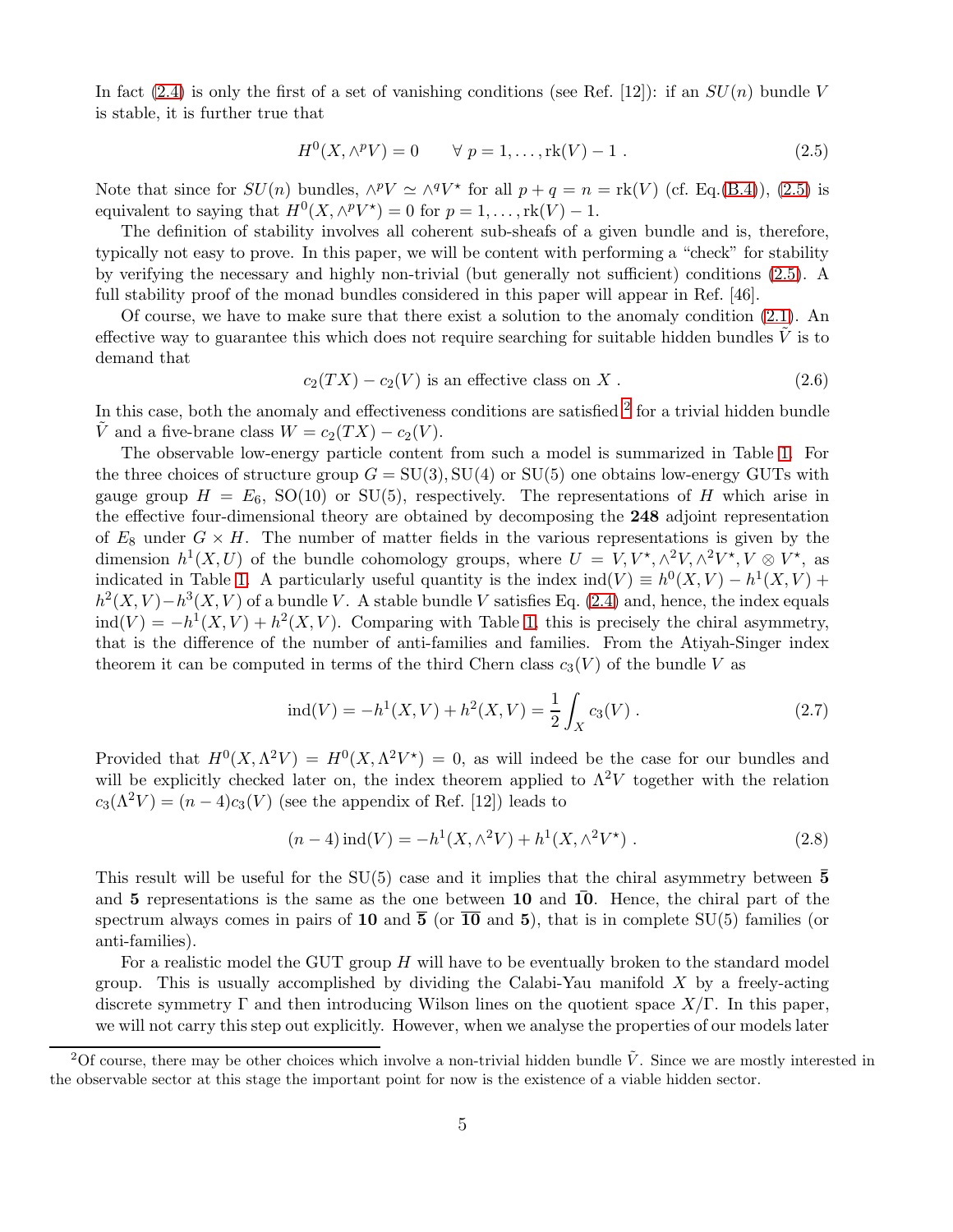| $G \times H$         | Breaking Pattern: 248 $\rightarrow$                                                                                              | Particle Spectrum                                                                                                                                                              |
|----------------------|----------------------------------------------------------------------------------------------------------------------------------|--------------------------------------------------------------------------------------------------------------------------------------------------------------------------------|
| $SU(3) \times E_6$   | $(1,78) \oplus (3,27) \oplus (\overline{3},\overline{27}) \oplus (8,1)$                                                          | $n_{27}$ = $h^1(X, V)$<br>$n_{\overline{27}} = h^1(X, V^*) = h^2(X, V)$<br>$n_1 = h^1(X, V \otimes V^*)$                                                                       |
|                      | $SU(4) \times SO(10)$ $(1,45) \oplus (4,16) \oplus (\overline{4},\overline{16}) \oplus (6,10) \oplus (15,1)$                     | $n_{16}$ = $h^1(X, V)$<br>$n_{\overline{16}} = h^1(X, V^*) = h^2(X, V)$<br>$n_{10}$ = $h^1(X, \wedge^2 V)$<br>$n_1 = h^1(X, V \otimes V^*)$                                    |
| $SU(5) \times SU(5)$ | $(1, 24) \oplus (5, 10) \oplus (\overline{5}, \overline{10}) \oplus (10, \overline{5}) \oplus (\overline{10}, 5) \oplus (24, 1)$ | $n_{10} = h^1(X, V)$<br>$n_{\overline{10}} = h^1(X, V^*) = h^2(V)$<br>$n_5 = h^1(X, \wedge^2 V^*)$<br>$n_{\overline{5}} = h^1(X, \wedge^2 V)$<br>$n_1 = h^1(X, V \otimes V^*)$ |

<span id="page-6-1"></span>Table 1: A vector bundle V with structure group G can break the  $E_8$  gauge group of the heterotic string into a GUT group  $H.$  The low-energy representation are found from the branching of the  ${\bf 248}$  adjoint of  $E_8$  under  $G \times H$  and the low-energy spectrum is obtained by computing the indicated bundle cohomology groups.

on we will impose an important physical constraint which follows from this construction. Assuming that the bundle V descends to the quotient space  $X/\Gamma$  the "downstairs" chiral asymmetry is given by  $\text{ind}(V)/|\Gamma|$ , where  $|\Gamma|$  is the order of the discrete symmetry group. Clearly, the downstairs chiral asymmetry should be three, so we should require that

<span id="page-6-2"></span>
$$
ind(V) \text{ is divisible by 3.} \tag{2.9}
$$

Assuming this is the case, the order of the discrete group  $\Gamma$  one needs is given by  $|\Gamma| = \text{ind}(V)/3$ . The Calabi-Yau manifold X can only be quotiented by such a group if the Euler number  $\chi(X)$  is divisible by its order  $|\Gamma|$ . Hence, in addition we demand that

<span id="page-6-3"></span>
$$
\chi(X)
$$
 is divisible by ind $(V)/3$  (2.10)

These two conditions are clearly necessary for successful Wilson line breaking to a model with three families but by no means sufficient. Nevertheless, we will see that they already impose strong constraints on monad bundles.

## <span id="page-6-0"></span>3 Complete Intersection Calabi-Yau Threefolds

To begin our construction of vector bundles for heterotic models, we first discuss the relevant class of compact Calabi-Yau manifolds. Ever since the realization that Calabi-Yau three-folds played a central role in superstring compactification [8], constructions of so-called "complete intersection Calabi-Yaus" (CICYs) [2–7] have been a topic of interest. Indeed, this method of Calabi-Yau construction was used in one of the first attempts to systematically study families of Calabi-Yau manifolds. Subsequent work, especially in light of mirror symmetry, was carried out in explicit mathematical detail [4, 6, 7, 29] for half a decade, culminating in the pedagogical text [30] on the subject. The manifolds in [1], used to illustrate a new algorithmic approach in heterotic compactification, are special cases of these CICYs.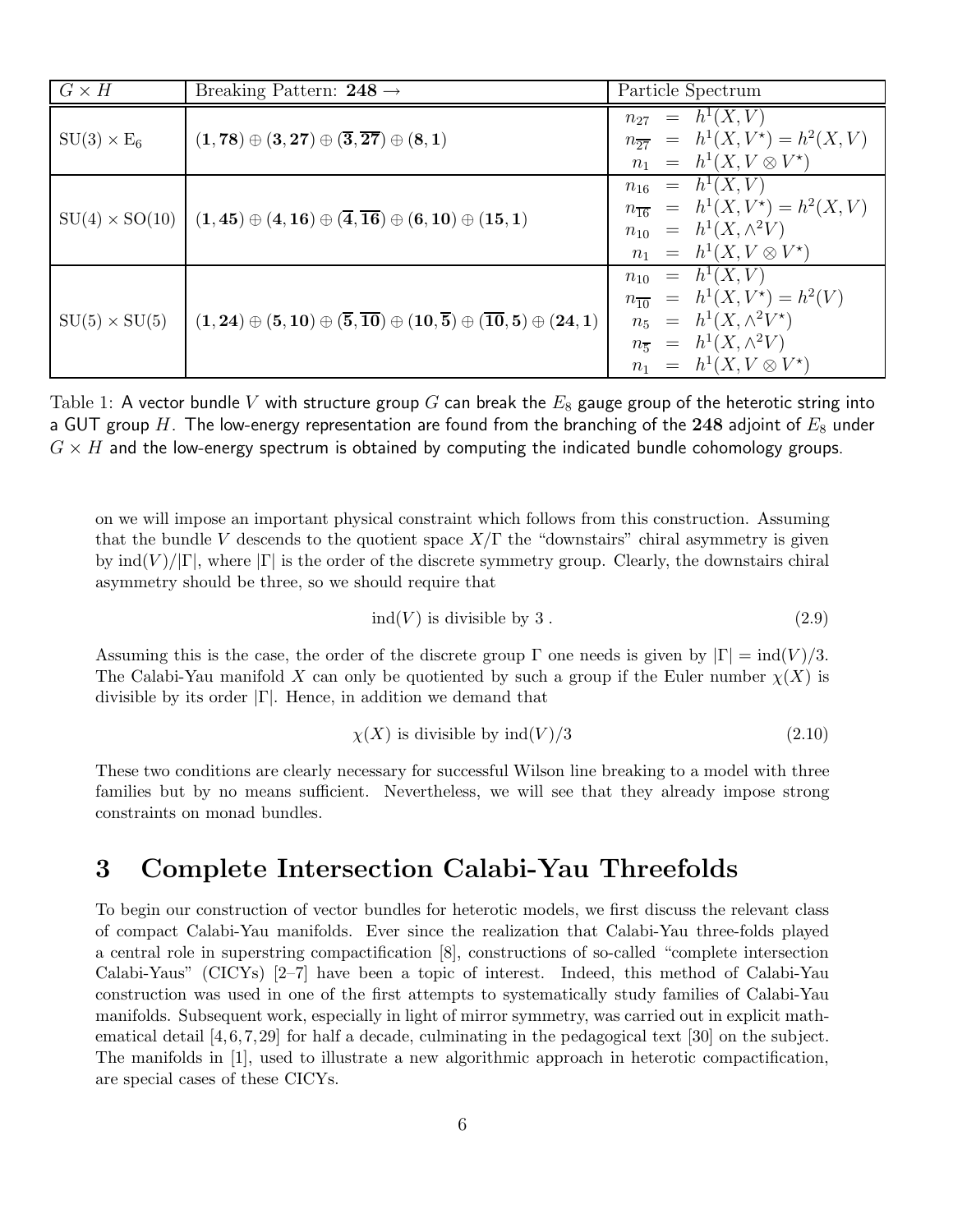Unfortunately, much of the original data was stored on computer media, such as magnetic tapes at CERN, which have been rendered obsolete by progress. Partial results, including, luckily, the list of the CICY threefolds itself, can be found on the Calabi-Yau Homepage [31]. In this section, we shall resurrect some of the useful facts concerning the CICY threefolds, which will be of importance to our bundle constructions later. We will present only the essentials, leaving most of the details to Appendix [C.](#page-29-0)

### <span id="page-7-0"></span>3.1 Configuration Matrices and Classification

We are interested in manifolds  $X$  which can be described as algebraic varieties, that is, as intersections of the zero loci of K polynomials  $\{p_j\}_{j=1,\dots,K}$  in an ambient space A. For our purpose, we will consider ambient spaces  $\mathcal{A} = \mathbb{P}^{n_1} \times \ldots \times \mathbb{P}^{n_m}$  given by a product of m ordinary projective spaces with dimensions  $n_r$ . We denote the projective coordinates of each factor  $\mathbb{P}^{n_r}$  by  $\mathbf{x}^{(r)} = [x_0^{(r)}]$  $x_0^{(r)}$  :  $x_1^{(r)}$  $\mathbf{I}_{1}^{(r)}: \ldots: x_{n_r}^{(r)}],$  its Kähler form by  $J_r$  and the  $k^{\text{th}}$  power of the hyperplane bundle by  $\mathcal{O}_{\mathbb{P}^{n_r}}(k)$ . The Kähler forms are normalised such that

$$
\int_{P^{n_r}} J_r^{n_r} = 1 \,. \tag{3.1}
$$

The manifold X is called a *complete intersection* if the dimension of X is equal the dimension of A minus the number of polynomials. This is, in a sense, the optimal way in which polynomials can intersect. To obtain threefolds  $X$  from complete intersections we then need

<span id="page-7-2"></span>
$$
\sum_{r=1}^{m} n_r - K = 3 \tag{3.2}
$$

Each of the defining homogeneous polynomials  $p_j$  can be characterised by its multi-degree  $q_i$  =  $(q_j^1, \ldots, q_j^m)$ , where  $q_j^r$  specifies the degree of  $p_j$  in the coordinates  $\mathbf{x}^{(r)}$  of the factor  $\mathbb{P}^{n_r}$  in A. A convenient way to encode this information is by a *configuration matrix*

<span id="page-7-1"></span>
$$
\begin{bmatrix}\n\mathbb{P}^{n_1} \\
\mathbb{P}^{n_2} \\
\vdots \\
\mathbb{P}^{n_m}\n\end{bmatrix}\n\begin{bmatrix}\nq_1^1 & q_2^1 & \cdots & q_K^1 \\
q_1^2 & q_2^2 & \cdots & q_K^2 \\
\vdots & \vdots & \ddots & \vdots \\
q_1^m & q_2^m & \cdots & q_K^m\n\end{bmatrix}_{m \times K}.
$$
\n(3.3)

Note that the  $j<sup>th</sup>$  column of this matrix contains the multi-degree of the polynomial  $p_j$ . In order that the resulting manifold be Calabi-Yau, the condition

<span id="page-7-3"></span>
$$
\sum_{j=1}^{K} q_j^r = n_r + 1 \qquad \forall r = 1, ..., m
$$
 (3.4)

needs to imposed (essentially to guarantee that  $c_1(TX)$  vanishes). Henceforth, a CICY shall mean a Calabi-Yau threefold, specified by the configuration matrix [\(3.3\)](#page-7-1), satisfying the conditions [\(3.2\)](#page-7-2) and [\(3.4\)](#page-7-3). In fact, the condition (3.4) even obviates the need for the first column  $\mathbb{P}^{n_1} \dots \mathbb{P}^{n_m}$  in the configuration matrix. Subsequently, we will frequently need the normal bundle  $N$  of X in A which is given by

<span id="page-7-4"></span>
$$
\mathcal{N} = \bigoplus_{j=1}^{K} \mathcal{O}_{\mathcal{A}}(\mathbf{q}_{j}).
$$
\n(3.5)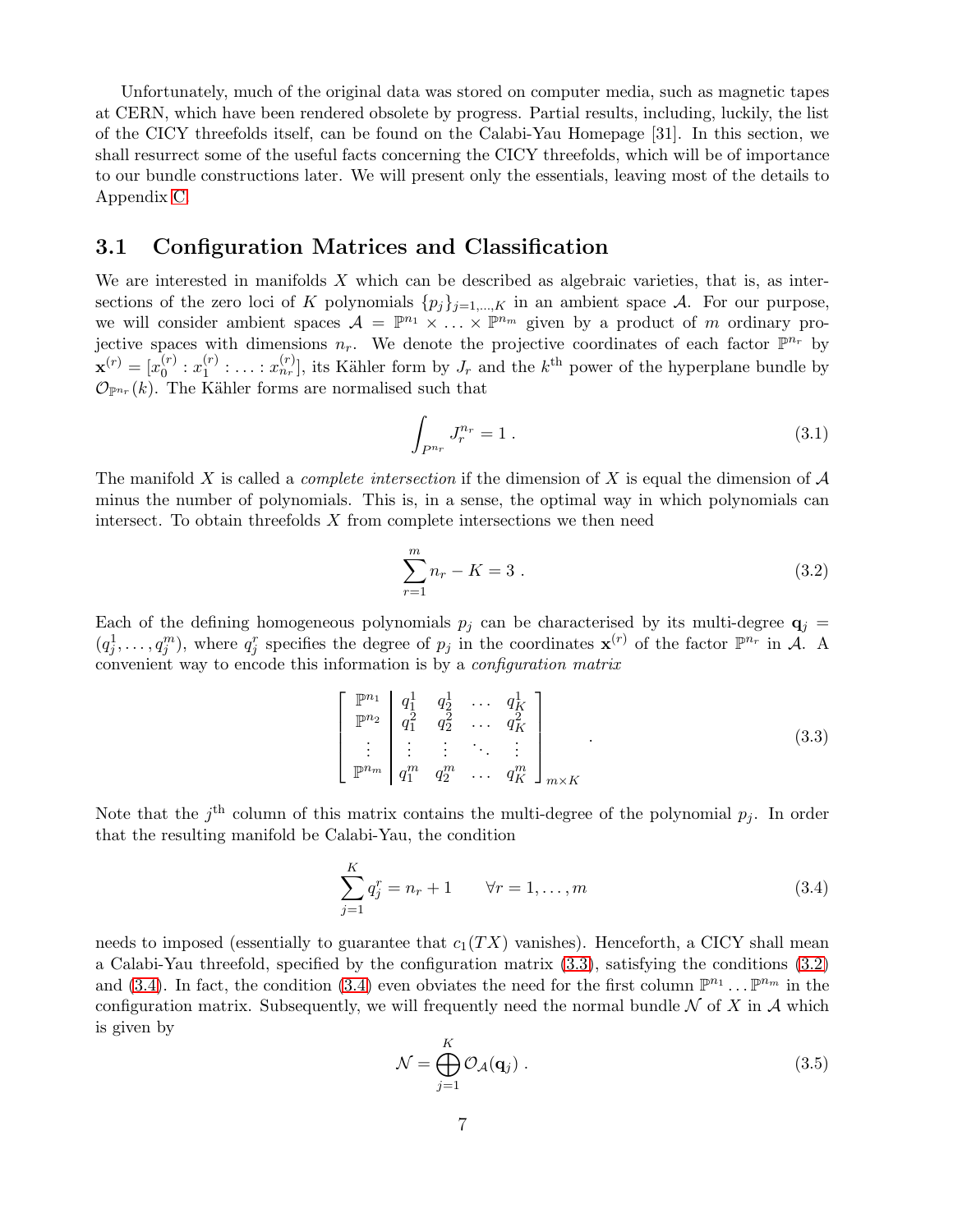Here and in the following we employ the short-hand notation  $\mathcal{O}_{\mathcal{A}}(\mathbf{k}) = \mathcal{O}_{\mathbb{P}^{n_1}}(k^1) \otimes \cdots \otimes \mathcal{O}_{\mathbb{P}^{n_r}}(k^r)$ for line bundles on the ambient space A.

As an archetypal example, the famous quintic in  $\mathbb{P}^4$  is simply denoted as "[4|5]", or, even more succinctly, as "[5]". One might immediately ask how many possible non-isomorphic (one obvious isomorphism being row and column permutations) configurations could there be. This question was nicely settled in [2, 6] and the number is, remarkably, finite. A total of 7890 is found and can be accessed at [31]. This was the first large data-set of Calabi-Yau manifolds (cf. [21]).

We have compiled an electronic list of these CICYs which contains all the essential information including configuration matrices, Euler numbers  $\chi(X)$ , second Chern classes  $c_2(TX)$ , Hodge numbers  $h^{1,1}(X)$  and  $h^{2,1}(X)$  and allows for easy calculation of triple intersection numbers. It also contains previously unknown information, in particular about redundancies within the CICY list. This data underlies many of the subsequent calculations for monad bundles on CICYs. For more details on this "legacy" subject see Appendix [C.](#page-29-0)

#### <span id="page-8-0"></span>3.2 Favourable Configurations

Our choice of complete intersection Calabi-Yau manifolds is motivated largely by the explicit and relatively simple nature of the constructions. Perhaps the most valuable advantage of the presence of the ambient space  $A$  is the existence of relatively straightforward methods to identify discrete symmetries, a crucial step for the implementation of Wilson line breaking. To take maximal advantage of the presence of the ambient space we will focus on CICYs for which this explicit embedding is particularly useful. For some CICYs, the second cohomology  $H^2(X)$  is not entirely spanned by the restrictions of the ambient space Kähler forms  $J_r$ . For example, in the case of the well-known Tian-Yau manifold,  $X = \begin{bmatrix} 3 \\ 3 \end{bmatrix}$ 3  $\begin{array}{c} \begin{array}{c} \begin{array}{c} \end{array} \\ \begin{array}{c} \end{array} \end{array} \end{array}$  $\begin{bmatrix} 3 & 0 & 1 \\ 0 & 3 & 1 \end{bmatrix}$ , there are two Kähler forms descending from the two  $\mathbb{P}^3$ 's, but  $h^{1,1}(X) = 14$ . Here, we would like to focus on CICYs X for which the second cohomology is entirely spanned by the ambient space Kähler forms and which are, hence, characterised by

$$
h^{1,1}(X) = m = \# \text{ of } \mathbb{P}^n
$$
's.

We shall call manifolds with this property *favourable*. Such favourable CICYs offer a number of considerable practical advantages. There are 5 manifolds with  $h^{1,1}(X) = m = 1$ . These are also referred to as *cyclic* CICYs and they constitute the subject of Ref. [1].

The Kähler cone, that is the set of allowed Kähler forms J on X, is simply given by  $\{J =$  $t^r J_r$   $\mid t^r \geq 0$ , where  $t^r$  are the Kähler moduli. Further, the set of all line bundles on X, the Picard group Pic $(X)$ , is isomorphic to  $\mathbb{Z}^m$ , so line bundles on X can be characterised by an integer vector  $\mathbf{k} = (k^1, \dots, k^m)$ . We denote these line bundles by  $\mathcal{O}_X(\mathbf{k})$  and they can be obtained by restricting their ambient space counterparts  $\mathcal{O}_{\mathcal{A}}(\mathbf{k})$  to X.

We can also introduce a dual basis  $\{\nu^r\}$  of  $H^4(X,\mathbb{Z})$ , satisfying

<span id="page-8-2"></span>
$$
\int_{X} \nu_r \wedge J_s = \delta_s^r \,, \tag{3.6}
$$

and, via Poincaré duality  $H^4(X,\mathbb{Z}) \simeq H_2(X,\mathbb{Z})$ , we can use this basis to describe the second integer homology of X. The effective classes  $W \in H_2(X, \mathbb{Z})$  then correspond precisely to the positive integer linear combinations of  $\nu^r$ , that is  $w_r \nu^r$  with  $w_r \geq 0$ . This property makes checking our version of the anomaly cancellation condition [\(2.6\)](#page-5-2) very simple. If we expand second Chern classes in the basis  $\{\nu^r\}$ , writing  $c_2(U) = c_{2r}(U)\nu^r$  for any bundle U, then the condition [\(2.6\)](#page-5-2) simply turns into the inequalities

<span id="page-8-1"></span>
$$
c_{2r}(V) \le c_{2r}(TX) \quad \forall \ r = 1, \dots, m. \tag{3.7}
$$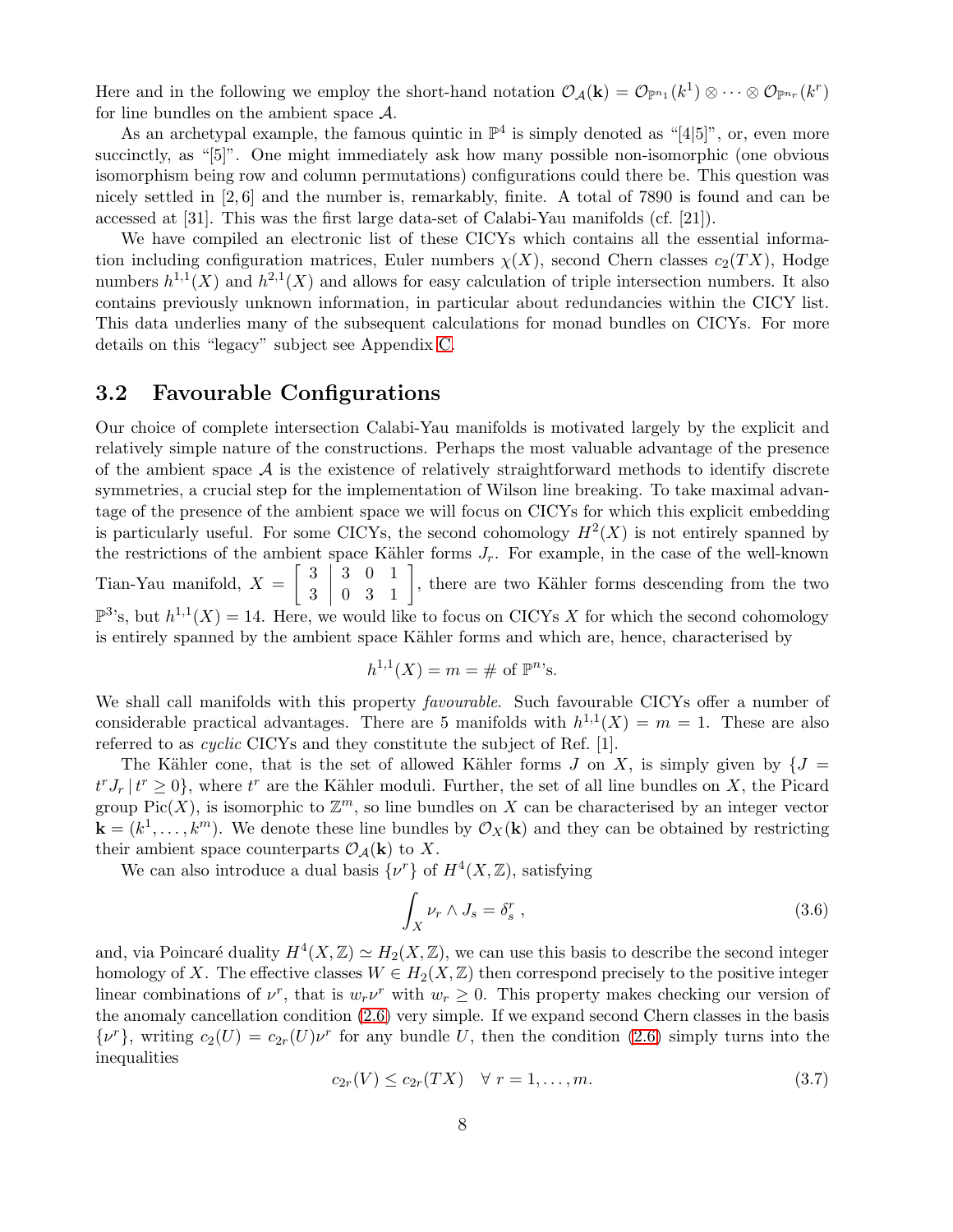Details on the computation of Chern classes on CICYs are given in Appendix [C.](#page-29-0)

Scanning through the CICY data, we find that there is a total of 4515 CICYs which are favourable. This is still a large dataset and we shall henceforth restrict our attention to these.

#### <span id="page-9-0"></span>3.3 Line Bundles on CICYs

As we will see line bundles on CICYs are the main building blocks of the monad bundles considered in this paper, so we need to know their detailed properties. In particular we need to be able to fully determine the cohomology of line bundles on CICYs. We will return to this problem shortly after briefly reviewing a few more elementary properties. For an ambient space  $A$  with m projective factors, we consider a generic line bundle  $L = \mathcal{O}_X(\mathbf{k})$  on a CICY X, where  $\mathbf{k} = (k^1, \dots, k^m)$  is an m-dimensional integer vector. The Chern characters of such a line bundle are given by

<span id="page-9-1"></span>
$$
\begin{array}{ll}\n\text{ch}_1(L) &= c_1(L) = k^r J_r \\
\text{ch}_2(L) &= \frac{1}{2} k^r k^s J_r \wedge J_s \\
\text{ch}_3(L) &= \frac{1}{6} k^r k^s k^t J_r \wedge J_s \wedge J_t \,,\n\end{array} \tag{3.8}
$$

with implicit summation in  $r, s, t = 1, \ldots, m$ . Note that every line bundle on a CY 3-fold is uniquely classified by its first Chern class, as can be seen explicitly from the above expression for  $ch_1$ . The dual of the line bundle L is simply given by  $L^* = \mathcal{O}_X(-\mathbf{k})$ . Using the Atiyah-Singer index theorem, the index of  $L$  can be written as

$$
\text{ind}(L) \equiv \sum_{q=0}^{3} (-1)^{q} h^{q}(X, L) = \int_{X} \text{ch}(L) \wedge \text{Td}(X) = \int_{X} \left[ \text{ch}_{3}(L) + \frac{1}{12} \text{ch}_{2}(TX) \wedge c_{1}(L) \right]
$$

$$
= \frac{1}{6} \left( d_{rst} k^{r} k^{s} k^{t} + \frac{1}{2} k^{r} c_{2r}(TX) \right) . \tag{3.9}
$$

A special class of line bundles are the so-called *positive line bundles* which, in the present case, are the line bundles  $L = \mathcal{O}_X(\mathbf{k})$  with all  $k^r > 0$ . The Kodaira vanishing theorem [\(B.8\)](#page-28-0) applies to such positive bundles and (given the canonical bundle  $K_X$  of a Calabi-Yau manifold is trivial) it implies that  $h^q(X, L) = 0$  for all  $q \neq 0$ . This means that  $h^0(X, L)$  is the only non-vanishing cohomology and it can, hence, be easily calculated from the index [\(3.9\)](#page-9-1) since  $h^0(X, L) = \text{ind}(L)$ . The situation is just as simple for *negative line bundles*  $L$ , that is line bundles for which  $L^*$  is positive. In our case, the negative line bundles  $L = \mathcal{O}_X(\mathbf{k})$  are of course the ones with all  $k^r < 0$ . Applying the Kodaira vanishing theorem to  $L^* = \mathcal{O}(-\mathbf{k})$  and then using Serre duality it follows that  $h^{3}(X, L)$  is the only non-vanishing cohomology of a negative line bundle. Again, it can be computed from the index using  $h^3(X, L) = -\text{ind}(V)$ . These result for positive and negative line bundles can also be checked using the techniques of spectral sequences. In this case, the dimension of the single non-zero cohomology can be computed without explicitly knowledge of the Leray maps  $d_i$  between cohomologies.

One more general statement can be made. It turns out that semi-positive line bundles, that is line bundles  $L = \mathcal{O}_X(\mathbf{k})$ , where  $k^r \geq 0$  for all r, always have at least one section, so  $h^0(X, L) > 0$ . One might be tempted to conclude that the line bundles with sections are precisely the semi-positive ones. While this is indeed the case for some CICYs it is by no means always true and for some CICYs the class of line bundles with a section is genuinely larger than the class of semi-positive line bundles.

Further quantitative statements about the cohomology of line bundles  $L = \mathcal{O}(\mathbf{k})$  containing "mixed" or zero entries  $k^r$  are not so easily obtained. For a general line bundle with mixed sign or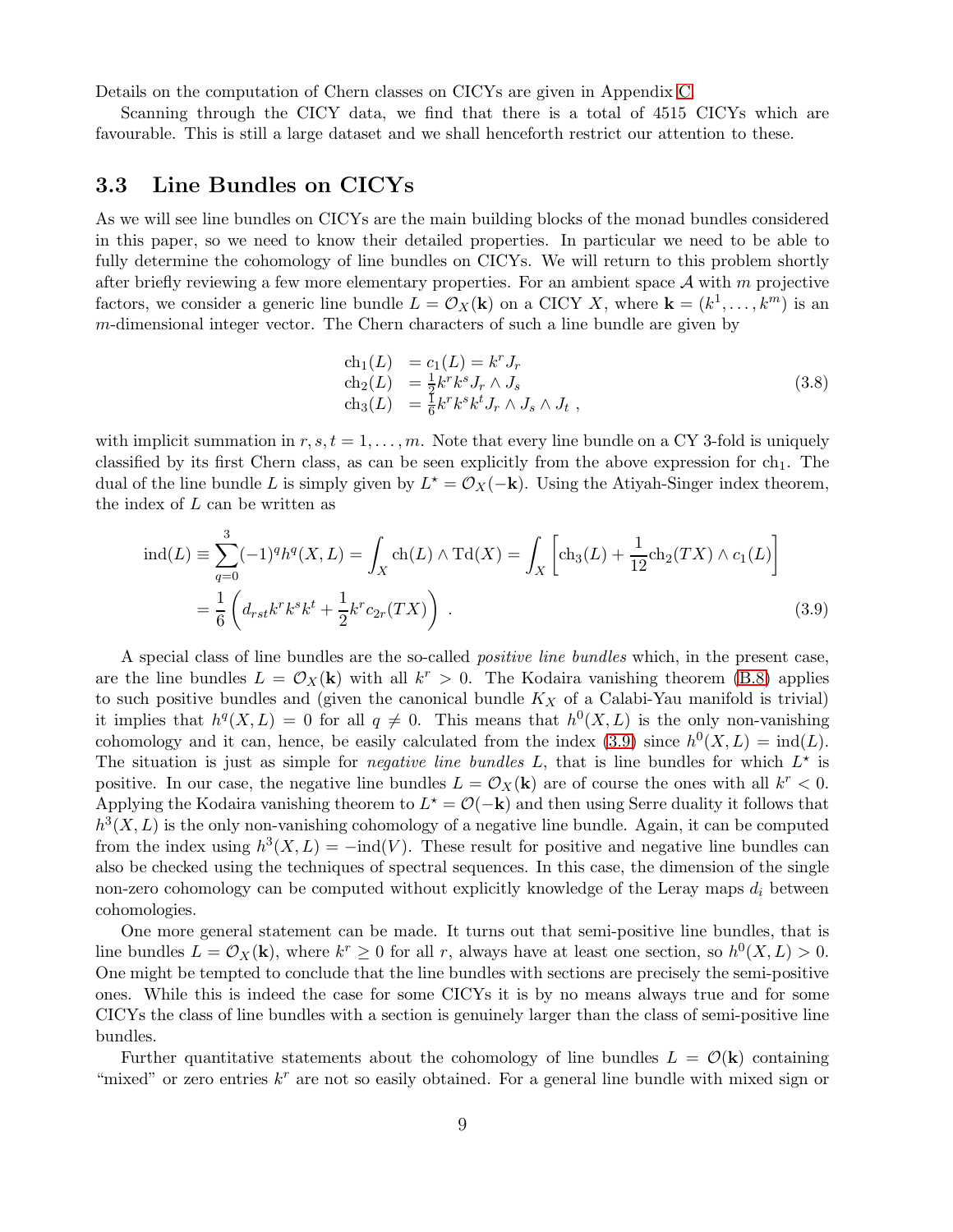zero entries, computing the dimensions  $h^q(X, \mathcal{O}_X(k))$  does require explicit information about the dimensions of kernels and ranks of the Leray maps  $d_i$ . Fortunately, this information can be obtained based on a computational variation of the Bott-Borel-Weil theorem. In this way, we are able to calculate all line bundle cohomologies on favourable CICYs explicitly. We do not particularly require this computation in the present paper and will defer a full discussion on the matter to Ref. [46]. The general result involves a large number of case distinctions, analogous to but significantly more complex than the Bott formula [\(B.6\)](#page-28-1) for line bundle cohomology over  $\mathbb{P}^n$ .

As an illustration, we provide a "generalised Bott formula" for mixed line bundles of the form  $\mathcal{O}_X(-k,m)$  with  $k\geq 1$ , and  $m\geq 0$  on the manifold  $X=\begin{bmatrix} 1 \\ 2 \end{bmatrix}$ 3  $\begin{array}{c} \begin{array}{c} \begin{array}{c} \begin{array}{c} \end{array} \\ \end{array} \end{array} \end{array}$ 2 4 . We find that

$$
h^{q}(X, \mathcal{O}_{X}(-k, m)) = \begin{cases} (k+1)\binom{m}{3} - (k-1)\binom{m+3}{3} & q=0 & k < \frac{(1+2m)(6+m+m^{2})}{3(2+3m(1-m))} \\ (k-1)\binom{m+3}{3} - (k+1)\binom{m}{3} & q=1 & k > \frac{(1+2m)(6+m+m^{2})}{3(2+3m(1-m))} \\ 0 & \text{otherwise} \end{cases} . \tag{3.10}
$$

where  $\binom{n}{m}$  $\binom{n}{m}$  is the usual binomial coefficient with the convention that  $\binom{0}{m}$  $\binom{0}{m} = 1.$ 

It should be clear from the above example that the explicit formulae for mixed line bundle cohomology are complicated and, in practice, have to be implemented as a computer program. The outline of our algorithm for computer implementation will be presented in [46].

## <span id="page-10-0"></span>4 The Monad Construction on CICYs

As was discussed in Ref. [1], large classes of vector bundles can be constructed over projective varieties using a variant of Horrock's monad construction [24–26]. The monad-bundles have been used extensively in string compactification throughout the years [22, 32–36]. Vector bundles defined through the monad short exact sequences can be thought of as kernels of maps between direct sums of line bundles. For reviews of this construction and some of its applications, see Ref. [27, 28, 34]. The *monad bundles* V considered in this paper are defined through the short exact sequence

<span id="page-10-1"></span>
$$
0 \to V \to B \xrightarrow{f} C \to 0, \text{ where}
$$
  

$$
B = \bigoplus_{i=1}^{r_B} \mathcal{O}_X(\mathbf{b}_i), \quad C = \bigoplus_{j=1}^{r_C} \mathcal{O}_X(\mathbf{c}_j)
$$
(4.11)

are sums of line bundles with ranks  $r_B$  and  $r_C$ , respectively. From the exactness of [\(4.11\)](#page-10-1), it follows that the bundle  $V$  is defined as

$$
V = \ker(f) \tag{4.12}
$$

The rank n of V is easily seen, by exactness of  $(4.11)$ , to be

$$
n = \text{rk}(V) = r_B - r_C \tag{4.13}
$$

Because the Calabi-Yau manifolds discussed in this work are defined as complete intersection hypersurfaces in a product of projective spaces, we can write a short exact sequence analogous to [\(4.11\)](#page-10-1) but over the ambient space, A.

<span id="page-10-2"></span>
$$
\mathcal{B} = \bigoplus_{i=1}^{r_B} \mathcal{O}_{\mathcal{A}}(\mathbf{b}_i), \quad \mathcal{C} = \bigoplus_{j=1}^{r_C} \mathcal{O}_{\mathcal{A}}(\mathbf{c}_j).
$$
\n(4.14)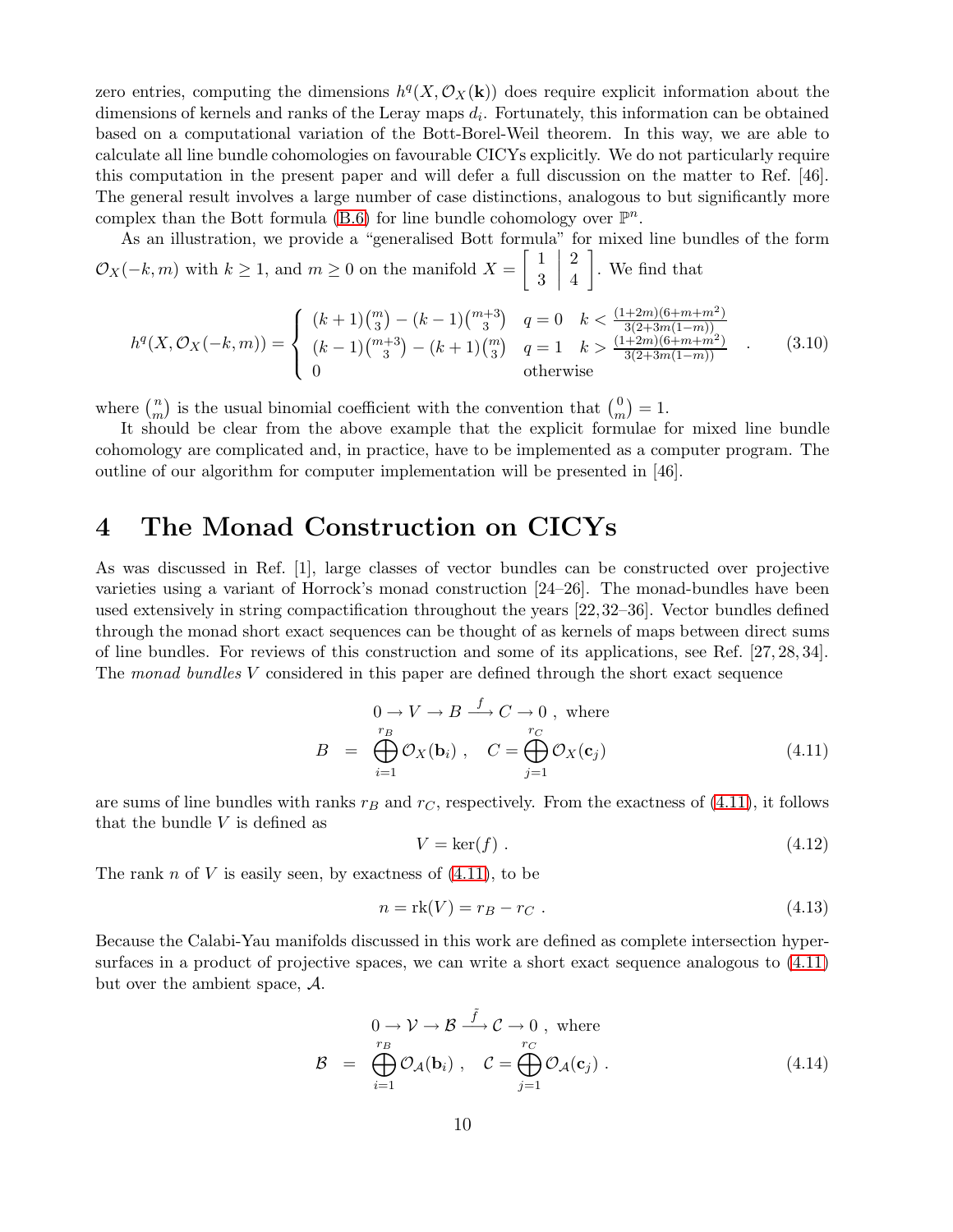Here, the map  $\tilde{f}$  is a matrix whose entries are homogeneous polynomials of (multi-)degree  $\mathbf{c}_j - \mathbf{b}_i$ . The sequence [\(4.14\)](#page-10-2) defines a coherent sheaf  $\mathcal V$  on  $\mathcal A$  whose restriction to X is V (and additionally the map  $f$  can be viewed as the restriction of  $f$ ).

A number of mathematical constraints should be imposed on the above monad construction.

Bundleness: It is not a priori obvious that the exact sequence [\(4.11\)](#page-10-1) indeed defines a bundle rather than a coherent sheaf. However, thanks to a theorem of Fulton and Lazarsfeld [37] this is the case provided two conditions are satisfied (see also [1]). First, all line bundles in  $C$  should be greater or equal than all line bundles in B. By this we mean that  $c_j^r \geq b_i^r$  for all r, i and j. Second, the map  $f: B \to C$  should be sufficiently generic <sup>[3](#page-11-0)</sup>. Phrased in terms of ambient space language this means that the map  $f : \mathcal{B} \to \mathcal{C}$  should be made up from sufficiently generic homogeneous polynomials of degree  $c_j - b_i$ . We will henceforth require these two conditions. An immediate consequence of V being a bundle is that [\(4.11\)](#page-10-1) can be dualized to the short exact sequence

<span id="page-11-2"></span>
$$
0 \to C^* \xrightarrow{f^T} B^* \to V^* \to 0 , \qquad (4.15)
$$

so that the dual bundle  $V^*$  is given by

$$
V^* = \text{coker}(f^T). \tag{4.16}
$$

**Non-triviliaty:** The above constraint on the integers  $c_j^r$  and  $b_i^r$  can be slightly strengthened. Suppose that a monad bundle  $V$  is defined by the short exact sequence

$$
0 \to V \to B \oplus R \xrightarrow{f'} C \oplus R \to 0 , \qquad (4.17)
$$

where the repeated summand  $R$  is a line bundle or direct sum of line bundles. The so-defined bundle V is indeed equivalent to the one defined by the sequence  $(4.11)$ , so the common summand R is, in fact, irrelevant<sup>[4](#page-11-1)</sup>. To exclude common line bundles in  $B$  and  $C$  we should demand that all line bundles in C are strictly greater than all line bundles in B. By this we mean that  $c_j^r \geq b_i^r$  for all r, i and j and, in addition, that for all i and j strict inequality,  $c_j^r > b_i^r$ , holds for at least one r (which can depend on  $i$  and  $j$ ).

**Positivity:** We require that all line bundles in B and C are positive, that is  $b_i^r > 0$  and  $c_j^r > 0$ for all i, j and r. Monads discussed in the physics literature  $[22, 32-35]$  have typically been of this type and we will refer to them as *positive monads*. The reasons for this constraint are mainly of a practical nature. We have seen in our discussion of line bundles on CICYs that the cohomology of positive line bundles is particularly simple and easy to calculate from the index theorem. This fact significantly simplifies the analysis of positive monads.

Furthermore, experience seems to indicate that non-positive bundles are "more likely" to be unstable. As an extreme case, one can easily show that monads constructed only from negative line

<span id="page-11-1"></span><sup>4</sup>This follows directly from the Snake Lemma [23], using the obvious injections of B, C into  $B \oplus R$  and  $C \oplus R$ .

<span id="page-11-0"></span><sup>&</sup>lt;sup>3</sup>The actual condition of Fulton and Lazarfeld's theorem, apart from genericity of f, is that  $C^* \otimes B$  is globally generated so has at least  $r_B r_C$  sections. This is indeed the case if  $c_j^r \geq b_i^r$  for all r, i and j since, in this case, the line bundles  $\mathcal{O}_X(\mathbf{c}_j - \mathbf{b}_i)$  which make up  $C^* \otimes B$  are semi-positive so have at least one section each. On some CICYs the line bundles with sections extend beyond the semi-positive ones, as discussed earlier, and for those CICYs one can likely allow monads where some of the entries in C are smaller than the ones in B and still preserve "bundleness" of  $V$ . In the present paper, we will not pursue this very case-dependent possibility further.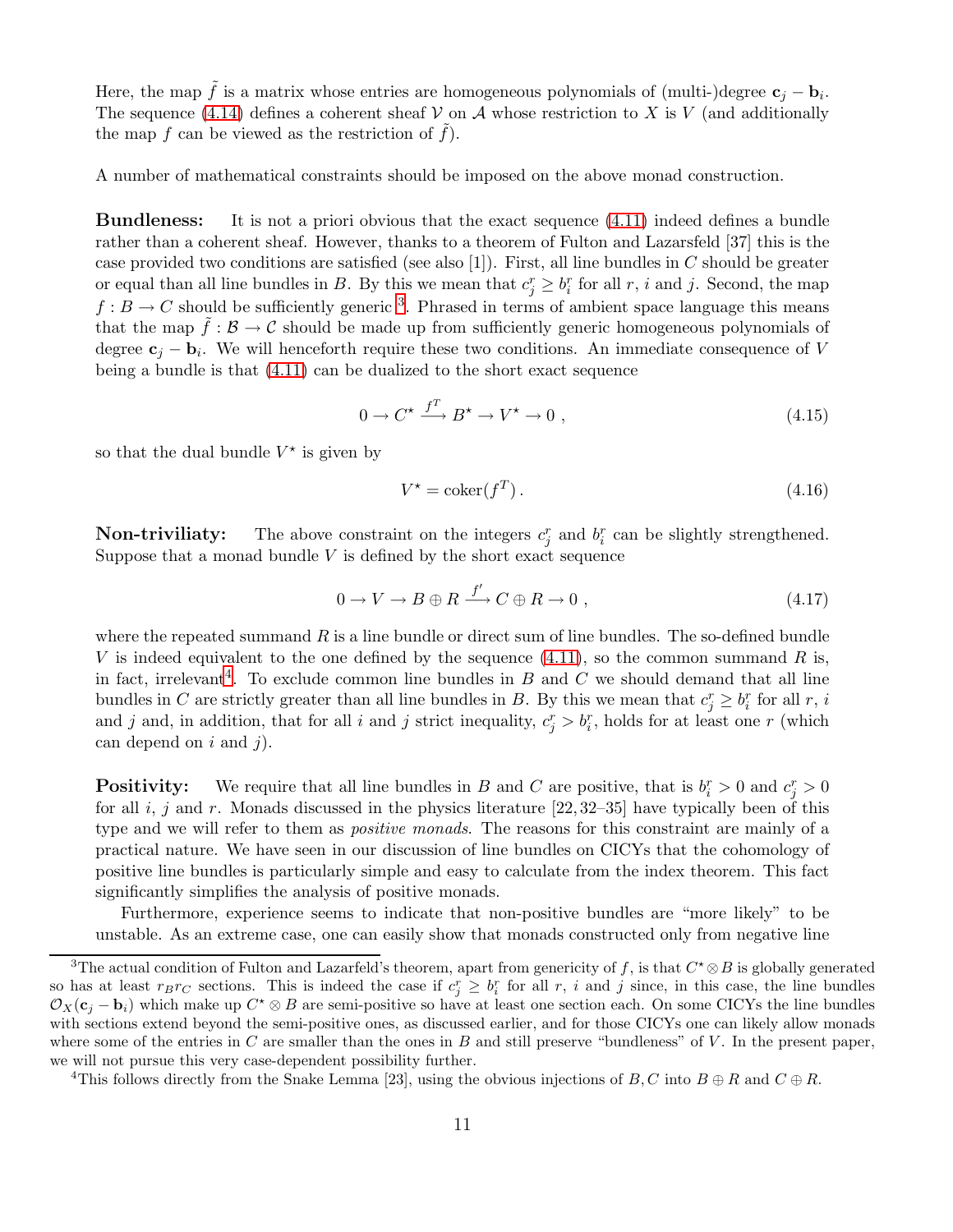bundles are unstable because they explicitly have non-vanishing  $H^0(X, V^*)$ . Of course we are not implying that all non-positive monads are unstable. In fact, in a forthcoming paper [45] we will show that allowing zero entries can still be consistent with stability. However, from the point of view of stability, starting with positive monads seems the safest bet, and we will focus on this class in the present paper.

In addition to the constraints of a more mathematical nature above we should consider physical constraints. To formulate them we need explicit expressions for the Chern classes of monad bundles. One finds

<span id="page-12-0"></span>
$$
\begin{array}{rcl}\n\text{rk}(V) & = & r_B - r_C = n \;, \\
c_1^r(V) & = & \sum_{i=1}^{r_B} b_i^r - \sum_{j=1}^{r_C} c_j^r \;, \\
c_{2r}(V) & = & \frac{1}{2} d_{rst} \left( \sum_{j=1}^{r_C} c_j^s c_j^t - \sum_{i=1}^{r_B} b_i^s b_i^t \right) \;, \\
c_3(V) & = & \frac{1}{3} d_{rst} \left( \sum_{i=1}^{r_B} b_i^r b_i^s b_i^t - \sum_{j=1}^{r_C} c_j^r c_j^s c_j^t \right) \;, \n\end{array} \tag{4.18}
$$

where  $d_{rst}$  are the triple intersection numbers [\(C.13\)](#page-29-2) on X and the relations for  $c_{2r}(V)$  and  $c_3(V)$ have been simplified assuming that  $c_1^r(V) = 0$ . Then we need to impose two physics constraints.

**Correct structure group:** To have bundles with structure group  $SU(n)$  where  $n = 3, 4, 5$  we first of all need that  $n = r_B - r_C = 3, 4, 5$ . In addition, the first Chern class of V needs to vanish which, from the second Eq. [\(4.18\)](#page-12-0), can be expressed as

<span id="page-12-1"></span>
$$
S^{r} := \sum_{i=1}^{r_C + n} b_i^{r} = \sum_{j=1}^{r_C} c_j^{r} \qquad \forall r = 1, ..., k .
$$
 (4.19)

We have defined the quantities  $S<sup>r</sup>$  which represent the first Chern classes of B and C and will be useful for the classification of positive monads below.

Anomaly cancellation/effectiveness: As we have seen this condition can be stated in the simple form [\(3.7\)](#page-8-1). Inserting the above expression for the second Chern class gives

<span id="page-12-2"></span>
$$
d_{rst} \left( \sum_{j=1}^{r_C} c_j^s c_j^t - \sum_{i=1}^{r_B} b_i^s b_i^t \right) \le 2c_{2r}(TX) \qquad \forall r \; . \tag{4.20}
$$

In addition, we should of course prove stability of positive monads, a task which will be systematically dealt with in Ref. [46]. This completes the set-up of monads bundles. To summarise, we will consider monad bundles V of rank 3, 4 or 5, defined by the short exact sequence  $(4.11)$  with positive line bundles only. In addition, all line bundles in  $C$  must be strictly greater than all line bundles in  $B$  and the two constraints  $(4.19)$  and  $(4.20)$  must be satisfied.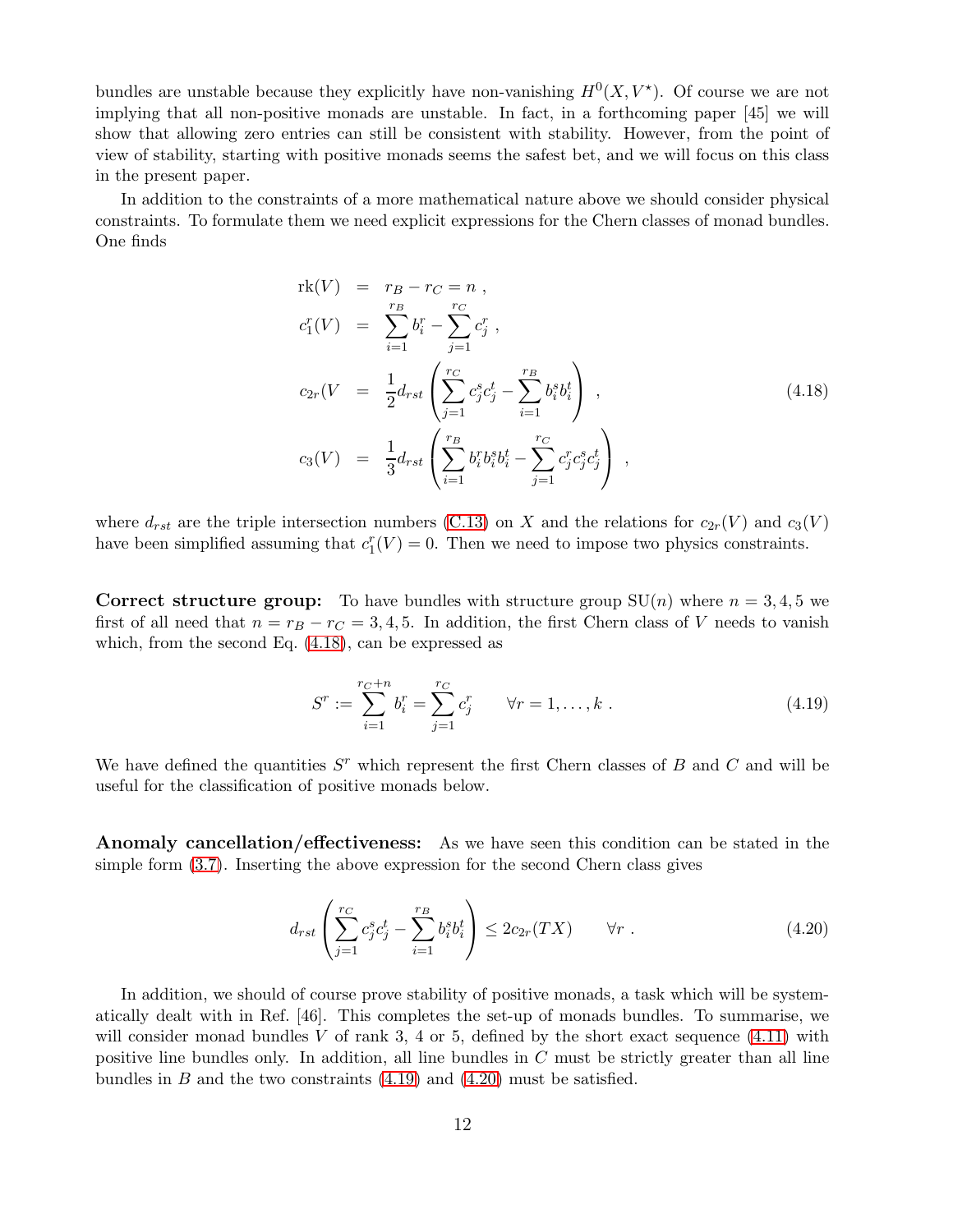## <span id="page-13-0"></span>5 Classification of Positive Monads on CICYs

An obvious question is whether the class of monads defined in the previous section is finite. In this section, we show that this is indeed the case and subsequently classify all such monads.

We start by stating the classification problem in a more formal way. For any favourable CICY manifold X with second Chern class  $c_{2r}(TX)$  and triple intersection numbers  $d_{rst}$ , defined in a product of m projective spaces, and for any  $n = 3, 4, 5$ , we wish to find all sets of integers  $b_i^r$  and  $c_j^r$ , where  $r = 1, \ldots, m$ ,  $i = 1, \ldots, r_B = r_C + n$  and  $j = 1, \ldots, r_C$  satisfying the conditions

- <span id="page-13-1"></span>1.  $b_i^r \ge 1$ ,  $c_j^r \ge 1$ ,  $\forall i, j, r;$
- 2.  $c_j^r \geq b_j^r$ ,  $\forall i, j, r;$
- 3.  $\forall i, j$  there exists at least one r such that  $c_j^r > b_i^r$ ;

4. 
$$
\sum_{i=1}^{r_B} b_i^r = \sum_{j=1}^{r_C} c_j^r = S^r , \quad \forall r;
$$
\n5. 
$$
d_{rst} \left( \sum_{j=1}^{r_C} c_j^s c_j^t - \sum_{i=1}^{r_B} b_i^s b_i^t \right) \leq 2c_{2r}(TX) \quad \forall r.
$$
\n(5.1)

Our first task is to show that this defines a finite class. Although all that is involved are simple manipulations of inequalities it is not complete obvious at first which approach to take. We start by defining the maxima  $b_{\max}^r = \max_i \{b_i^r\}$ , minima  $c_{\min}^r = \min_j \{c_j^r\}$  and their differences  $\theta^r =$  $c_{\min}^r - b_{\max}^r \ge 0$  which are of course positive for all r. Then we can write

<span id="page-13-2"></span>
$$
b_i^r = b_{\text{max}}^r - T_i^r, \qquad c_j^r = c_{\text{min}}^r + D_j^r \tag{5.2}
$$

where  $T_i^r$  and  $D_j^r$  are the deviations from the maximum and minimum values. It is also useful to introduce the sums

<span id="page-13-3"></span>
$$
T^r = \sum_{i=1}^{r_B} T_i^r , \quad D^r = \sum_{j=1}^{r_C} D_j^r
$$
 (5.3)

of these deviations. Given theses definitions, it is easy to see that

$$
S^r = b_{\max}^r r_B - T^r \ , \quad S^r = c_{\min}^r r_C + D^r \ . \tag{5.4}
$$

Subtracting these two equations and using  $r_B = r_C + n$  it follows that

<span id="page-13-5"></span>
$$
\theta^r r_C + (D^r + T^r) = n b_{\text{max}}^r \tag{5.5}
$$

We will use this identity shortly. Next, from the definition [\(4.19\)](#page-12-1), and since all  $c_s^j \geq 1$ , we obtain the two inequalities

<span id="page-13-4"></span>
$$
S^{r} \geq \sum_{j=1}^{r_C} \mathbb{I}^{r} = r_C \mathbb{I}^{r} , \quad S^{r} \leq \sum_{i=1}^{r_B} b_{\text{max}}^{r} = b_{\text{max}}^{r} r_B , \quad \forall r ,
$$
 (5.6)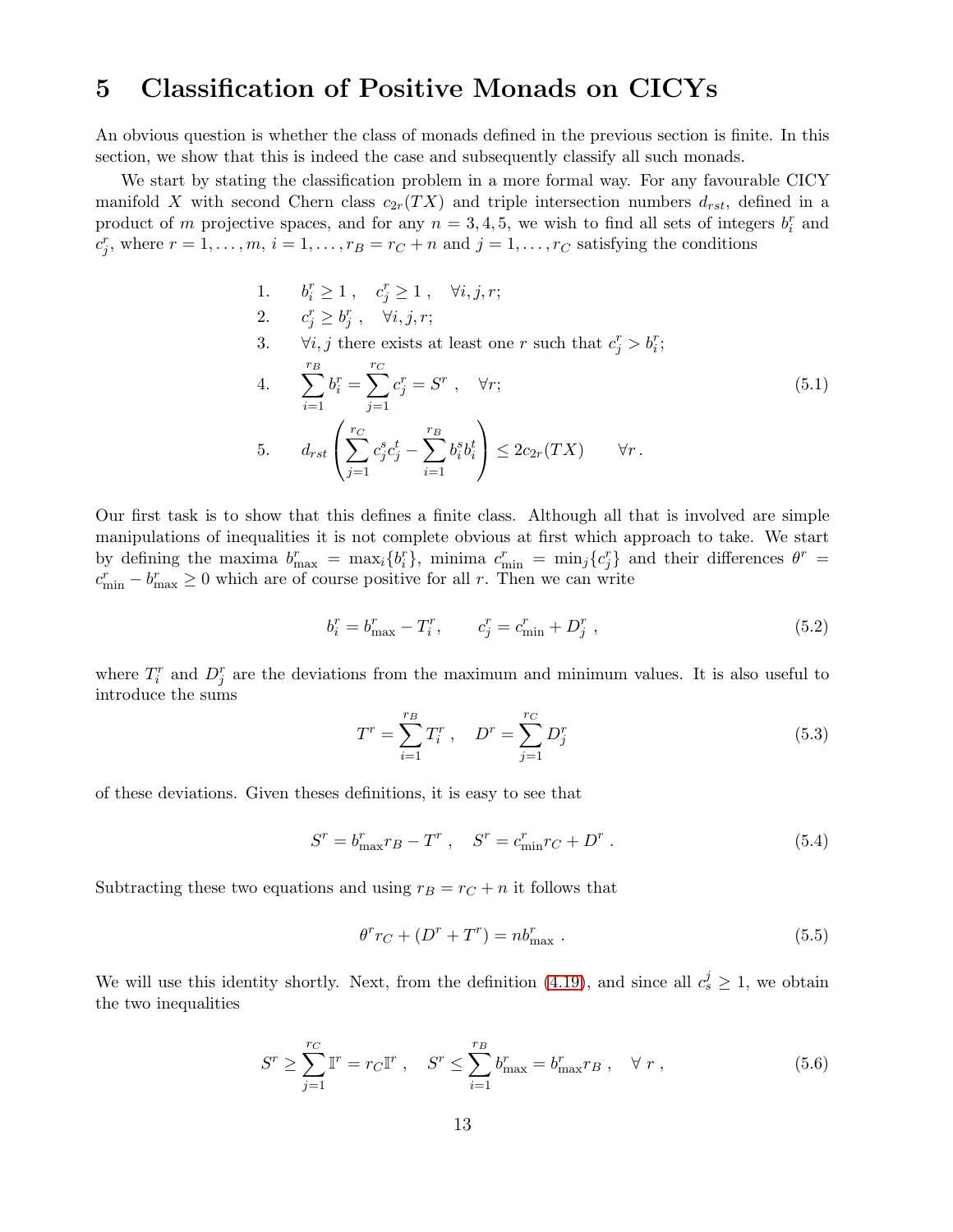where  $\mathbb{I}_s$  is a vector with all entries being 1. After this preparation, we come to the key part of the argument which involves working out the consequences of condition 5 in [\(5.1\)](#page-13-1).

<span id="page-14-3"></span>
$$
2c_{2r}(TX) \geq d_{rst} \left( \sum_{j=1}^{r_C} c_j^s c_j^t - \sum_{i=1}^{r_B} b_i^s b_i^t \right)
$$
  
\n
$$
= d_{rst} \left( \sum_{j=1}^{r_C} (c_{\min}^s + D_j^s) c_j^t - \sum_{i=1}^{r_B} (b_{\max}^s - T_i^s) b_i^t \right) \text{ inserting (5.2)}
$$
  
\n
$$
= d_{rst} \left( (c_{\min}^s - b_{\max}^s) S^t + \sum_{j=1}^{r_C} D_j^s c_j^t + \sum_{i=1}^{r_B} T_i^s b_i^t \right) \text{ using (4.19)}
$$
  
\n
$$
\geq d_{rst} \left( \theta^s S^t + (D^s + T^s) \mathbb{I}_t \right) \text{ since } c_j^t, b_i^t \geq 1 \text{, using (5.3)}
$$
  
\n
$$
\geq d_{rst} \left( \theta^s (r_C \mathbb{I}^t) + (D^s + T^s) \mathbb{I}^t \right) \text{ by first inequality (5.6)}
$$
  
\n
$$
= d_{rst} \left( nb_{\max}^s \mathbb{I}^t \right) \text{ by second inequality}
$$
  
\n
$$
\geq \frac{n}{r_B} d_{rst} \left( S^s \mathbb{I}^t \right) \text{ by second inequality}
$$

From the second last line in the above chain of inequalities, we can also express this result as a bound in the variables  $b_{\text{max}}^r$  (the maximum entries the bundle B can have in each projective space), resulting in

<span id="page-14-0"></span>
$$
2c_{2r}(TX) \ge n \sum_{s,t} d_{rst} b_{\text{max}}^s . \tag{5.8}
$$

It turns out that the matrices  $\sum_t d_{rst}$  are always non-singular, so this equation provides an upper bound for  $b_{\max}^r$ . Moreover, since each  $b_{\max}^r \in \mathbb{Z}_{\geq 1}$ , and since the matrix  $n \sum_t d_{rst}$  has entries in  $\mathbb{Z}_{\geq 0}$ , Eq. [\(5.8\)](#page-14-0) may not have solutions for all manifolds. In fact, of the 4515 favourable CICYs, Eq. [\(5.8\)](#page-14-0) immediately eliminates all but 63 which include the 5 cyclic ones studied in Ref. [1]. One finds that the values for  $b_{\text{max}}^r$  are very small indeed and never exceed 6.

So far, we have bounded the maximal entries of the bundle B. What about  $r_B$ , the rank of B? It turns out there are various ways to derive an upper bound on  $r_B$ . First note that, from the third condition in [\(5.1\)](#page-13-1), for all  $j \in \{1, \ldots, r_C\}$ , there exists a  $\sigma \in \{1, \ldots, m\}$ , call it  $\sigma(j)$ , such that

$$
c_j^r - b_{\text{max}}^r \ge \delta^{r\sigma(j)} \tag{5.9}
$$

Introduce

$$
\nu^r = \sum_{j=1}^{r_C} \delta^{r\sigma(j)} \,, \tag{5.10}
$$

the number of line bundles in C which are bigger than the ones in B due to the r-th entry. Since all line bundles in  $C$  are bigger than the ones in  $B$  it follows that

<span id="page-14-2"></span>
$$
\sum_{r=1}^{m} \nu^r = r_C = r_B + n \,. \tag{5.11}
$$

We conclude that

$$
r_B b_{\text{max}}^r \ge \sum_{i=1}^{r_B} b_i^r = \sum_{j=1}^{r_C} c_j^r \ge \sum_{j=1}^{r_C} (b_{\text{max}}^r + \delta^{r\sigma(j)}) = r_c b_{\text{max}}^r + \nu^r
$$
(5.12)

and, hence, that  $nb_{\text{max}}^r \geq \nu^r$ . Summing this result over r one easily finds that

<span id="page-14-1"></span>
$$
r_B \le n \left( 1 + \sum_{r=1}^{m} b_{\text{max}}^r \right) \,. \tag{5.13}
$$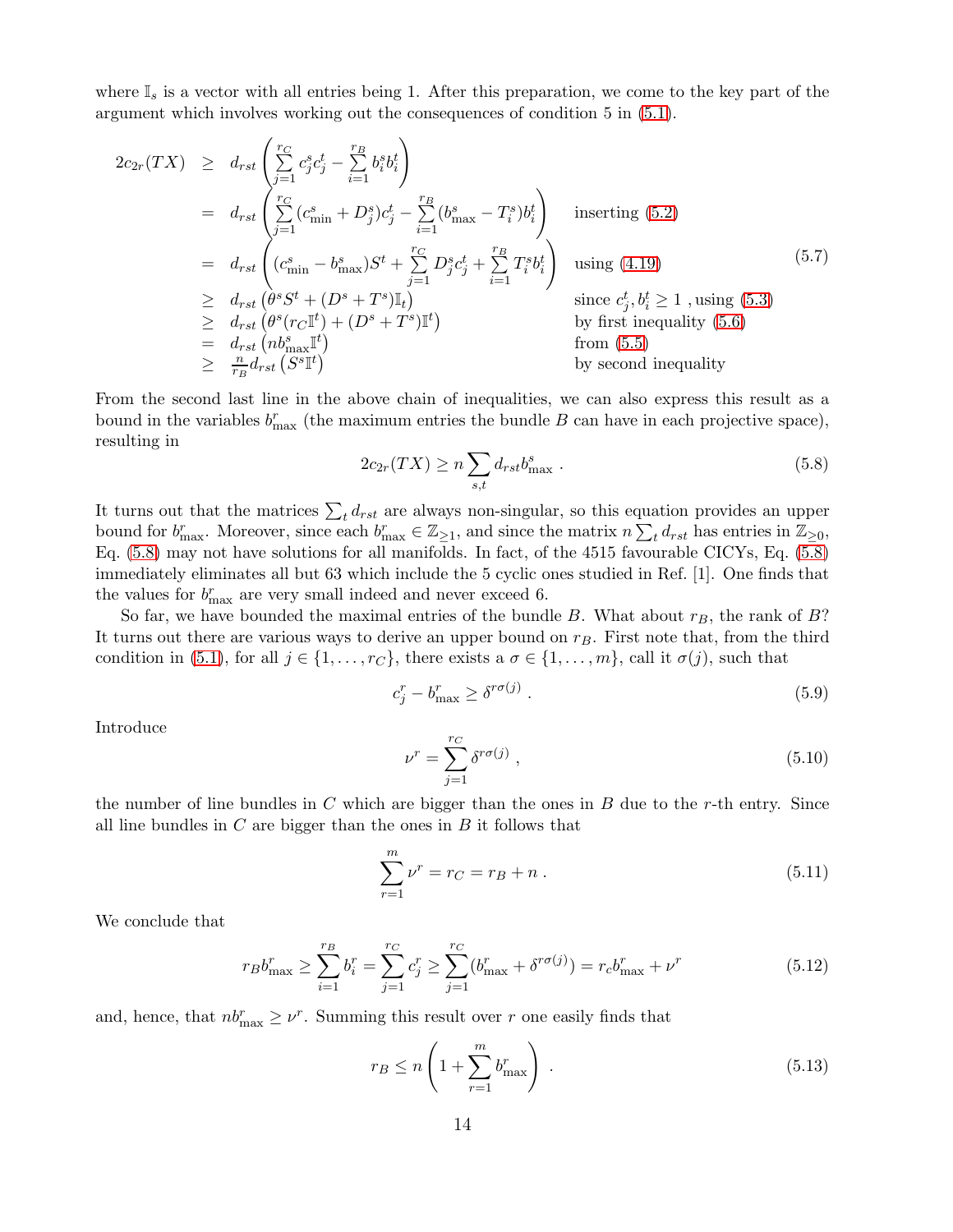Since we have already bounded  $b_{\text{max}}^r$  (independently of  $r_B$ ) this provides an upper bound for  $r_B$ . This shows that our class of bundles is indeed finite. While the above bound is simple, for the practical purpose of classifying all bundles it often turns out to be too weak, and requires computationally expensive scanning of monads with large  $r_B$  and, hence, a large number of integer entries. Based on Eq. [\(5.13\)](#page-14-1) alone, a classification on a desktop machine is likely impossible. Fortunately, one can derive other constraints on  $r_B$  which in many cases turn out to be stronger. Using  $nb_{\text{max}}^r \geq \nu^r$  in Eq.  $(5.8)$  leads to

<span id="page-15-0"></span>
$$
\sum_{r,s} d_{rst} \nu^t \le 2c_{2r}(TX) \tag{5.14}
$$

For each CICY, one can find all integer solutions  $(\nu^r)$  (subject to the constraint  $\nu^r \geq 0$ , of course) to this equation and then calculate the maximal possible value for  $r_B$  from Eq. [\(5.11\)](#page-14-2). Finally, starting again from condition 5 of [\(5.1\)](#page-13-1) we find

$$
2c_{2r}(TX) \geq d_{rst} \left[ \sum_{j=1}^{r_C} c_j^s c_j^t - \sum_{i=1}^{r_B} b_i^s b_i^t \right]
$$
  
\n
$$
\geq d_{rst} \left[ \sum_{j=1}^{r_C} (b_{\text{max}}^s + \delta^{s\sigma(j)}) (b_{\text{max}}^t + \delta^{t\sigma(j)}) - \sum_{i=1}^{r_B} b_i^s b_i^t \right]
$$
  
\n
$$
= d_{rst} \left[ \sum_{j=1}^{r_C} b_{\text{max}}^s b_{\text{max}}^t - \sum_{i=1}^{r_B} b_i^s b_i^t + 2\nu^s b_{\text{max}}^t + \delta_s^t \nu^t \right]
$$
  
\n
$$
\geq d_{rst} \left[ -nb_{\text{max}}^s b_{\text{max}}^t + 2\nu^s b_{\text{max}}^t + \delta_s^t \nu^t \right].
$$
\n(5.15)

Rewriting this as an system of linear inequalities for  $\nu^s$ , we have that

<span id="page-15-1"></span>
$$
\sum_{s} \left( 2 \sum_{t} d_{rst} b_{\text{max}}^{t} + d_{rss} \right) \nu^{s} \leq 2c_{2r}(TX) + nd_{rst} b_{\text{max}}^{s} b_{\text{max}}^{t} \,. \tag{5.16}
$$

Again, this equation can be solved for all non-negative integers  $\nu^r$  since  $b_s^{max}$  is bounded from [\(5.8\)](#page-14-0) and, subsequently, we can compute the maximal  $r_B$  from Eq. [\(5.11\)](#page-14-2). In practice, we evaluate all three bounds [\(5.13\)](#page-14-1), [\(5.14\)](#page-15-0), [\(5.16\)](#page-15-1) for every CICY and use the minimum value obtained. In this way we find maximal values for  $r_B$  ranging from 8 to 22 depending on the CICY.

The explicit classification is now simply a matter of computer search. For each of the 63 CICYs with solutions to the inequality  $(5.8)$  we scan over all allowed values of n,  $r_B$  and over all values for  $S<sup>r</sup>$  subject to the last inequality in [\(5.7\)](#page-14-3). For each fixed set of these quantities we then generate all multi-partitions of entries  $b_i^r$  and  $c_j^r$  eliminating, of course, trivial redundancies due to permutations. Upon performing this scan, we find that positive monad bundles only exist over 36 favourable CICYs (out of the 63 which passed the initial test). These 36 manifolds, together with the number of monad bundles over them, are listed in Table [2.](#page-16-0)

In total, we find 7118 positive monad bundles. These include the 77 positive monad bundles on the 5 cyclic CICYs (these are the CICYs with  $h^{1,1}(X) = 1$ ) found in Ref. [1]. Some explicit examples are listed in Table [3.](#page-16-1) Focusing on the different ranks of V considered, we find 5680 bundles of rank 3, 1334 of rank 4, and 104 of rank 5 on these 36 manifolds. To get an idea of the distribution, in part (a) of Fig. [1](#page-17-1) we have plotted the number of monads as a function of the index  $\text{ind}(V)$ . It seems, at first glance, that the distribution is roughly Gaussian. For comparison, in part (b) of Fig. [1,](#page-17-1) we have plotted the number of monads which satisfy the two 3-generation constraints [\(2.9\)](#page-6-2) and [\(2.10\)](#page-6-3). The same data, but split up into the three cases  $n = 3, 4, 5$  for the rank of V, is shown in Fig. [2.](#page-18-1) The total numbers of bundles in all cases has been collected in Table [4.](#page-17-2)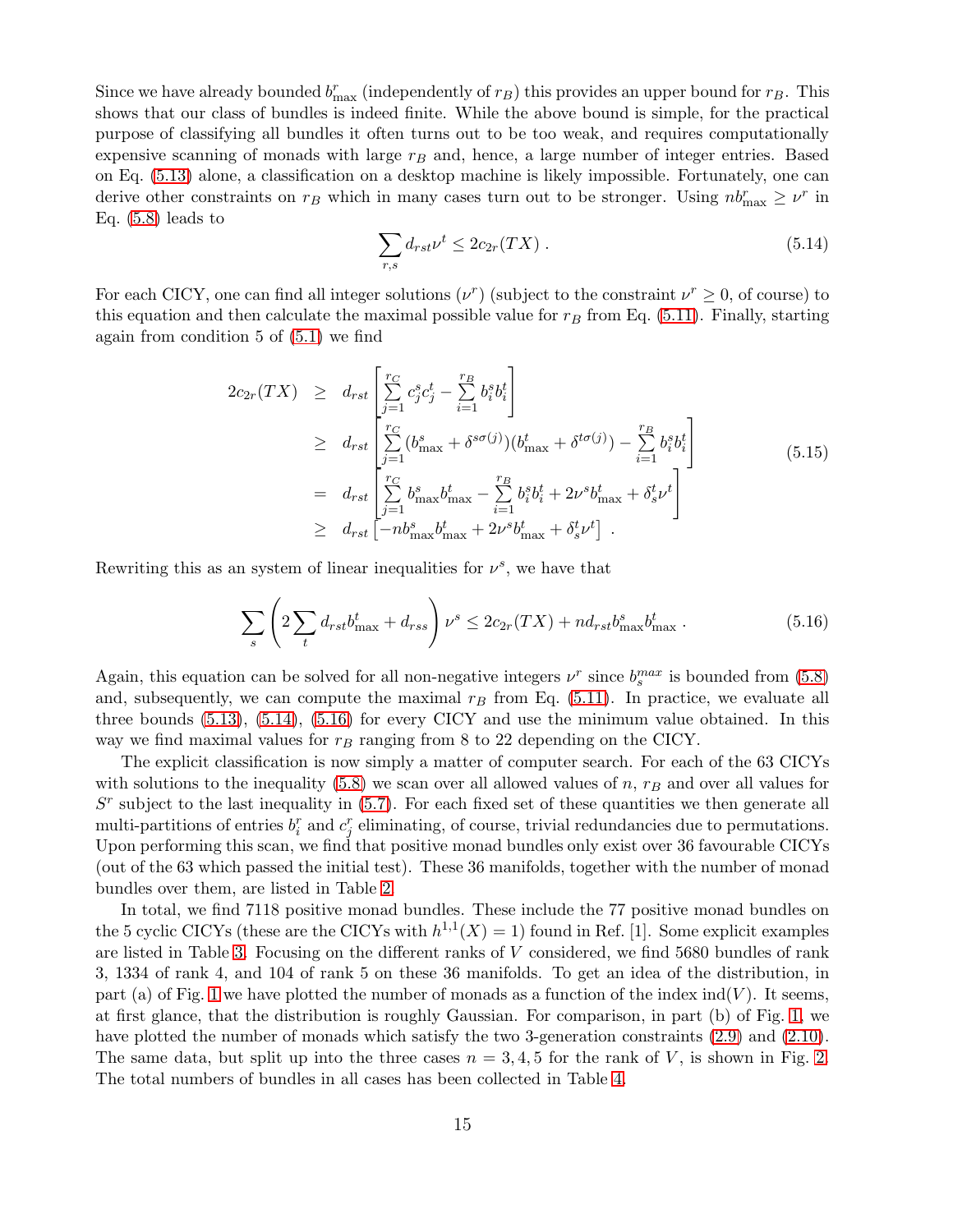| Config                                                    | No.Bundles  | $\mathrm{Config}$                                                         | No.Bundles     | $\overline{\text{Config}}$ | No.Bundles    | $\overline{\text{Config}}$                                                  | No.Bundles     |
|-----------------------------------------------------------|-------------|---------------------------------------------------------------------------|----------------|----------------------------|---------------|-----------------------------------------------------------------------------|----------------|
| 5                                                         | (20, 14, 9) | 3<br>3                                                                    | (5,3,2)        | $\,2$<br> 4                | (7, 5, 3)     | $\,2\,$<br>3<br>$\boldsymbol{2}$                                            | (3, 2, 1)      |
| $\boldsymbol{2}$<br>$\mathbf{2}$<br>$\overline{2}$        | (2,1,0)     | $^{2}$                                                                    | (611, 308, 56) | $\frac{3}{3}$              | (62, 43, 14)  | $\theta$<br>$\,2\,$<br>3                                                    | (80, 12, 0)    |
| $\boldsymbol{2}$<br>$\mathbf{0}$<br>3                     | (12, 5, 0)  | (4)<br>$\vert 0 \vert$<br>$\boldsymbol{2}$<br>$\overline{4}$              | (126, 17, 0)   | 3                          | (15, 8, 0)    | $\overline{4}$                                                              | (153, 35, 19)  |
| 2<br>3                                                    | (3,0,0)     | $\boldsymbol{2}$<br>$\,2\,$<br>$\boldsymbol{2}$                           | (5, 0, 0)      | $\boldsymbol{2}$<br>3      | (13, 2, 0)    | (2)<br>$^{2}$<br>$\theta$<br>$\Omega$<br>$\boldsymbol{2}$<br>$\overline{2}$ | (5,0,0)        |
| $\left(3\right)$<br>2<br>$\vert 0$<br>$\overline{2}$<br>3 | (5,0,0)     | (2)<br>$\overline{2}$<br>$\overline{2}$                                   | (5,0,0)        | l 0<br>$\overline{2}$<br>3 | (12, 5, 0)    | $\theta$<br>3<br>$\overline{2}$                                             | (8,0,0)        |
| (4)                                                       | 126, 17, 0) | $\overline{0}$<br>2<br>$\overline{2}$<br>$\overline{2}$                   | (2,0,0)        |                            | (2,0,0)       | $\boldsymbol{2}$<br>$\boldsymbol{2}$                                        | (1, 0, 0)      |
| O<br>$\vert$ 2<br>$\overline{2}$<br>$\overline{2}$        | (3,0,0)     | $(3)\lceil 0$<br>$\mathbf{1}$<br>0<br>$\vert 3 \vert$                     | (5, 0, 0)      | $\frac{2}{2}$<br>3         | (553, 232, 0) | $\theta$<br>$\mathbf{2}$                                                    | (8,0,0)        |
| 3                                                         | (74, 0, 0)  | (1)<br>$\overline{0}$<br>$\overline{2}$<br>$\overline{2}$<br>$\mathbf{2}$ | (9,0,0)        | 3                          | (25, 0, 0)    | (1)<br>$\overline{2}$                                                       | (9,0,0)        |
| $\begin{smallmatrix}2\\3\end{smallmatrix}$<br>[0          | (34, 0, 0)  | $\boldsymbol{2}$<br>$\lfloor 2 \rfloor$                                   | (3,0,0)        | $\Omega$<br>3              | (9,0,0)       | $\begin{smallmatrix}2\2\2\2\end{smallmatrix}$                               | (3665, 625, 0) |

<span id="page-16-0"></span>Table 2: The 36 manifolds which admit positive monads. The No.Bundles column next to each manifold is a triple, corresponding to the respective numbers of ranks 3,4, and 5 monads. Identical numbers in brackets to the left of a configuration matrices indicate equivalent configurations as identified in Appendix [C.](#page-29-0)

| CICY X                                                                               | $\boldsymbol{B}$                    | $\mathcal{C}$                                                                                                                           | rk(V)          | $c_2(TX)$<br>$c_2(V)$                | $ind(V) = \frac{1}{2}c_3(V)$ |
|--------------------------------------------------------------------------------------|-------------------------------------|-----------------------------------------------------------------------------------------------------------------------------------------|----------------|--------------------------------------|------------------------------|
| $\overline{2}$<br>$\overline{2}$<br>$\overline{2}$<br>$\overline{2}$<br>$\mathbf{I}$ | $\mathcal{O}_X(1,1,1,1)^{\oplus 8}$ | $\mathcal{O}_X(5, 1, 1, 1)$<br>$\oplus \mathcal{O}_X(1,5,1,1)$<br>$\oplus \mathcal{O}_X(1,1,5,1)$<br>$\bigoplus \mathcal{O}_X(1,1,1,5)$ | 4              | (24, 24, 24, 24)<br>(24, 24, 24, 24) | $-64$                        |
| $\overline{2}$<br>2<br>2<br>2                                                        | $\mathcal{O}_X(1,1,1)^{\oplus 10}$  | $\mathcal{O}_X(1,1,2)^{\oplus 3}$<br>$\oplus \mathcal{O}_X(1,2,1)^{\oplus 3}$<br>$\oplus \mathcal{O}_X(4,1,1)$                          | 3              | (24, 36, 36)<br>(24, 36, 36)         | $-69$                        |
| $\overline{2}$<br>$\perp$<br>3<br>$\overline{4}$                                     | $\mathcal{O}_X(1,1)^{\oplus 11}$    | $\mathcal{O}_X(6,1) \oplus \mathcal{O}_X(1,2)^{\oplus 5}$                                                                               | $\overline{5}$ | (24, 44)<br>(20, 30)                 | $-40$                        |
| $[4 5]$                                                                              | $\mathcal{O}_X(1)^{\oplus 6}$       | $\mathcal{O}_X(2)^{\oplus 3}$                                                                                                           | 3              | (50)<br>$\left(15\right)$            | $-15$                        |

<span id="page-16-1"></span>Table 3: Some examples from the 7118 positive monads on favourable CICYs.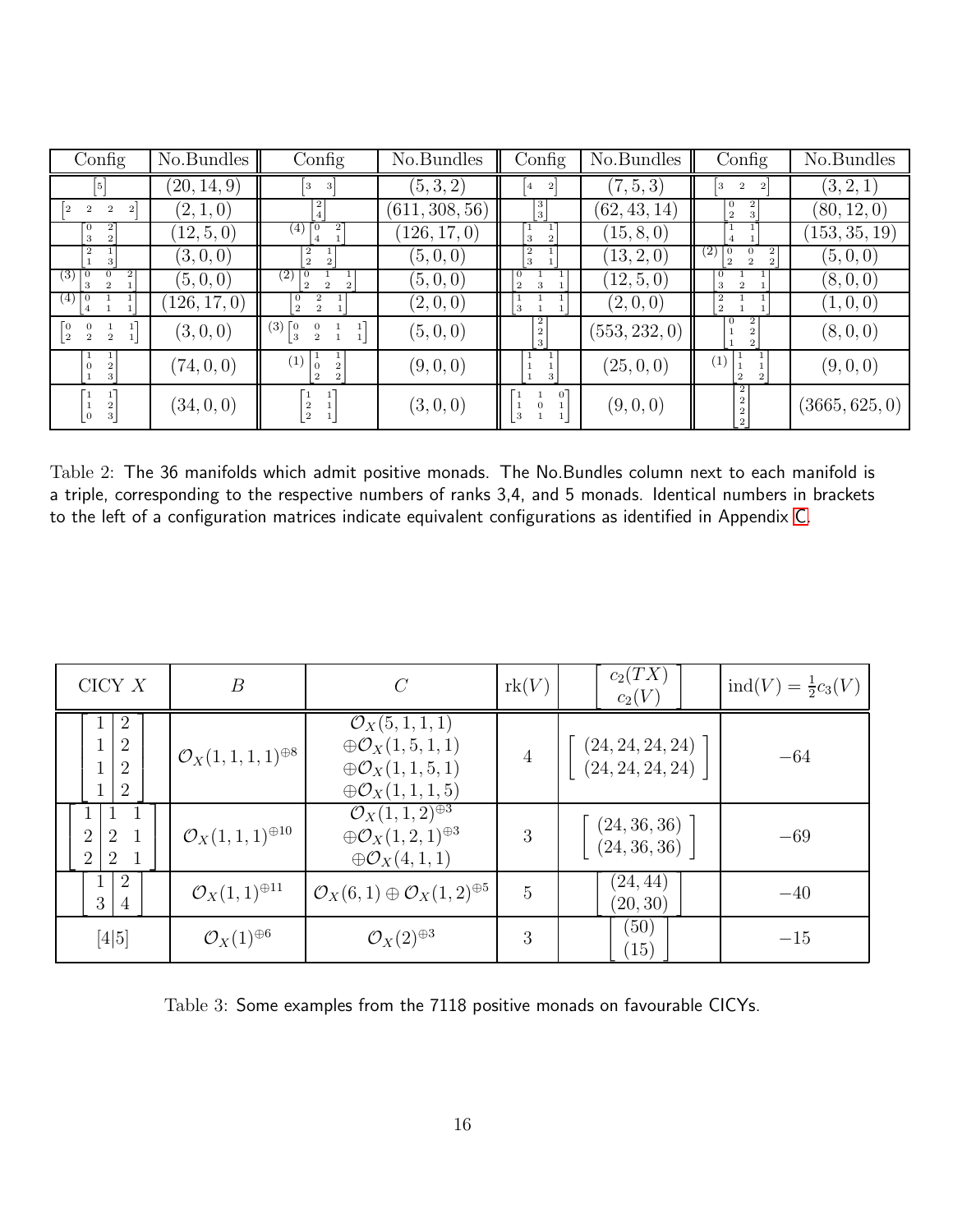|          |      | Bundles $\mid \text{ind}(V) = 3k$ | $ind(V) = 3k$<br>and k divides $\chi(X)$ | $ind(V) = 3k$<br>$\left  \text{ind}(V) \right  < 40$<br>and k divides $\chi(X)$ |
|----------|------|-----------------------------------|------------------------------------------|---------------------------------------------------------------------------------|
| rank 3   | 5680 | 3091                              | 458                                      |                                                                                 |
| rank $4$ | 1334 | 207                               | 96                                       |                                                                                 |
| rank 5   | 104  | 52                                | 5                                        |                                                                                 |
| Total    | 7118 | 3350                              | 559                                      |                                                                                 |

Table 4: The number of positive monad bundles on favourable CICYs. Imposing that the index,  $\text{ind}(V)$ , is divisible by 3 reduces the number and requiring, in addition, that ind(V)/3 divides the Euler number of the corresponding CICY leads to a further reduction.

<span id="page-17-2"></span>

<span id="page-17-1"></span>Figure 1: (a) Histogram for the index,  $ind(V)$ , of the 7118 positive monads found over 36 favourable CICYs: the horizontal axis is  $ind(V)$  and the vertical, the number of bundles; (b) the same data set, but only taking into account monads with  $\text{ind}(V) = 3k$  for some positive integer k, such that k divides the Euler number of the corresponding CICY.

It is clear from this table that even the two very rudimentary physical constraints [\(2.9\)](#page-6-2) and [\(2.10\)](#page-6-3) lead to a very substantial reduction of the number of viable bundles. If these two constraints are combined with a "sensible" limit on the index, for example  $\text{ind}(V) < 40$  (assuming that the discrete symmetries one is likely to find are of order  $\leq$  13), then part (b) of the figures show that the number of remaining bundles is very small indeed: there are only 21 of these. Remarkably these, perhaps of the most physical interest, only exist on the cyclic manifolds discussed in [1] as well as the transposes of these configuration matrices (cf. [21]).

## <span id="page-17-0"></span>6 Stability

In this paper we will prove the set of highly non-trivial vanishing conditions [\(2.5\)](#page-5-0) to test the stability of our bundles. These conditions are a generalization of Hoppe's criterion [47], used in [1] to prove stability in the case of cyclic Calabi-Yau manifolds. In the cyclic case, the conditions in [\(2.5\)](#page-5-0) are sufficient for stability, while for general CICYs, the vanishing of these cohomologies is necessary, but no longer sufficient. None-the-less, the generalized Hoppe condition still provides an important check of stability. As mentioned earlier, Eq. [\(2.5\)](#page-5-0) is equivalent to the same condition but written in terms of the dual bundle, which turns out to be technically simpler. Hence, in this section we prove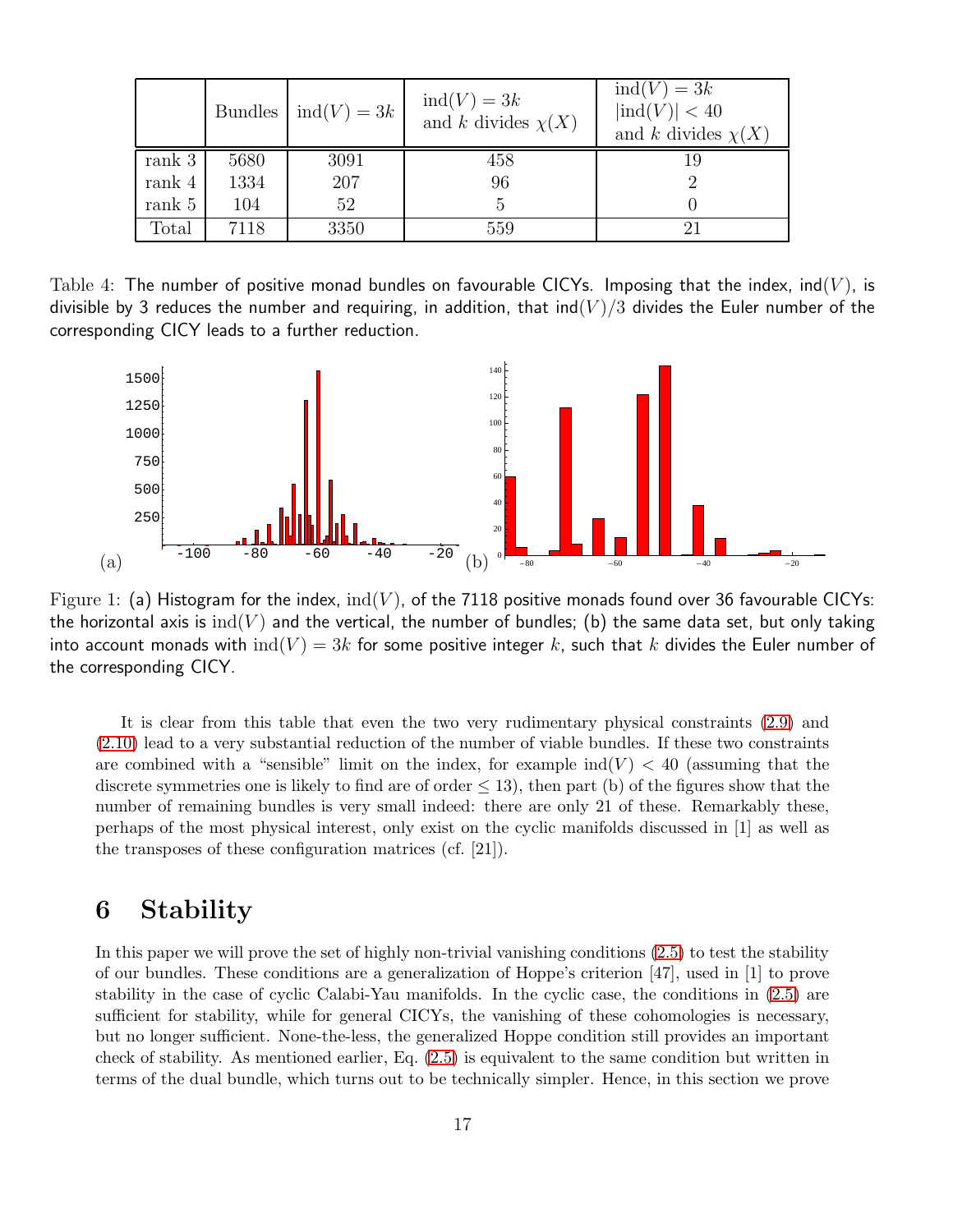

<span id="page-18-1"></span>Figure 2: (a) Histogram for the index,  $ind(V)$ , of the positive monads, 5680 of rank 3 (in red), 1334 of rank 4 (in blue), and 104 of rank 5 (in gray), found over 36 favourable CICYs: the horizontal axis is  $ind(V)$ and the vertical, the number of bundles; (b) the same data set, but only taking into account monads with  $\mathrm{ind}(V) = 3k$  for some positive integer  $k$ , such that  $k$  divides the Euler number of the corresponding CICY.

that

<span id="page-18-2"></span>
$$
H^{0}(X, \wedge^{p} V^{\star}) = 0, \qquad p = 1, \dots, \text{rk}(V) - 1. \tag{6.1}
$$

As mentioned previously, the full proof of stability of our bundles will appear in Ref. [46].

We shall prove that condition [\(6.1\)](#page-18-2) is satisfied in two steps. First, we demonstrate that the vanishing of certain ambient space cohomologies (given in [\(6.5\)](#page-19-1)) associated to a Koszul resolution [\(B.10\)](#page-28-2) guarantee that  $H^0(X, \wedge^p V^*) = 0$ . After specifying these necessary cohomology groups, as a second step, we will show that they are in fact zero for all positive monads. This is accomplished by studying an exterior power sequence  $(B.11)$  on A. We derive conditions  $(6.10)$ ,  $(6.12)$ , and  $(6.15)$ which hold for all the bundles in our classification.

#### <span id="page-18-0"></span>6.1 Step 1: Using the Koszul Sequence

Let us begin with the Koszul resolution for  $\wedge^p V$ , which, from Eq. [\(B.10\)](#page-28-2), reads

$$
0 \to \wedge^K \mathcal{N}^{\star} \otimes \wedge^p \mathcal{V}^{\star} \to \wedge^{K-1} \mathcal{N}^{\star} \otimes \wedge^p \mathcal{V}^{\star} \to \ldots \to \wedge^p \mathcal{V}^{\star} \to \wedge^p \mathcal{V}^{\star} |_{X} \to 0.
$$
 (6.2)

In the above, K is the co-dimension of the CICY X and  $\wedge^p{\cal V}^*$  is defined on the ambient product projective space A while  $\wedge^p{\cal V}^*|_X = \wedge^p{\cal V}^*$  lives on X. The normal bundle, N of X in A has been defined in Eq. [\(3.5\)](#page-7-4).

We can break this long exact sequence into K inter-related short exact ones by introducing  $K - 1$  $\left(\text{co-}\right)$ kernels  $Q_i$  such that

$$
0 \rightarrow \wedge^K \mathcal{N}^* \otimes \wedge^p \mathcal{V}^* \rightarrow \wedge^{K-1} \mathcal{N}^* \otimes \wedge^p \mathcal{V}^* \rightarrow Q_1 \rightarrow 0
$$
  
\n
$$
0 \rightarrow Q_1 \rightarrow \wedge^{K-2} \mathcal{N}^* \otimes \wedge^p \mathcal{V}^* \rightarrow Q_2 \rightarrow 0
$$
  
\n
$$
\vdots
$$
  
\n
$$
0 \rightarrow Q_{K-2} \rightarrow \mathcal{N}^* \otimes \wedge^p \mathcal{V}^* \rightarrow Q_{K-1} \rightarrow 0
$$
  
\n
$$
0 \rightarrow Q_{K-1} \rightarrow \wedge^p \mathcal{V}^* \rightarrow \wedge^p \mathcal{V}^* \rightarrow 0
$$
  
\n(6.3)

Now, each of the above short exact sequences induces a long exact sequence in cohomology. Adopting the convention that  $Q_0 := \wedge^K \mathcal{N}^* \otimes \wedge^p \mathcal{V}^*$  and  $Q_K := \wedge^p V^*$  (keeping in mind that  $\wedge^j \mathcal{N}^* \simeq \mathcal{O}_\mathcal{A}$  for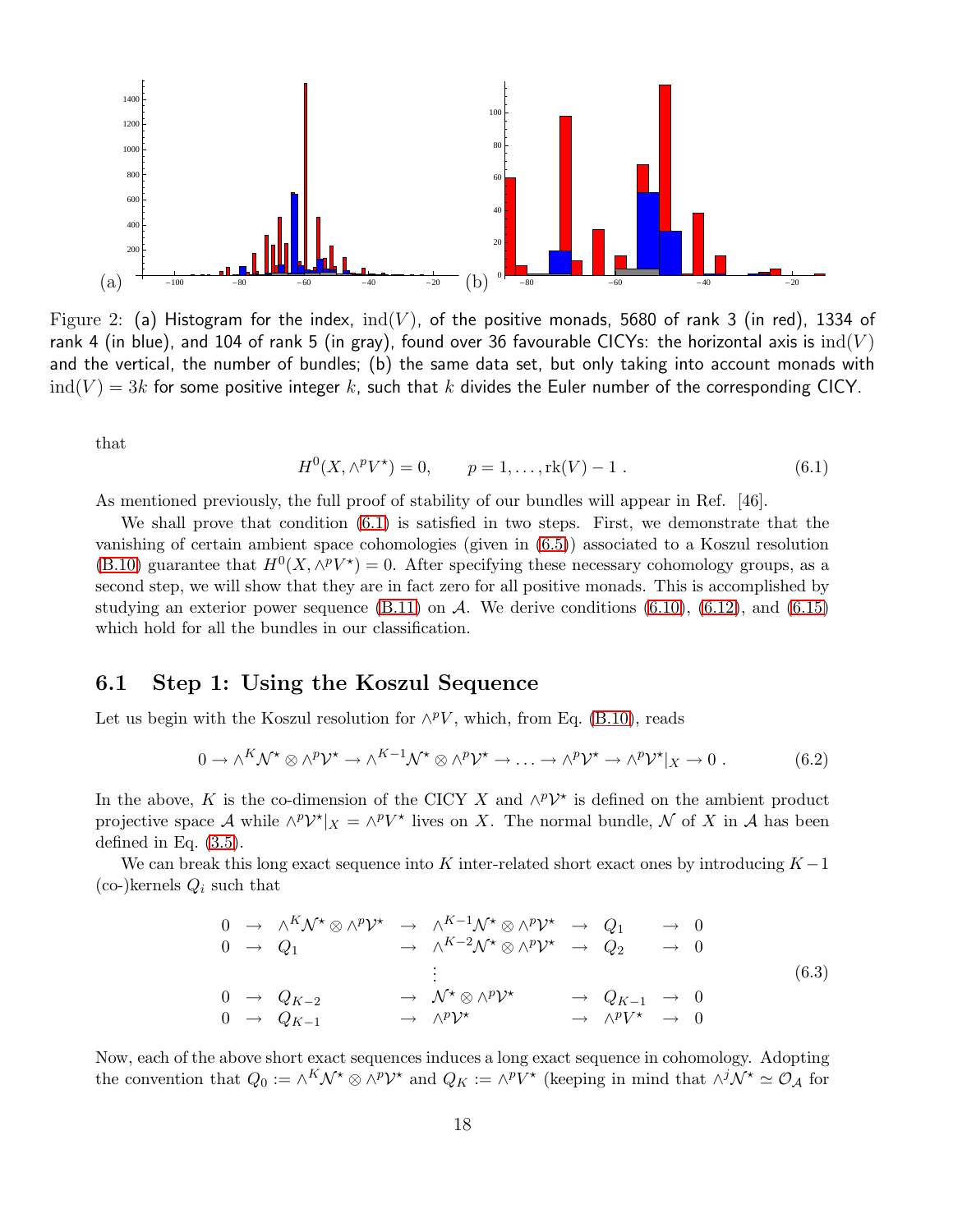$j = 0$ , the j-th long exact sequence takes the form

$$
\begin{array}{ccccccccc}\n0 & \rightarrow & H^{0}(\mathcal{A}, Q_{j-1}) & \rightarrow & H^{0}(\mathcal{A}, \wedge^{K-j}\mathcal{N}^{*} \otimes \wedge^{p}\mathcal{V}^{*}) & \rightarrow & H^{0}(\mathcal{A}, Q_{j}) & \rightarrow \\
& & \rightarrow & H^{1}(\mathcal{A}, Q_{j-1}) & \rightarrow & H^{1}(\mathcal{A}, \wedge^{K-j}\mathcal{N}^{*} \otimes \wedge^{p}\mathcal{V}^{*}) & \rightarrow & H^{1}(\mathcal{A}, Q_{j}) & \rightarrow \\
& & & \vdots & & & \\
& & & \rightarrow & H^{K+2}(\mathcal{A}, Q_{j-1}) & \rightarrow & H^{K+2}(\mathcal{A}, \wedge^{K-j}\mathcal{N}^{*} \otimes \wedge^{p}\mathcal{V}^{*}) & \rightarrow & H^{K+2}(\mathcal{A}, Q_{j}) & \rightarrow \\
& & & \rightarrow & H^{K+3}(\mathcal{A}, Q_{j-1}) & \rightarrow & H^{K+3}(\mathcal{A}, \wedge^{K-j}\mathcal{N}^{*} \otimes \wedge^{p}\mathcal{V}^{*}) & \rightarrow & H^{K+3}(\mathcal{A}, Q_{j}) & \rightarrow & 0 \, .\n\end{array} \tag{6.4}
$$

We have used the fact that  $A$  is of dimension  $K+3$  since X has co-dimension K and hence the highest cohomology group is  $K+3$ . To ensure vanishing of  $H^0(X, \wedge^p V^*)$  it suffices to have  $H^0(\mathcal{A}, \wedge^p V^*)$ and  $H^1(\mathcal{A}, Q_{K-1})$  be zero. The latter vanishes, in turn, if  $H^1(\mathcal{A}, \mathcal{N}^* \otimes \wedge^p \mathcal{V}^*)$  and  $H^2(\mathcal{A}, Q_{K-2})$ are both zero. Thus arguing inductively, it is sufficient (though not necessary) for the vanishing of  $H^0(X, \wedge^p V^*)$  that

<span id="page-19-1"></span>
$$
H^{j}(\mathcal{A}, \wedge^{j} \mathcal{N}^{\star} \otimes \wedge^{p} \mathcal{V}^{\star}) = 0 \quad \text{for } j = 0, ..., K .
$$
 (6.5)

Indeed, these constitute  $K + 1$  vanishing conditions. For  $j > K$ ,  $\wedge^{j} \mathcal{N}^* = 0$  since  $\mathcal{N}$  by definition is rank K and the cohomologies are zero automatically.

#### <span id="page-19-0"></span>6.2 Step 2: Using the Exterior Power Sequence

How can we demonstrate that [\(6.5\)](#page-19-1) is satisfied? We recall the definition [\(4.14\)](#page-10-2) of the monad on the ambient space, whose dual is given by

$$
0\to \mathcal{C}^\star\to \mathcal{B}^\star\to \mathcal{V}^\star\to 0\ .
$$

The p-th exterior power of  $\mathcal{V}^*$  can be extracted from the exterior-power sequence [\(B.11\)](#page-28-3), which here reads

$$
0 \to S^p C^{\star} \to S^{p-1} C^{\star} \otimes \mathcal{B}^{\star} \to \ldots \to C^{\star} \otimes \wedge^{p-1} \mathcal{B}^{\star} \to \wedge^p \mathcal{B}^{\star} \to \wedge^p \mathcal{V}^{\star} \to 0
$$
 (6.6)

By  $S^j$  we denote the j-th symmetric tensor power. We can tensor this sequence by  $\wedge^j \mathcal{N}^*$  for  $j = 0, \ldots, K$ . Each of the resulting  $K + 1$  sequences can be broken up into p short exact ones, by introducing (co-)kernels  $q_i^j$  $i<sub>i</sub>$ , where  $i = 0, \ldots, p - 1$  and  $j = 0, \ldots, K$ . This leads to

<span id="page-19-2"></span>
$$
\begin{array}{ccccccccc}\n0 & \rightarrow & \wedge^{j} \mathcal{N}^{\star} \otimes S^{p} \mathcal{C}^{\star} & \rightarrow & \wedge^{j} \mathcal{N}^{\star} \otimes S^{p-1} \mathcal{C}^{\star} \otimes \mathcal{B}^{\star} & \rightarrow & q_{1}^{j} & \rightarrow & 0 \\
0 & \rightarrow & q_{1}^{j} & \rightarrow & \wedge^{j} \mathcal{N}^{\star} \otimes S^{p-2} \mathcal{C}^{\star} \otimes \wedge^{2} \mathcal{B}^{\star} & \rightarrow & q_{2}^{j} & \rightarrow & 0 \\
\vdots & & & & & & & \\
0 & \rightarrow & q_{p-2}^{j} & \rightarrow & \wedge^{j} \mathcal{N}^{\star} \otimes \mathcal{C}^{\star} \otimes \wedge^{p-1} \mathcal{B}^{\star} & \rightarrow & q_{p-1}^{j} & \rightarrow & 0 \\
0 & \rightarrow & q_{p-1}^{j} & \rightarrow & \wedge^{j} \mathcal{N}^{\star} \otimes \wedge^{p} \mathcal{B}^{\star} & \rightarrow & \boxed{\wedge^{j} \mathcal{N}^{\star} \otimes \wedge^{p} \mathcal{V}^{\star}} & \rightarrow & 0 \;,\n\end{array} \tag{6.7}
$$

where we have boxed the term whose  $j$ -th cohomology group on  $A$  needs to vanish.

Next, we consider the cohomology associated to  $(6.7)$ . From Kodaira vanishing on  $\mathcal{A}$  (Eq. [\(B.9\)](#page-28-4)), a negative bundle  $\mathcal{L}^*$  satisfies the vanishing conditions

<span id="page-19-3"></span>
$$
H^m(\mathcal{A}, \mathcal{L}^*) = 0 \text{ unless } m = \dim(\mathcal{A}) = K + 3. \tag{6.8}
$$

Our bundles  $\mathcal{B}^{\star}$ ,  $\mathcal{C}^{\star}$  as well as their tensors and powers are of course direct sums of strictly negative bundles, and hence obey [\(6.8\)](#page-19-3). Each of the short exact sequences in Eq. [\(6.7\)](#page-19-2) induces a long exact sequence in cohomology which are intertwined by the (co-)kernels. It will be helpful to consider  $(6.7)$  and its cohomology for each value of p individually. The results are immediate for the first two cases under consideration.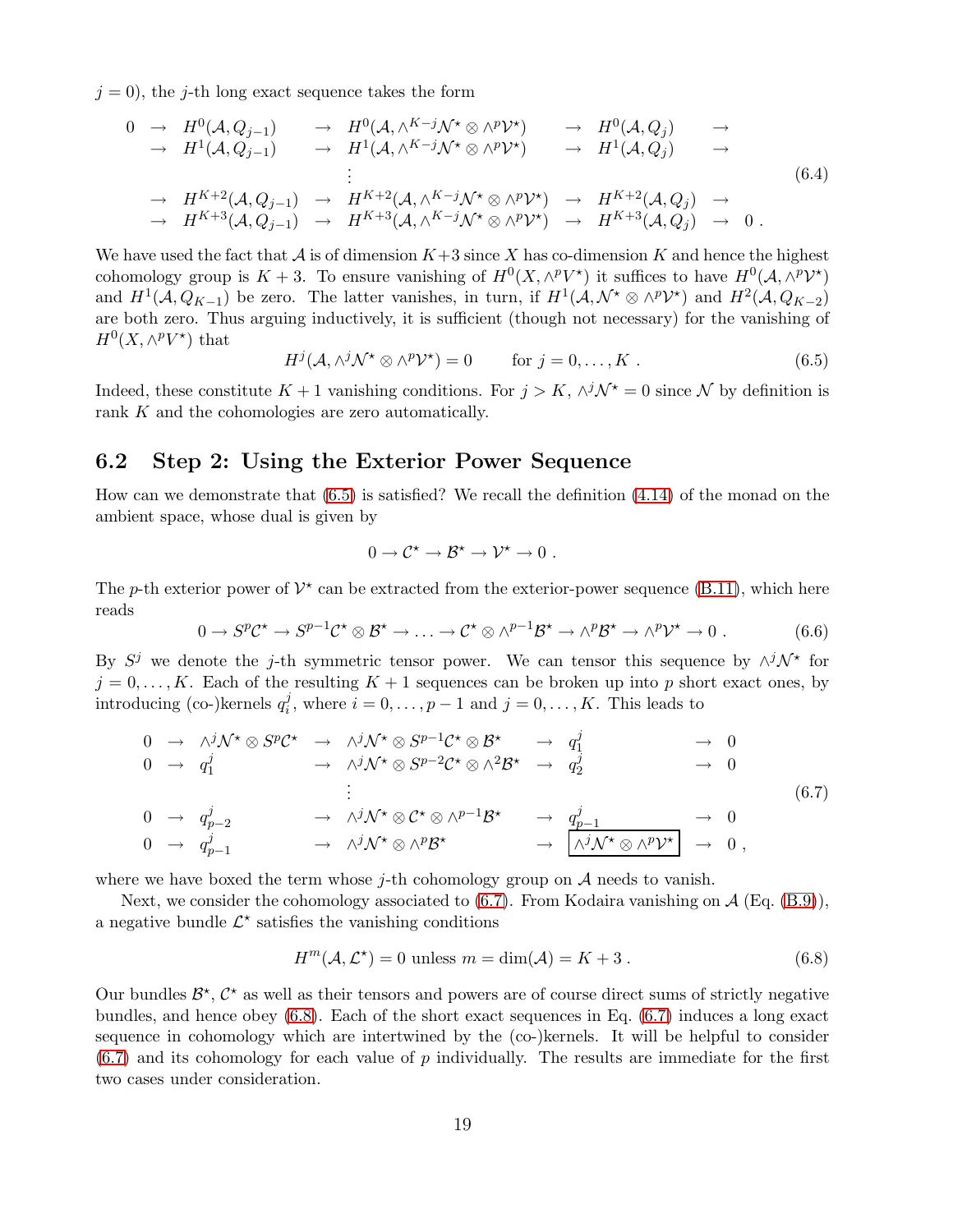For  $p = 1$ , we quickly see that  $H^m(A, \wedge^j \mathcal{N}^* \otimes \wedge^p \mathcal{V}^*) = 0$  for  $m = 0, \ldots, K + 1$  as these are all sandwiched between two vanishing terms, namely  $H^m(\mathcal{A}, \wedge^j \mathcal{N}^\star \otimes S^{p-1}\mathcal{C}^\star \otimes \mathcal{B}^\star)$  and  $H^{m+1}(\mathcal{A}, \wedge^j \mathcal{N}^\star \otimes S^{p-1})$  $S^p \mathcal{C}^*$ ). Thus [\(6.5\)](#page-19-1) is automatically satisfied for  $p = 1$ . Similarly, for  $p = 2$ ,  $H^m(\mathcal{A}, \wedge^j \mathcal{N}^* \otimes \wedge^p \mathcal{V}^*) = 0$ for  $m = 0, \ldots, K$ , again satisfying Eq. [\(6.5\)](#page-19-1).

For longer exterior power sequences the result requires a little more analysis. For  $p = 3$ ,  $H^m(\mathcal{A},\wedge^j \mathcal{N}^\star \otimes \wedge^p \mathcal{V}^\star)$  vanishes automatically only for  $m=0,\ldots,K-1$ , one short of the upper bound of j required in Eq. [\(6.5\)](#page-19-1). Nevertheless, we find the equivalence  $H^K(\mathcal{A}, \wedge^j \mathcal{N}^* \otimes \wedge^p \mathcal{V}^*) \simeq$  $H^{K+2}(\mathcal{A},q_1^j$  $1<sub>1</sub>$ ), and the latter cohomology group resides in the four-term exact sequence

$$
0 \to H^{K+2}(\mathcal{A}, q_1^j) \to H^{K+3}(\mathcal{A}, \wedge^j \mathcal{N}^* \otimes S^3 \mathcal{C}^*) \xrightarrow{g} H^{K+3}(\mathcal{A}, \wedge^j \mathcal{N}^* \otimes S^2 \mathcal{C}^* \otimes \mathcal{B}^*) \to H^{K+3}(\mathcal{A}, q_1^j) \to 0.
$$
\n
$$
(6.9)
$$

The single case which remains to be checked is  $j = K$ . It was argued in Appendix B of Ref. [1] that on the ambient space, the map  $q$  above, induced from the defining map of the monad (which we recall, by construction, is generic), is also generic. Therefore, if  $g$  is injective, then the requisite term  $H^{K+2}(\mathcal{A}, q_1^j)$  $_{1}^{j}$ ) vanishes. Injectivity simply requires that

<span id="page-20-0"></span>
$$
h^{K+3}(\mathcal{A}, \wedge^K \mathcal{N}^* \otimes S^3 \mathcal{C}^*) \leq h^{K+3}(\mathcal{A}, \wedge^K \mathcal{N}^* \otimes S^2 \mathcal{C}^* \otimes \mathcal{B}^*)
$$
 (6.10)

At last, for the final case of  $p = 4$ ,  $H^m(A, \wedge^j \mathcal{N}^* \otimes \wedge^p \mathcal{V}^*)$  vanishes automatically only for  $m =$  $0, \ldots, K-2$ , two short of the upper bound for j in Eq. [\(6.5\)](#page-19-1). However, we have that  $H^{K-1}(\mathcal{A}, \wedge^j \mathcal{N}^* \otimes^j \mathcal{A})$  $\wedge^p {\mathcal{V}}^\star) \simeq H^{K+2}({\mathcal{A}}, q_1^j)$  $_{1}^{j}$ ) the latter of which resides in a four-term exact sequence

$$
0 \to H^{K+2}(\mathcal{A}, q_1^j) \to H^{K+3}(\mathcal{A}, \wedge^j \mathcal{N}^* \otimes S^4 \mathcal{C}^*) \xrightarrow{g_1} H^{K+3}(\mathcal{A}, \wedge^j \mathcal{N}^* \otimes S^3 \mathcal{C}^* \otimes \mathcal{B}^*) \to H^{K+3}(\mathcal{A}, q_1^j) \to 0 ;
$$
\n
$$
(6.11)
$$

The relevant case  $j = K - 1$ . As before, the map  $g_1$  is generic and the requisite term  $H^{K+2}(\mathcal{A}, q_1^j)$  $\binom{J}{1}$ vanishes if  $g_1$  is injective, or if

<span id="page-20-1"></span>
$$
h^{K+3}(\mathcal{A}, \wedge^{K-1} \mathcal{N}^{\star} \otimes S^{4} \mathcal{C}^{\star}) \leq h^{K+3}(\mathcal{A}, \wedge^{K-1} \mathcal{N}^{\star} \otimes S^{3} \mathcal{C}^{\star} \otimes \mathcal{B}^{\star}). \tag{6.12}
$$

Similarly, we have that  $H^K(\mathcal{A}, \wedge^j \mathcal{N}^\star \otimes \wedge^p \mathcal{V}^\star) \simeq H^{K+2}(\mathcal{A}, q_2^j)$  $2<sub>2</sub>$ ) and the latter resides in

<span id="page-20-4"></span>
$$
0 \to H^{K+2}(\mathcal{A}, q_2^j) \to H^{K+3}(\mathcal{A}, q_1^j) \xrightarrow{g_2} H^{K+3}(\mathcal{A}, \wedge^j \mathcal{N}^* \otimes S^2 \mathcal{C}^* \otimes \wedge^2 \mathcal{B}^*) \to H^{K+3}(\mathcal{A}, q_2^j) \to 0 \tag{6.13}
$$

where we need to focus on the case  $j = K$ . The cohomology  $H^{K+3}(\mathcal{A}, q_1^j)$  $_1^j$ ) again resides in a four-term exact sequence

<span id="page-20-3"></span>
$$
0 \to H^{K+2}(\mathcal{A}, q_1^j) \to H^{K+3}(\mathcal{A}, \wedge^j \mathcal{N}^* \otimes S^4 \mathcal{C}^*) \xrightarrow{h} H^{K+3}(\mathcal{A}, \wedge^j \mathcal{N}^* \otimes S^3 \mathcal{C}^* \otimes \mathcal{B}^*) \to H^{K+3}(\mathcal{A}, q_1^j) \to 0.
$$
\n
$$
(6.14)
$$

The maps  $g_2$  and h are generic, as before. Therefore, the cohomology at the end of Eq. [\(6.14\)](#page-20-3),  $H^{K+3}(\mathcal{A}, q_1^K) \simeq \operatorname{coker}(h)$  (which also appears as the second term of [\(6.13\)](#page-20-4)) has dimension  $h^{K+3}(\mathcal{A}, \wedge^K \mathcal{N}^* \otimes$  $S^3C^{\star} \otimes \mathcal{B}^{\star}$ ) –  $h^{K+3}(\mathcal{A}, \wedge^K \mathcal{N}^{\star} \otimes S^4\mathcal{C}^{\star})$ . For injectivity of  $g_2$ , this dimension should not exceed  $h^{K+3}(\mathcal{A}, \wedge^K \mathcal{N}^\star \otimes S^2 \mathcal{C}^\star \otimes \wedge^2 \mathcal{B}^\star)$ , so we have the condition

<span id="page-20-2"></span>
$$
h^{K+3}(\mathcal{A}, \wedge^K \mathcal{N}^* \otimes S^3 \mathcal{C}^* \otimes \mathcal{B}^*) - h^{K+3}(\mathcal{A}, \wedge^K \mathcal{N}^* \otimes S^4 \mathcal{C}^*) \leq h^{K+3}(\mathcal{A}, \wedge^K \mathcal{N}^* \otimes S^2 \mathcal{C}^* \otimes \wedge^2 \mathcal{B}^*) \tag{6.15}
$$

This condition then guarantees the vanishing of  $H^{K+3}(\mathcal{A}, q_1^K)$  and subsequently that of  $H^K(\mathcal{A}, \wedge^K \mathcal{N}^* \otimes$  $\wedge^p {\mathcal V}^\star$ ).

We need not consider cases with  $p > 4$  since our bundles are maximally of rank 5. In summary then, the conditions  $(6.10)$ ,  $(6.12)$  and  $(6.15)$  suffice to guarantee Eqs.  $(6.5)$  and hence our main claim, Eq. [\(6.1\)](#page-18-2). These conditions on the ambient space cohomology can be readily checked algorithmically using the Bott formula  $(B.6)$  and the Künneth formula  $(B.7)$ . We have done so for all our positive monads using computer scans and find these conditions are always satisfied.

In conclusion, for all positive monad bundles  $V$ ,  $H^0(X, \wedge^p V^*) = 0$  for  $p = 1, ..., \text{rk}(V) - 1$ . This concludes our non-trivial check of stability.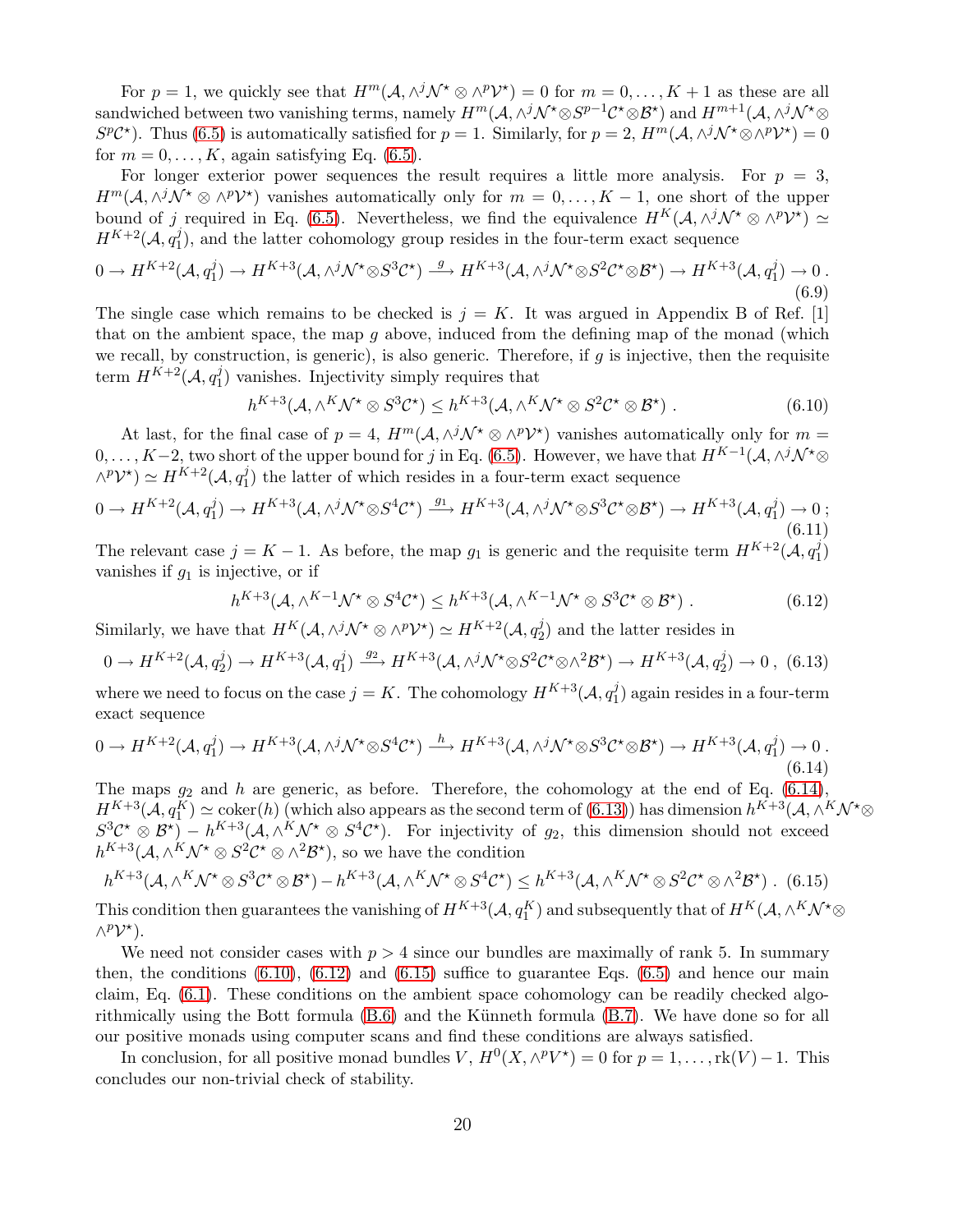## <span id="page-21-1"></span><span id="page-21-0"></span>7 Computing the Particle Spectrum

#### 7.1 Bundle Cohomology

While computing the full cohomology of monad bundles is generally a difficult task, it will become clear in the following that significant simplifications arise for positive monads. This computational advantage is of course one of the motivations to consider positive monads and it will lead to a number of general statements about their cohomology.

#### <span id="page-21-2"></span>7.1.1 Number of Families and Anti-families in  $H^1(X, V)$  and  $H^1(X, V^*)$

The defining short exact sequence  $(4.11)$  of the monad bundle V induces the long exact sequence

$$
0 \rightarrow H^{0}(X,V) \rightarrow H^{0}(X,B) \rightarrow H^{0}(X,C)
$$
  
\n
$$
\rightarrow H^{1}(X,V) \rightarrow H^{1}(X,B) \rightarrow H^{1}(X,C)
$$
  
\n
$$
\rightarrow H^{2}(X,V) \rightarrow H^{2}(X,B) \rightarrow H^{2}(X,C)
$$
  
\n
$$
\rightarrow H^{3}(X,V) \rightarrow H^{3}(X,B) \rightarrow H^{3}(X,C) \rightarrow 0
$$
\n(7.16)

Since both B and C are sums of positive line bundles we know from Kodaira vanishing that the cohomologies  $H^q(X, C) = H^q(X, B) = 0$  for all  $q > 0$ . The above long exact sequence then immediately implies that  $H^2(X, V) = 0$ . In the previous Section we have already shown that  $H^{0}(X, V) = H^{3}(X, V) = 0$  always, so that the only non-vanishing cohomology of positive monads is  $H<sup>1</sup>(X, V)$ . The dimension  $h<sup>1</sup>(X, V)$  of this first cohomology can then be calculated from the index theorem [\(2.7\)](#page-5-3) or indeed the above long exact sequence. In summary, one finds

$$
h^{1}(X, V) = h^{0}(X, C) - h^{0}(X, B) = -\text{ind}(V), \quad h^{q}(X, V) = 0 \text{ for } q \neq 1.
$$
 (7.17)

This means that the number of anti-families always vanishes and that the number of families can easily be read off from the index in Figs. [1](#page-17-1) and [2.](#page-18-1) The absence of vector-like pairs of families might be considered an attractive feature and is certainly a pre-requisite for compactifications with the exact standard model spectrum. We stress that this property is directly linked to the property of positivity and will not generally hold if we allowed zero or negative integer entries in the line bundles defining the monad.

#### <span id="page-21-3"></span>7.1.2 Computing  $H^1(X, \wedge^2 V^*)$  and Number of Higgs Multiplets

For SU(3) bundles we have  $V \simeq \Lambda^2 V^*$  and, hence, the cohomology groups  $H^1(X, \Lambda^2 V)$  and  $H<sup>1</sup>(X, \wedge^2 V^*)$  contain no new information. However, for SU(4) and SU(5) this is not the case and we have to perform another calculation. In the case of rank four,  $\wedge^2 V \simeq \wedge^2 V^*$ , so that  $H^1(X, \wedge^2 V) \simeq H^1(X, \wedge^2 V^*)$ . For rank five the situation is less trivial, but from Eq. [\(2.8\)](#page-5-4) we know that  $h^1(X, \wedge^2 V)$  and  $h^1(X, \wedge^2 V^*)$  are related by the index, ind(V), of V. Hence, in both the rank four and five cases it is enough to compute one of  $H^1(X, \wedge^2 V)$  and  $H^1(X, \wedge^2 V^*)$  and, in the following, we will opt for  $H^1(X, \wedge^2 V^*)$ .

To calculate this cohomology, we proceed as in Section [6.](#page-17-0) Since the arguments therein were stated for general anti-symmetric power  $p$ , it is instructive to be more explicit here. We start by writing down the Koszul resolution [\(B.10\)](#page-28-2) for  $\wedge^2 V^*$  which is given by

<span id="page-21-4"></span>
$$
0 \to \wedge^2 \mathcal{V}^* \otimes \wedge^K \mathcal{N}^* \to \wedge^2 \mathcal{V}^* \otimes \wedge^{K-1} \mathcal{N}^* \to \ldots \to \wedge^2 \mathcal{V}^* \otimes \mathcal{N}^* \to \wedge^2 \mathcal{V}^* \to \wedge^2 V^* \to 0
$$
 (7.18)

Recall that K is the co-dimension of the CICY X embedded in the ambient space A and N is the normal bundle [\(3.5\)](#page-7-4) of X in  $\mathcal A$ . As a first step we will now derive vanishing theorems for the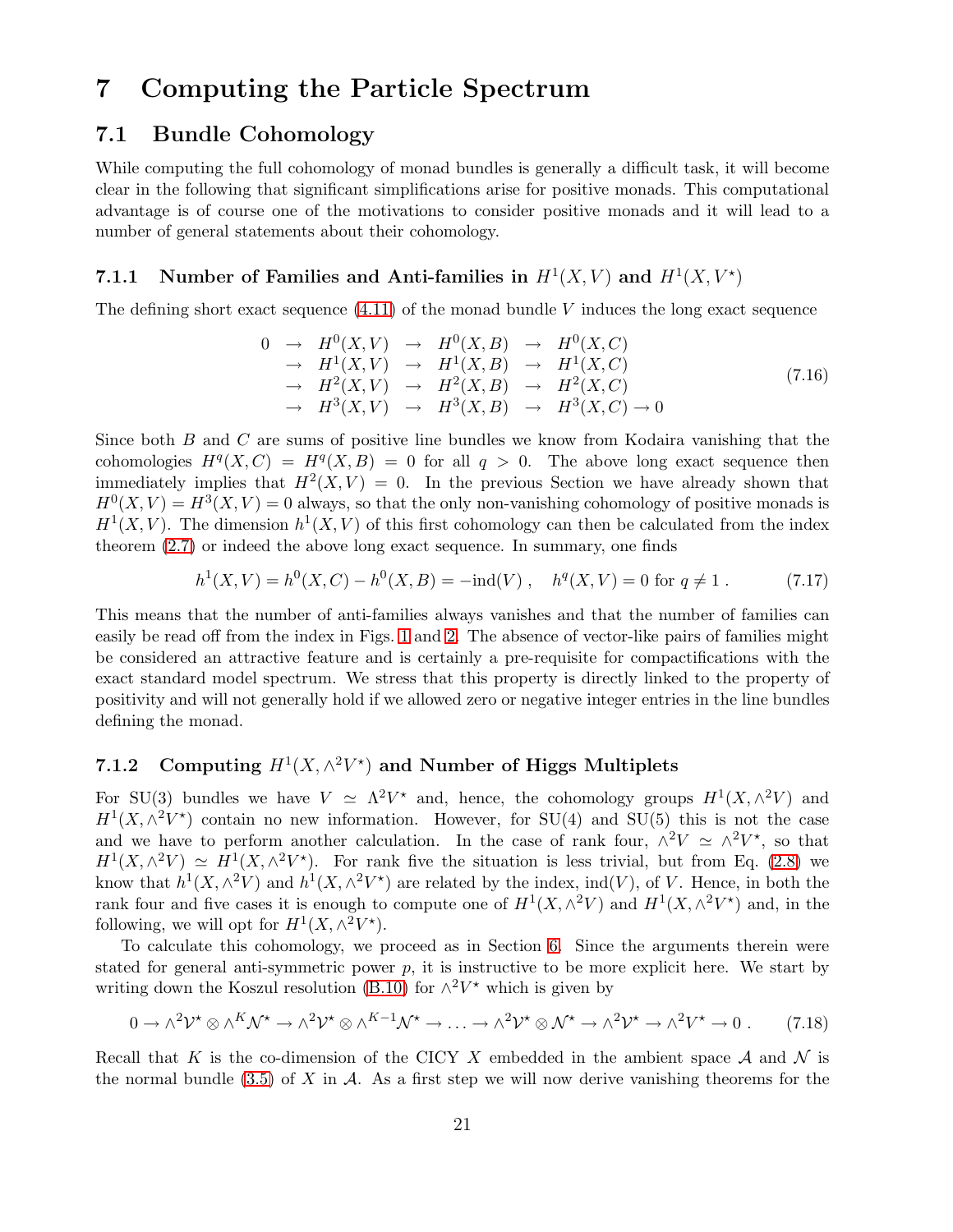cohomologies of the bundles  $\wedge^2 V^* \otimes \wedge^j \mathcal{N}^*$  which appear in the above Koszul sequence. To do this, we start the exact sequence for antisymmetric products of bundles from [\(B.11\)](#page-28-3):

<span id="page-22-0"></span>
$$
0 \to S^2 \mathcal{C}^{\star} \to \mathcal{C}^{\star} \otimes \mathcal{B}^{\star} \to \wedge^2 \mathcal{B}^{\star} \to \wedge^2 \mathcal{V}^{\star} \to 0 , \qquad (7.19)
$$

which is induced from the dual sequence

$$
0 \to \mathcal{C}^{\star} \to \mathcal{B}^{\star} \to \mathcal{V}^{\star} \to 0. \tag{7.20}
$$

We can then tensor [\(7.19\)](#page-22-0) by  $\wedge^j \mathcal{N}^*$  for  $j = 0, \ldots, K$  and break the resulting 4-term exact sequence into two short exact sequences

$$
\begin{array}{ll}\n0 \to S^2 \mathcal{C}^\star \otimes \wedge^j \mathcal{N}^\star \to \mathcal{C}^\star \otimes \mathcal{B}^\star \otimes \wedge^j \mathcal{N}^\star \to Q_j \to 0 ; \\
0 \to Q_j \to \wedge^2 \mathcal{B}^\star \otimes \wedge^j \mathcal{N}^\star \to \wedge^2 \mathcal{V}^\star \otimes \wedge^j \mathcal{N}^\star \to 0 ;\n\end{array}\n\quad j = 0, \dots, K ,\n\tag{7.21}
$$

where  $Q_j$  are approriate (co)kernels. This induces two inter-related long exact sequences in cohomology on  $A$  which are given by

$$
0 \rightarrow H^{0}(A, S^{2}C^{*} \otimes \Lambda^{j} \mathcal{N}^{*}) \rightarrow H^{0}(A, C^{*} \otimes B^{*} \otimes \Lambda^{j} \mathcal{N}^{*}) \rightarrow H^{0}(A, Q_{j}) \rightarrow \mathcal{N}^{0}
$$

→ ✘✘✘✘✘✘✘✘✘✘✘✿<sup>0</sup> H<sup>1</sup> (A, S2C <sup>⋆</sup> ⊗ ∧jN <sup>⋆</sup> ) → ✘✘✘✘✘✘✘✘✘✘✘✘✿<sup>0</sup> H<sup>1</sup> (A, C <sup>⋆</sup> ⊗ B<sup>⋆</sup> ⊗ ∧jN <sup>⋆</sup> ) → H<sup>1</sup> (A, Q<sup>j</sup> ) → → . . . →

$$
\rightarrow H^{K+2}(A,\mathcal{S}^2\mathcal{C}^*\otimes\wedge^j\mathcal{N}^*)\rightarrow H^{K+2}(A,\mathcal{C}^*\otimes\mathcal{B}^*\otimes\wedge^j\mathcal{N}^*)\rightarrow H^{K+2}(A,Q_j)\rightarrow 0
$$

$$
\rightarrow H^{K+3}(\mathcal{A}, S^2\mathcal{C}^{\star}\otimes \wedge^j \mathcal{N}^{\star}) \rightarrow H^{K+3}(\mathcal{A}, \mathcal{C}^{\star}\otimes \mathcal{B}^{\star}\otimes \wedge^j \mathcal{N}^{\star}) \rightarrow H^{K+3}(\mathcal{A}, Q_j) \rightarrow 0 ;
$$

<span id="page-22-1"></span>
$$
0 \rightarrow H^{0}(\mathcal{A}, Q_{j}) \rightarrow H^{0}(\mathcal{A}, S^{2} \mathcal{B}^{\star} \otimes \wedge^{j} \mathcal{N}^{\star}) \rightarrow H^{0}(\mathcal{A}, \wedge^{2} \mathcal{V}^{\star} \otimes \wedge^{j} \mathcal{N}^{\star}) \rightarrow
$$

$$
\rightarrow H^{1}(\mathcal{A}, Q_{j}) \rightarrow H^{1}(\mathcal{A}, S^{2} \mathcal{B}^{*} \otimes \wedge^{j} \mathcal{N}^{*}) \rightarrow H^{1}(\mathcal{A}, \wedge^{2} \mathcal{V}^{*} \otimes \wedge^{j} \mathcal{N}^{*}) \rightarrow
$$

$$
\rightarrow H^{K+2}(\mathcal{A}, Q_j) \rightarrow H^{K+2}(\mathcal{A}, S^2 \mathcal{B}^{\star} \otimes \wedge^j \mathcal{N}^{\star}) \rightarrow H^{K+2}(\mathcal{A}, \wedge^2 \mathcal{V}^{\star} \otimes \wedge^j \mathcal{N}^{\star}) \rightarrow
$$

$$
\rightarrow H^{K+3}(\mathcal{A}, Q_j) \qquad \rightarrow H^{K+3}(\mathcal{A}, S^2 \mathcal{B}^* \otimes \wedge^j \mathcal{N}^*) \qquad \rightarrow H^{K+3}(\mathcal{A}, \wedge^2 \mathcal{V}^* \otimes \wedge^j \mathcal{N}^*) \rightarrow 0.
$$
\n(7.22)

Note that since X is of codimension K, the ambient space has dimension  $K + 3$  and hence there are no non-vanishing cohomology groups above  $H^{K+3}$ . Moreover, the bundles  $\mathcal{N}^{\star}$ ,  $\mathcal{B}^{\star}$  and  $\mathcal{C}^{\star}$  as well as their various tensor and wedge products are all negative and, hence, all their cohomologies except the highest one, namely  $K + 3$ , vanish by  $(6.8)$ ; we have marked this explicitly in Eq. [\(7.22\)](#page-22-1).

Therefore, the sequences  $(7.22)$  immediately imply that for all j,

<span id="page-22-2"></span>
$$
H^{i}(A, Q_{j}) = 0, \t i = 0,..., K + 1 ;
$$
  
\n
$$
H^{i}(A, \wedge^{2} \mathcal{V}^{*} \otimes \wedge^{j} \mathcal{N}^{*}) \simeq H^{i+1}(A, Q_{j}) = 0, \t i = 0,..., K ;
$$
  
\n
$$
H^{K+1}(A, \wedge^{2} \mathcal{V}^{*} \otimes \wedge^{j} \mathcal{N}^{*}) \simeq H^{K+2}(A, Q_{j})
$$
\n(7.23)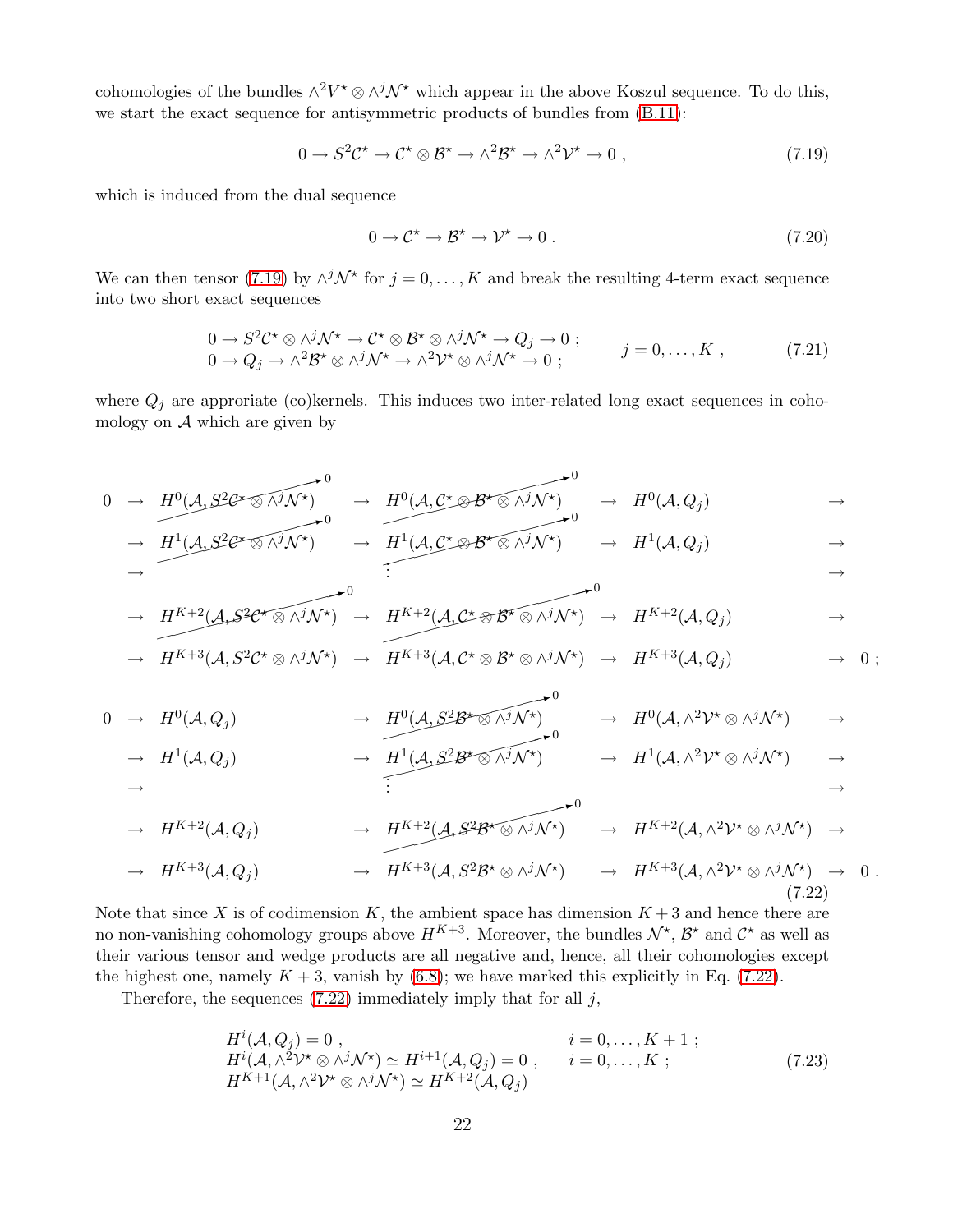as well as two 4-term exact sequences:

<span id="page-23-1"></span>
$$
0 \to H^{K+2}(\mathcal{A}, Q_j) \to H^{K+3}(\mathcal{A}, S^2 \mathcal{C}^* \otimes \wedge^j \mathcal{N}^*) \xrightarrow{g} H^{K+3}(\mathcal{A}, \mathcal{C}^* \otimes \mathcal{B}^* \otimes \wedge^j \mathcal{N}^*) \to H^{K+3}(\mathcal{A}, Q_j) \to 0 ;
$$
  
\n
$$
0 \to H^{K+2}(\mathcal{A}, \wedge^2 \mathcal{V}^* \otimes \wedge^j \mathcal{N}^*) \to H^{K+3}(\mathcal{A}, Q_j) \to H^{K+3}(\mathcal{A}, S^2 \mathcal{B}^* \otimes \wedge^j \mathcal{N}^*) \to H^{K+3}(\mathcal{A}, \wedge^2 \mathcal{V}^* \otimes \wedge^j \mathcal{N}^*) \to 0 .
$$
  
\n(7.24)

In Eq.  $(7.24)$  we have introduced a map q which is induced from the defining map f of the monad in Eq.  $(4.11)$ . As in the previous subsection, q is generic and thus has maximal rank. The top sequence then implies that  $H^{K+2}(\mathcal{A}, Q_j) = 0$  and, hence, by Eq. [\(7.23\)](#page-22-2),  $H^{K+1}(\mathcal{A}, \wedge^2 \mathcal{V}^* \otimes \wedge^j \mathcal{N}^*)$  vanishes as well. To summarise then, we find the vanishing cohomology groups

<span id="page-23-2"></span>
$$
H^{i}(\mathcal{A}, \wedge^{2} \mathcal{V}^{\star} \otimes \wedge^{j} \mathcal{N}^{\star}) = 0 , \qquad \forall i = 0, \dots K + 1, j = 0, \dots, K . \tag{7.25}
$$

Equipped with these results, we can re-examine the Koszul sequence [\(7.18\)](#page-21-4). It has  $K + 2$  terms and we can break it up into K short exact sequences, introducing  $(c)$  kernels much like we did above. Then, the vanishing of the cohomology groups

$$
H^{j+1}(\mathcal{A}, \wedge^2 \mathcal{V}^* \otimes \wedge^j \mathcal{N}^*) = 0 , \qquad \forall \ j = 0, \dots, K , \qquad (7.26)
$$

which represent a subset of the vanishing theorems [\(7.25\)](#page-23-2), implies that

$$
H^1(X, \wedge^2 V^\star) = 0 \tag{7.27}
$$

We emphasize that the assumption of a generic map  $f$ , which defines the monad in  $(4.11)$ , is crucial to arrive at this result. For rank four bundles with low-energy gauge group  $SO(10)$  it implies (see Table [1\)](#page-6-1) that

$$
n_{10} = h^1(X, \wedge^2 V) = 0 , \qquad (7.28)
$$

and, hence, a vanishing number of Higgs multiplets. For rank five bundles with low-energy gauge group  $SU(5)$  we have

$$
n_5 = h^1(X, \wedge^2 V^*) = 0 , \quad n_{\bar{5}} = -\text{ind}(V) , \qquad (7.29)
$$

where Eq.  $(2.8)$  has been used. This means the number of 10 and  $\bar{5}$  representations is the same, forming complete  $SU(5)$  families and there are no vector-like pairs of 5 and 5 representations. The absence of Higgs multiplets in the SO(10) and SU(5) models is a phenomenologically problematic feature which was already observed in Ref. [1]. There, it has also been shown that the number of Higgs multiplets can be non-zero once the assumption of a generic map  $f$  is dropped. A similar situation was encountered in [16].

We expect a similar bundle-moduli dependence of the spectrum, as first discussed in [13], for the more general class of models considered in this paper. It remains a matter of a more detailed analysis, focusing on physically promising models within our classification, to decide if a realistic particle spectrum can be obtained from such a mechanism.

#### <span id="page-23-0"></span>7.1.3 Singlets and  $H^1(X, V \otimes V^*)$

Finally, we need to calculate the number of gauge group singlets which correspond to the cohomology  $H^1(X, \text{ad}(V)) = H^1(X, V \otimes V^*)$ . We begin by tensoring the defining sequence [\(4.15\)](#page-11-2) for  $V^*$  by V. This leads to a new short exact sequence

$$
0 \to C^* \otimes V \to B^* \otimes V \to V^* \otimes V \to 0. \tag{7.30}
$$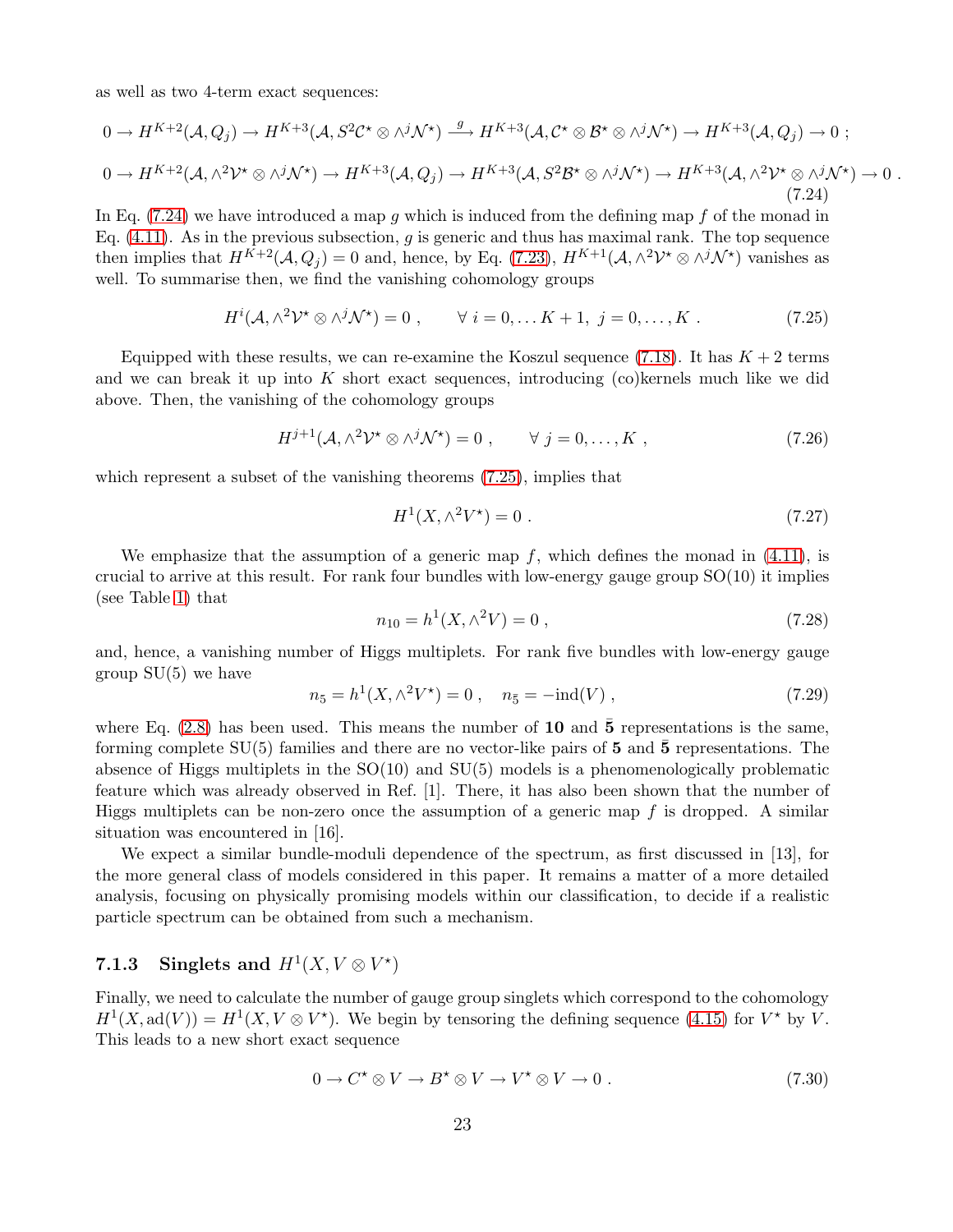One can produce two more short exact sequences by multiplying  $(4.15)$  with B and C. Likewise, three short exact sequences can be obtained by multiplying the original sequence  $(4.11)$  for V with  $V^{\star}$ ,  $B^{\star}$  and  $C^{\star}$ . The resulting six sequences can then be arranged into the following web of three horizontal sequences  $h_I$ ,  $h_{II}$ ,  $h_{III}$  and three vertical ones  $v_I$ ,  $v_{II}$ ,  $v_{III}$ .

$$
0 \t 0 \t 0
$$
\n
$$
\downarrow \t \downarrow \t \downarrow
$$
\n
$$
0 \t \rightarrow C^* \otimes V \t \rightarrow B^* \otimes V \t \rightarrow V^* \otimes V \t \rightarrow 0
$$
\n
$$
0 \t \downarrow \t \downarrow \t \downarrow
$$
\n
$$
0 \t \rightarrow C^* \otimes B \t \rightarrow B^* \otimes B \t \rightarrow V^* \otimes B \t \rightarrow 0
$$
\n
$$
0 \t \downarrow \t \downarrow \t \downarrow
$$
\n
$$
0 \t \rightarrow C^* \otimes C \t \rightarrow B^* \otimes C \t \rightarrow V^* \otimes C \t \rightarrow 0
$$
\n
$$
\downarrow \t \downarrow
$$
\n
$$
0 \t 0 \t 0
$$
\n
$$
v_I \t v_{II} \t v_{III}
$$
\n(7.31)

The long exact sequence in cohomology induced by  $h_I$  reads

<span id="page-24-1"></span>
$$
0 \rightarrow H^{0}(X, C^{*} \otimes V) \rightarrow H^{0}(X, B^{*} \otimes V) \rightarrow H^{0}(X, V^{*} \otimes V)
$$
  
\n
$$
\rightarrow H^{1}(X, C^{*} \otimes V) \rightarrow H^{1}(X, B^{*} \otimes V) \rightarrow \boxed{H^{1}(X, V^{*} \otimes V)}
$$
  
\n
$$
\rightarrow H^{2}(X, C^{*} \otimes V) \rightarrow \dots
$$
 (7.32)

and we have boxed the term which we would like to compute. We will also need the long exact sequences which follow from  $v_I$  and  $v_{II}$ . They are given by

<span id="page-24-0"></span>
$$
0 \rightarrow H^{0}(X, C^{*} \otimes V) \rightarrow H^{0}(X, C^{*} \otimes B) \rightarrow H^{0}(X, C^{*} \otimes C)
$$
  
\n
$$
\rightarrow H^{1}(X, C^{*} \otimes V) \rightarrow H^{1}(X, C^{*} \otimes B) \rightarrow H^{1}(X, C^{*} \otimes C)
$$
  
\n
$$
\rightarrow H^{2}(X, C^{*} \otimes V) \rightarrow H^{2}(X, C^{*} \otimes B) \rightarrow H^{2}(X, C^{*} \otimes C)
$$
  
\n
$$
\rightarrow H^{3}(X, C^{*} \otimes V) \rightarrow H^{3}(X, C^{*} \otimes B) \rightarrow H^{3}(X, C^{*} \otimes C) \rightarrow 0 ; \qquad (7.33)
$$

$$
0 \rightarrow H^{0}(X, B^{*} \otimes V) \rightarrow H^{0}(X, B^{*} \otimes B) \rightarrow H^{0}(X, B^{*} \otimes C)
$$
  
\n
$$
\rightarrow H^{1}(X, B^{*} \otimes V) \rightarrow H^{1}(X, B^{*} \otimes B) \rightarrow H^{1}(X, B^{*} \otimes C)
$$
  
\n
$$
\rightarrow H^{2}(X, B^{*} \otimes V) \rightarrow H^{2}(X, B^{*} \otimes B) \rightarrow H^{2}(X, B^{*} \otimes C)
$$
  
\n
$$
\rightarrow H^{3}(X, B^{*} \otimes V) \rightarrow H^{3}(X, B^{*} \otimes B) \rightarrow H^{3}(X, B^{*} \otimes C) \rightarrow 0.
$$
 (7.34)

To make progress we need information about the cohomologies of  $B^* \otimes B$ ,  $C^* \otimes C$  and  $C^* \otimes B$ . For the cyclic cases (the CICYs with  $h^{1,1}(X) = 1$ ) discussed in Ref. [1] all line bundles L on X have vanishing middle cohomologies, that is  $H^1(X, L) = H^2(X, L) = 0$  and, hence, the same is true for  $B^{\star} \otimes B$ ,  $C^{\star} \otimes C$  and  $C^{\star} \otimes B$ . For the general case discussed here this is no longer necessarily true since  $B^* \otimes B$ ,  $C^* \otimes C$  and  $C^* \otimes B$  may contain "mixed" line bundles with different sign or zero entries which may have non-vanishing middle cohomologies. This means in some cases there will not be sufficiently many zero entries in the above long exact sequences to compute  $h^1(X, V \otimes V^*)$ without additional input, for example about the rank of maps.

However, a general formula can be derived for all monads satisfying

<span id="page-24-2"></span>
$$
H1(X, C* \otimes C) = H2(X, C* \otimes B) = 0.
$$
 (7.35)

Since we can compute all line bundle cohomologies we can explicitly check for each given example whether these conditions are actually satisfied. Let us focus on models where this is the case. Then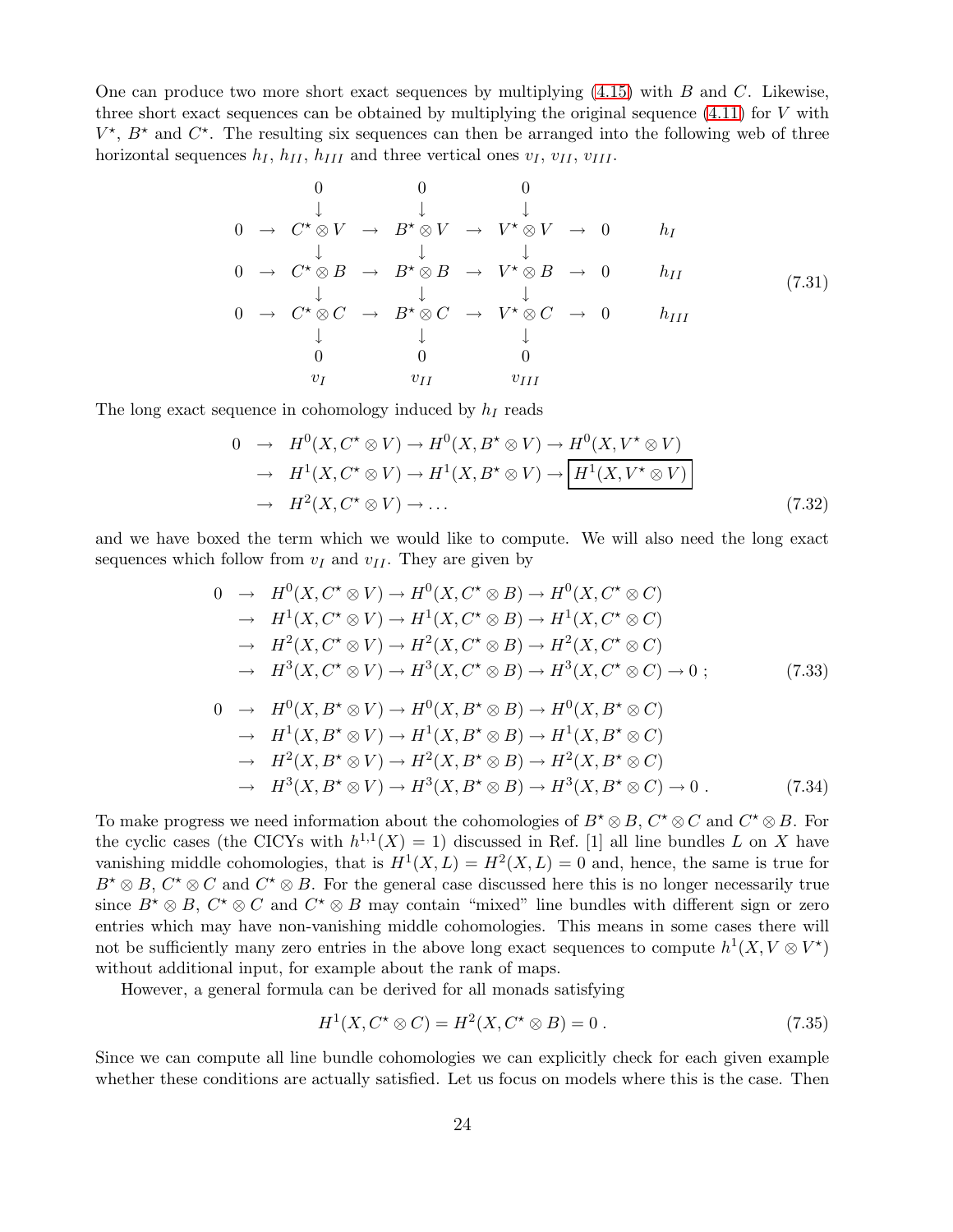the sequence [\(7.33\)](#page-24-0) implies that  $H^2(X, C^* \otimes V) = 0$  which means that [\(7.32\)](#page-24-1) breaks after the second line and this 6-term exact sequence implies:

<span id="page-25-1"></span>
$$
h^{1}(X, V^{*} \otimes V) = h^{1}(X, B^{*} \otimes V) - h^{1}(X, C^{*} \otimes V) + h^{0}(X, V^{*} \otimes V) - h^{0}(X, B^{*} \otimes V) + h^{0}(X, C^{*} \otimes V).
$$
\n(7.36)

In the above, we have used the fact that for any long exact sequence, whatever the number of terms, the total alternating sum of the dimensions of the terms vanishes.

We can apply a similar trick to the other 2 long exact sequences. Using our assumptions  $H^1(X, B^* \otimes C) \simeq H^2(X, C^* \otimes B) = 0$  in the sequence [\(7.34\)](#page-24-0) and  $H^1(X, C^* \otimes C) = 0$  in the sequence [\(7.33\)](#page-24-0) gives the two relations

$$
h^1(X, B^* \otimes V) - h^0(X, B^* \otimes V) = h^0(X, B^* \otimes C) - h^0(X, B^* \otimes B) + h^1(X, B^* \otimes B)
$$
  

$$
h^0(X, C^* \otimes V) - h^1(C^* \otimes V) = h^0(X, C^* \otimes B) - h^0(X, C^* \otimes C) - h^1(X, C^* \otimes B).
$$

Inserting these into Eq. [\(7.36\)](#page-25-1) and using the fact that for a stable  $SU(n)$  bundle  $V, h^0(X, V \otimes V^*) = 1$ (see Section 4.2 of [1]) gives the final result

<span id="page-25-2"></span>
$$
n_1 = h^1(X, V^* \otimes V) = h^0(X, B^* \otimes C) - h^0(X, B^* \otimes B) - h^0(X, C^* \otimes C)
$$
  
+ 
$$
h^0(X, C^* \otimes B) - h^1(X, C^* \otimes B) + h^1(X, B^* \otimes B) + 1 \quad (7.37)
$$

for the number of singlets. We emphasize that this is result is valid provided the monad satisfies the two conditions [\(7.35\)](#page-24-2). In this case, Eq. [\(7.37\)](#page-25-2) allows an explicit calculation of the number of singlets from the known line bundle cohomologies.

As an example, we consider the manifold  $\begin{bmatrix} 1 \\ 2 \end{bmatrix}$ 3  $\begin{array}{c} \begin{array}{c} \begin{array}{c} \begin{array}{c} \end{array}\\ \end{array} \end{array} \end{array}$ 2 4 , and the rank 4 monad bundle defined by

$$
B = \mathcal{O}_X(1,1)^{\oplus 6} \oplus \mathcal{O}_X(2,1)^{\oplus 2} , \quad C = \mathcal{O}_X(2,3)^{\oplus 2} \oplus \mathcal{O}_X(3,1)^{\oplus 2} . \tag{7.38}
$$

It can be checked from the known line bundle cohomologies that this bundle indeed satisfies the conditions [\(7.35\)](#page-24-2). The number of singlets, calculated from Eq. [\(7.37\)](#page-25-2), is then given by  $n_1 = 241$ .

For bundles which do not satisfy [\(7.35\)](#page-24-2) other methods can be employed. In favourable cases, the cohomologies of  $B^* \otimes B$ ,  $C^* \otimes C$  and  $C^* \otimes B$  may have a different pattern of zeros which still allows the derivation of a formula for  $n_1$  analogous to Eq. [\(7.37\)](#page-25-2) by combining appropriate parts of the sequences [\(7.32\)](#page-24-1), [\(7.33\)](#page-24-0) and [\(7.34\)](#page-24-0). If this is not possible one has to resort to ambient space methods and Koszul resolutions in combination with our results for the ranks of maps in Leray spectral sequences. Here, we will not present such a calculation which is likely to be complicated and, if required at all, should probably be only carried out for physically promising models. However, we stress that all the necessary technology is available so that the number of singlets can, not just in principle but in practice, be obtained for all positive monads on favourable CICYs.

## <span id="page-25-0"></span>8 Conclusions and Prospects

In this paper, we have analysed positive monad bundles with structure group  $SU(n)$  (where  $n =$ 3, 4, 5) on favourable CICY manifolds in the context of  $N = 1$  supersymmetric compactifications of the  $E_8 \times E_8$  heterotic string. We have shown that the class of these bundles, subject to the heterotic anomaly condition, is finite and consists of 7118 examples. More specifically, we find that these 7000 or so monads are concentrated on only 36 CICYs. All other of the 4500 or so CICYs do not allow positive monads which satisfy the anomaly condition.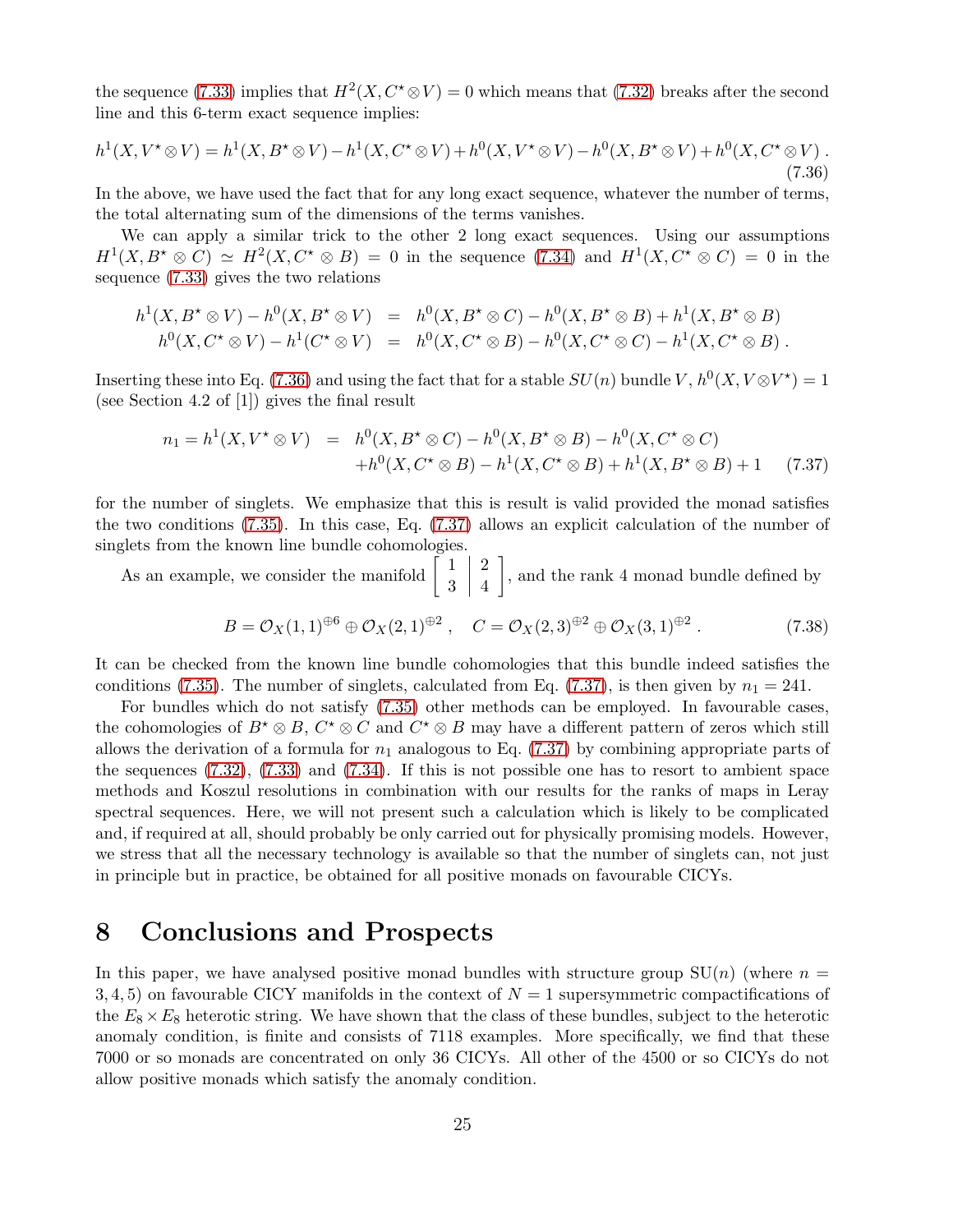As a highly non-trivial test for the stability of these bundles we have shown that  $H^0(X, \wedge^p V^*) = 0$ for  $p = 1, \ldots, \text{rk}(V) - 1$  for all our examples. A systematic stability proof will be presented in Ref. [46]. We have also shown how to calculate the complete particle spectrum for these models. In particular, we found that the number of anti-families always vanishes so that there are no vectorlike family anti-family pairs present in any of the models. For low-energy groups SO(10) and SU(5)  $(n = 4, 5)$  the number of Higgs fields vanishes at generic points in the bundle moduli space. However, as was shown in Ref. [1], for non-generic values of the bundle moduli, Higgs multiplets can arise. The details of this moduli-dependence of the spectrum (see Ref. [13]) have to be analysed for specific models, preferably focusing on physically promising examples. Furthermore, we have shown that the number of gauge singlets can be calculated, in many cases in terms of a generic formula, or else by applying more elaborate methods.

Based on the results for the particle spectrum, we have scanned the 7118 bundles imposing two rudimentary physical conditions. First, the number of families should equal 3k for some non-zero integer k, so there is a chance to obtain three families after dividing by a discrete symmetry of order k. In addition, the Euler number of the Calabi-Yau space should be divisible by  $k$ . It turns out that only 559 out of the 7118 bundles pass this basic test. If, in addition, one demands that the order  $k$ of the symmetry does not exceed 13 one is left with only 21 models.

This drastic reduction of the number of viable models due to a few basic physical constraints is not uncharacteristic and has been observed in the context of other string constructions [43, 44]. In our case, the main reason for this reduction is the relatively large values for the Euler characteristic of our models (roughly, a Gaussian distribution with a maximum at about 60, see Fig. [1\)](#page-17-1) in conjunction with the empirical fact that large discrete symmetries of Calabi-Yau manifolds are hard to find. In order to make this statement more precise a systematic analysis of discrete symmetries Γ on CICYs X (which lead to a smooth quotient  $X/\Gamma$ ) has to be carried out and the results of this analysis have to be combined with the results of the present paper. We are planning to perform this explicitly in the near future. However, even in the absence of such a classification of discrete symmetries we find it likely that the vast majority of positive monads will fail to produce three-family models on  $X/\Gamma$ given the large number of families on the "upstairs" manifold X.

These large numbers are, of course, directly related to the property of positivity. An obvious course of action is, therefore, to relax this condition and also allow zero or even slightly negative integers  $b_i^r$  and  $c_j^r$  in the definition [\(4.11\)](#page-10-1) of the monad. The number of these non-positive monads is vastly larger than the number of positive ones and it turns out the distribution of their Euler characteristics is peaked at smaller values, as expected. Crucially, as will be shown in Ref. [46], some of these non-positive monads are still stable and, hence, lead to supersymmetric models. We, therefore, believe that the generalisation to non-positive monads is a crucial step towards realistic models within this framework and work in this direction is underway [45].

## Acknowledgments

The authors would like to expression our sincere gratitude to Philip Candelas, Tristan Hübsch, Adrian Langer, Balazs Szendroi and Andreas Wisskirchen for many helpful discussions. L. A. thanks the US NSF and the Rhodes Foundation for support. Y.-H. H is indebted to the UK STFC for an Advanced Fellowship as well as the FitzJames Fellowship of Merton College, Oxford. A. L. is supported by the EC 6th Framework Programme MRTN-CT-2004-503369.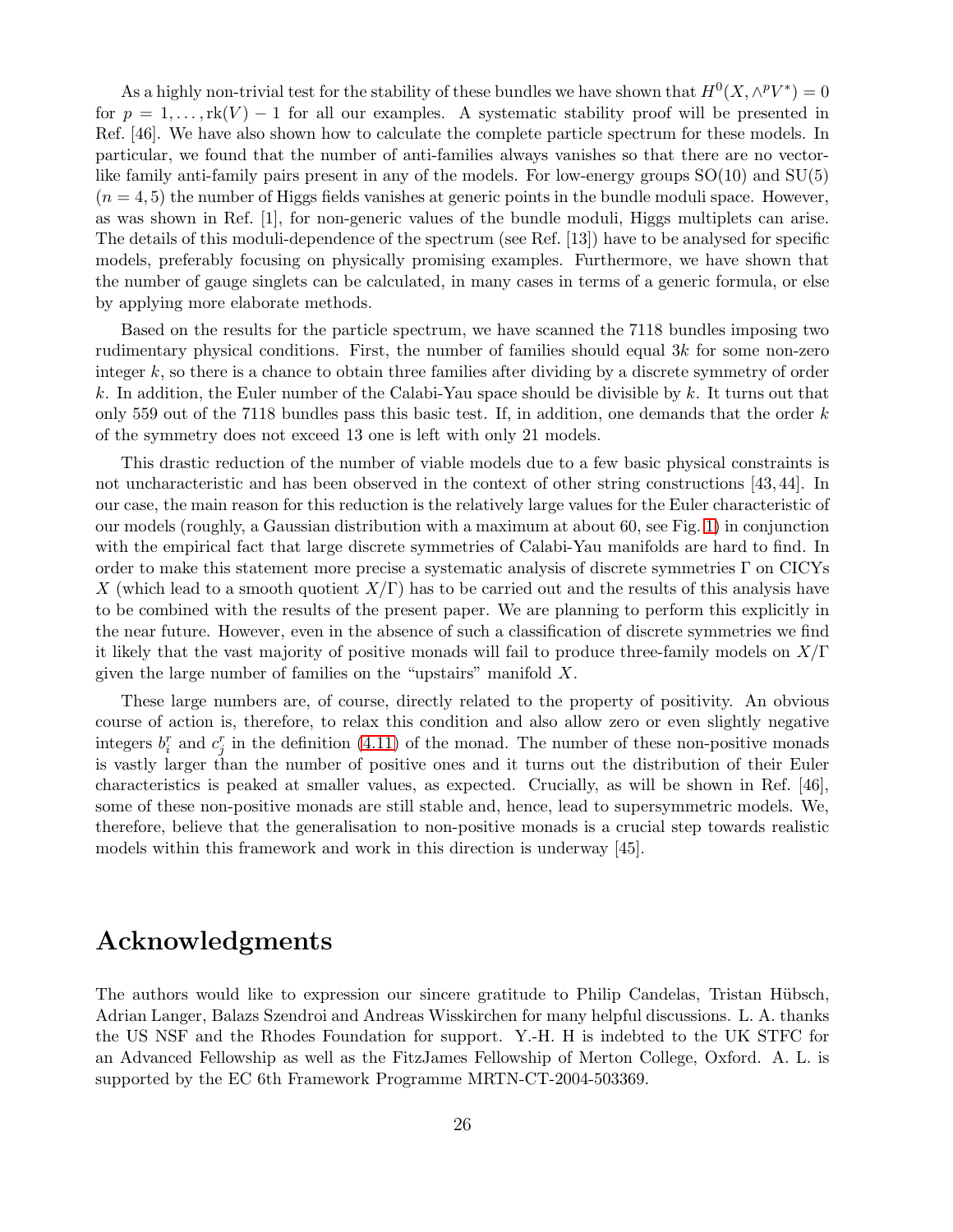## <span id="page-27-0"></span>A Notation and conventions

Throughout the paper we will adhere to the following notations:

| X                                       | Calabi-Yau threefold embedded in ambient space $\mathcal{A} = \mathbb{P}^{n_1} \otimes \cdots \otimes \mathbb{P}^{n_m}$                   |
|-----------------------------------------|-------------------------------------------------------------------------------------------------------------------------------------------|
| $[q_j^r]_{j=1,,K}^{r=1,,m}$             | configuration matrix for co-dimension $K$ CICY in product of $m$ projective spaces                                                        |
| $\mathcal{O}_{\mathcal{A}}(\mathbf{k})$ | product of line bundles $\mathcal{O}_{\mathcal{A}}(k^1) \otimes \cdots \otimes \mathcal{O}_{\mathcal{A}}(k^m)$ on A                       |
| $\mathcal{O}_X(\mathbf{k})$             | restriction of $\mathcal{O}_{\mathcal{A}}(\mathbf{k})$ to X                                                                               |
| $\mathcal N$                            | Normal bundle of X in $\mathcal A$                                                                                                        |
| TX                                      | Tangent bundle of X; similarly, $T\mathcal{A}$ is the tangent bundle of $\mathcal{A}$                                                     |
| V                                       | Vector bundle on X, the dual bundle is denoted $V^*$                                                                                      |
| B, C                                    | Sum of line bundles $\bigoplus_i \mathcal{O}_X(\mathbf{b}_i)$ and $\bigoplus_a \mathcal{O}_X(\mathbf{c}_a)$ on X                          |
| $\mathcal V$                            | Vector bundle on ambient $A$ which restricts to $V$ on $X$                                                                                |
| B, C                                    | Sums of line bundles $\bigoplus_i \mathcal{O}_{\mathcal{A}}(\mathbf{b}_i)$ and $\bigoplus_a \mathcal{O}_{\mathcal{A}}(\mathbf{c}_a)$ on A |

## <span id="page-27-1"></span>B Some Mathematical Preliminaries

In this appendix, we collect some useful mathematical facts which will be of importance throughout the paper. These can be found in standard references such as [30, 40–42].

**Serre Duality:** For a vector bundle V on a manifold M of complex dimension n, Serre duality relates the cohomology groups of  $V$  with those of its dual as:

<span id="page-27-3"></span>
$$
H^{i}(M, V) \simeq H^{n-i}(X, V^* \otimes K_M) \qquad i = 0, 1, \dots, n , \qquad (B.1)
$$

where  $K_M = \bigwedge^n TM^*$  is the canonical bundle of M. For a Calabi-Yau threefold X, the canonical bundle  $K_X$  is the trivial bundle  $\mathcal{O}_X$  and, hence, Serre duality takes the particularly simple form

$$
H^{i}(X, V) \simeq H^{3-i}(X, V^*) \qquad i = 0, 1, 2, 3. \tag{B.2}
$$

**Atiyah-Singer Index Theorem:** For a unitary bundle V on a Calabi-Yau threefold  $X$ , the index theorem relates the index, or the alternating sum of dimensions of the cohomology groups of V with the characteristic classes of the bundle and the manifold:

<span id="page-27-4"></span>
$$
ind(V) = \sum_{i=0}^{3} (-1)^{i} h^{i}(X, V) = \int_{X} ch(V) \wedge T d(X) = \frac{1}{2} \int_{X} c_{3}(V) ,
$$
 (B.3)

where  $Td(X)$  is the Todd class for the tangent bundle of X. Only in the last equality have we used the fact the both  $c_1(TX)$  and  $c_1(V)$  vanish.

**Higher Exterior Powers:** For  $SU(n)$  bundles we have the equivalences

<span id="page-27-2"></span>
$$
\wedge^p V \simeq \wedge^q V^\star \qquad p + q = n \tag{B.4}
$$

and the relation (see Appendix B of Ref. [12]),

$$
c_3(\wedge^2 V) = (n-4)c_3(V) . \tag{B.5}
$$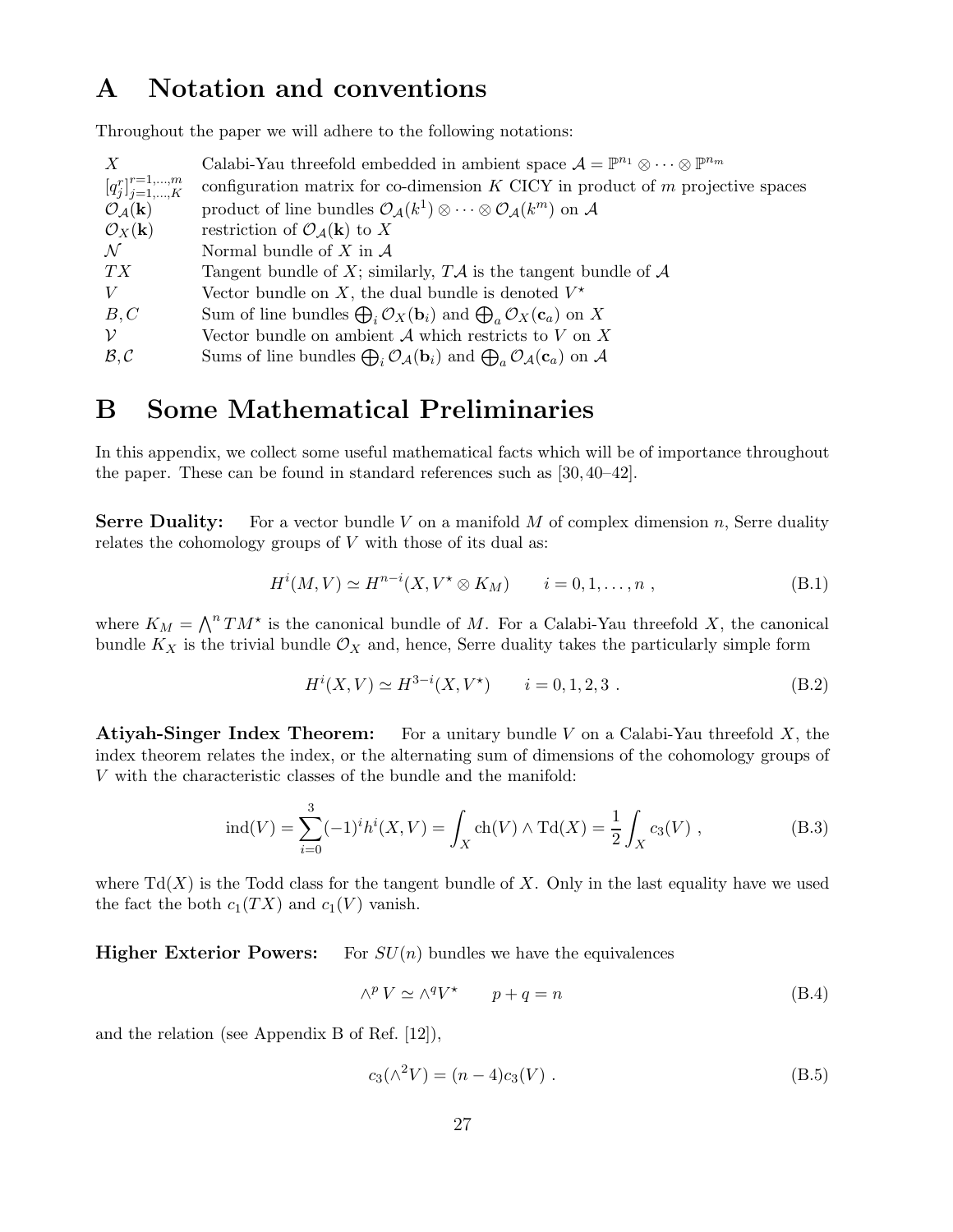**The Bott Formula:** The cohomology of line-bundles over a projective space  $\mathbb{P}^n$  is given by a simple formula, the so-called Bott formula (see, for example, Ref. [32]), which dictates that

<span id="page-28-1"></span>
$$
h^{q}(\mathbb{P}^{n},(\wedge^{p}T\mathbb{P}^{n})\otimes\mathcal{O}_{\mathbb{P}^{n}}(k)) = \begin{cases} {k+n+p+1 \choose p}{k+n \choose n-p} & q=0 & k > -p-1, \\ 1 & q=n-p & k=-n-1, \\ {-(k-p-1) \choose -k-n-1}{-(k-n-2) \choose p} & q=n & k < -n-p-1, \\ 0 & \text{otherwise} \end{cases}
$$
(B.6)

**Künneth formula:** The Künneth formula gives the cohomology of bundles over direct product of spaces. For a product  $\mathcal{A} = \mathbb{P}^{n_1} \otimes \cdots \otimes \mathbb{P}^{n_m}$  of projective spaces and  $\mathbf{k} = (k^1, \ldots, k^m)$ , it states that

<span id="page-28-5"></span>
$$
H^{n}(\mathcal{A},\mathcal{O}_{\mathcal{A}}(\mathbf{k})) = \bigoplus_{q_1 + \ldots + q_m = n} H^{q_1}(\mathbb{P}^{n_1},\mathcal{O}_{\mathbb{P}^{n_1}}(k^1)) \times \ldots \times H^{q_m}(\mathbb{P}^{n_m},\mathcal{O}_{\mathbb{P}^{n_m}}(k^m)),
$$
 (B.7)

**Kodaira Vanishing Theorem:** For positive line bundle L on a Kahler manifold M the Kodaira vanishing theorem states that

<span id="page-28-0"></span>
$$
H^q(M, L \otimes K_M) = 0 \quad \forall \ q > 0 , \tag{B.8}
$$

where  $K_M$  is the canonical bundle on M. For a Calabi-Yau manifold, X,  $K_X$  is trivial and therefore the only non-vanishing cohomology for a positive line bundle, L, on X is  $H^0(X, L)$ . On the ambient space A it is useful to look at the the Serre dual of Eq. [\(B.8\)](#page-28-0). For positive line bundles  $\mathcal L$  on  $\mathcal A$ Eq. [\(B.1\)](#page-27-3) this leads to  $H^q(\mathcal{A}, \mathcal{L} \otimes K_{\mathcal{A}}) \simeq H^{\dim(\mathcal{A})-q}(\mathcal{A}, \mathcal{L}^* \otimes K_{\mathcal{A}}^* \otimes K_{\mathcal{A}})$ . The canonical bundle  $K_{\mathcal{A}}$ and its dual tensor to  $\mathcal{O}_{\mathcal{A}}$  and we have the important fact that

<span id="page-28-4"></span>
$$
H^{q}(\mathcal{A}, \mathcal{L}^{\star}) = 0 \text{ unless } q = \dim(\mathcal{A}).
$$
\n(B.9)

Koszul Resolution The standard method of computing the cohomology of a vector bundle  $V = \mathcal{V}|_X$  obtained by restricting the bundle (or sheaf) V on the ambient space A to the variety X is the so-called *Koszul Resolution* of V . In general, if X is a smooth hypersurface of co-dimension K, which is the zero locus of a holomorphic section s of the bundle  $\mathcal{N}$ , then the following exact sequence exists:

<span id="page-28-2"></span>
$$
0 \to \mathcal{V} \otimes \wedge^K \mathcal{N}^{\star} \to \mathcal{V} \otimes \wedge^{K-1} \mathcal{N}^{\star} \to \dots \to \mathcal{V} \otimes \mathcal{N}^{\star} \to \mathcal{V} \to V \to 0.
$$
 (B.10)

Thus, if the cohomology of the bundles  $\wedge^{j} \mathcal{N}^* \otimes \mathcal{V}$  are known on the ambient space, we can use the Koszul sequence to determine the cohomology of  $V$ . We recall that for a CICY, the normal bundle is given in terms of the configuration matrix, as in Eq. [\(3.5\)](#page-7-4).

**Exterior-Power Sequence:** Given a short exact sequence of vector bundles A, B and C on any manifold:

$$
0 \to A \to B \to C \to 0 ,
$$

there exists a long exact sequence for the p-th exterior power of  $C$ , derivable from a so-called Eagon-Northcott complex. This sequence reads:

<span id="page-28-3"></span>
$$
0 \to S^p A \to S^{p-1} A \otimes B \to \dots \to A \otimes \wedge^{p-1} B \to \wedge^p B \to \wedge^p C \to 0 .
$$
 (B.11)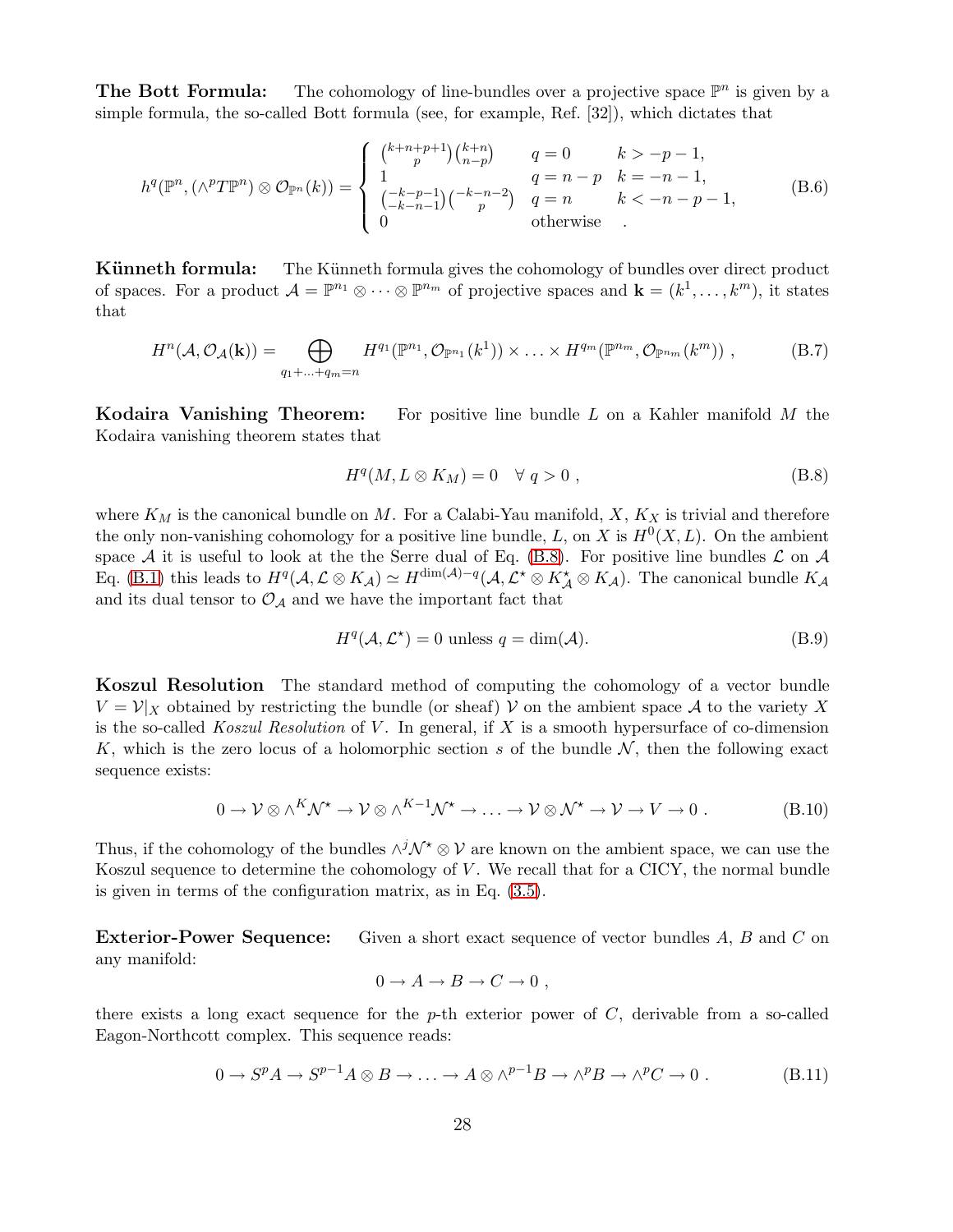## <span id="page-29-0"></span>C More on CICYs

We have introduced basic facts about CICYs in the main text. In this appendix, we present some more detailed properties relevant to our investigation. Many of these are standard results which can be found, for example, in Ref. [30] but we also discuss some new aspects, in particular the redundancy in the CICY list.

#### <span id="page-29-1"></span>C.1 Chern Classes and Intersection Form

We focus on a class of CICYs  $X$ , defined as the common zero locus of  $K$  polynomials in an ambient space  $\mathcal{A} = \mathbb{P}^{n_1} \otimes \cdots \otimes \mathbb{P}^{n_m}$  with m projective factors of dimension  $n_r$ .. This CICY is characterised by a configuration matrix  $[q_j^r]_{j=1,\dots,K}^{r=\dots,m}$ , as in Eq. [\(3.3\)](#page-7-1), where  $q_j^r$  denotes the degree of the j<sup>th</sup> polynomial in the variables of the  $r<sup>th</sup>$  projective space. These degrees are subject to the complete intersection condition [\(3.2\)](#page-7-2) and the condition [\(3.4\)](#page-7-3) which ensures the vanishing of the first Chern class  $c_1(TX)$ . Integration over X can be reduced to integration over the ambient space  $A$  using the formula

$$
\int_X \cdot \, = \, \int_{\mathcal{A}} \mu \wedge \cdot \, , \qquad \mu := \wedge_{j=1}^K \left( \sum_{r=1}^m q_r^j J_r \right) \, . \tag{C.12}
$$

In this way, one can compute the triple intersection numbers

<span id="page-29-2"></span>
$$
d_{rst} = \int_X J_r \wedge J_s \wedge J_t \tag{C.13}
$$

where  $J_r$  are the Kahler forms of the ambient space projective factors  $\mathbb{P}^{n_r}$ . The Chern classes are given as simple functions of the entries in the configuration matrix [30]. The total Chern class can be expanded in terms of the ambient space Kahler forms as

$$
c(TX) = c_1^r(TX)J_r + c_2^{rs}(TX)J_rJ_s + c_3^{rst}(TX)J_rJ_sJ_t,
$$
\n(C.14)

where

$$
c_1^r(TX) = 0 \tag{C.15}
$$

$$
c_2^{rs}(TX) = \frac{1}{2} \left[ -\delta^{rs}(n_r+1) + \sum_{j=1}^{K} q_j^r q_j^s \right]
$$
(C.16)

$$
c_3^{rst}(TX) = \frac{1}{3} \left[ \delta^{rst}(n_r + 1) - \sum_{j=1}^{K} q_j^r q_j^s q_j^t \right].
$$
 (C.17)

The second Chern class should be expressed as  $c_2(TX) = c_{2r}(TX)v^r$  relative to a basis  $v^r$  of  $H^4(X,\mathbb{Z})$ , as defined in Eq. [\(3.6\)](#page-8-2). The conversion from the coefficients  $c_2^{rs}(TX)$  above can be accomplished by contraction with the intersection numbers

$$
c_{2r}(TX) = d_{rst}c_2^{st}(TX) . \qquad (C.18)
$$

Similarly, the Euler number  $\chi(X)$  is obtained from

$$
\chi(X) = d_{rst} c_3^{rst}(TX) . \tag{C.19}
$$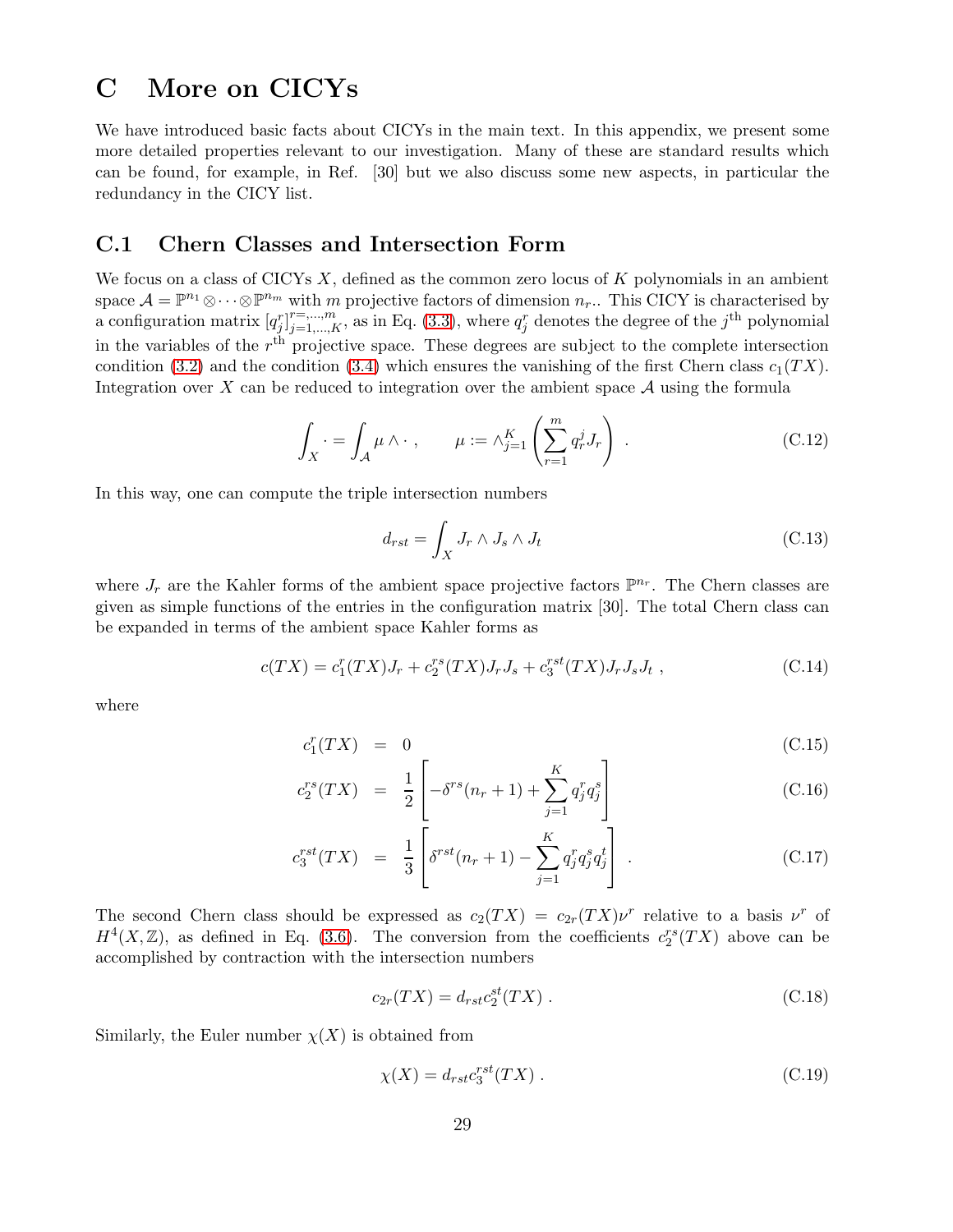### <span id="page-30-0"></span>C.2 Hodge Numbers

We wish to know the full topological data of X including the Hodge numbers  $h^{1,1}(X)$  and  $h^{2,1}(X)$ , whose difference, by the Index Theorem [\(B.3\)](#page-27-4), is the Euler number  $\chi(X)$ :

$$
h^{1,1}(X) - h^{2,1}(X) = \frac{1}{2}\chi(X) .
$$
 (C.20)

Therefore, it suffices to compute either one of these two Hodge numbers. This calculation is the subject of Ref. [4] and it this turns out to be much more involved than calculating the Euler number. While this paper explains the basic method, sadly, the actual data for these Hodge numbers seems to have been lost. Both for the purpose of reconstructing this data and because related techniques can be applied to monad bundles it is useful to review the methods of Ref. [4].

Recalling that

$$
H^{p,q}(X) \simeq H^q(X, \wedge^p T^*X) \;, \tag{C.21}
$$

where  $T^*X$  is the cotangent bundle of X, we can write the desired cohomologies as

<span id="page-30-2"></span>
$$
H^{1,1}(X) = H^1(M, T^*X), \qquad H^{2,1}(X) \simeq H^{1,2}(X) = H^2(X, T^*X) \simeq H^1(X, TX) \ . \tag{C.22}
$$

In the second part of the above expression, we have used Serre duality, [\(B.1\)](#page-27-3), to establish the isomorphism between  $H^2(X, T^*X)$  and  $H^1(X, TX)$ .

We can therefore concentrate on the computing  $H^1(X,TX)$ . We invoke the Euler sequence which states that, for an embedding of X into an ambient space  $A$ , there is a short exact sequence

$$
0 \to TX \to T\mathcal{A}|_X \to \mathcal{N}|_X \to 0 , \qquad (C.23)
$$

where  $\mathcal N$  is the normal bundle of X in A and TA is the the tangent bundle of A. The bar and the subscript,  $X$ , denotes restriction of the bundle to the Calabi-Yau manifold  $X$ . This induces a long exact sequence in cohomology as

$$
\begin{array}{rcl}\n0 & \rightarrow & H^0(X, TX) & \rightarrow & H^0(X, T\mathcal{A}|_X) & \rightarrow & H^0(X, \mathcal{N}|_X) & \rightarrow \\
 & \rightarrow & H^1(X, TX) & \xrightarrow{\mathrm{d}} & H^1(X, T\mathcal{A}|_X) & \rightarrow & H^1(X, \mathcal{N}|_X) & \rightarrow \\
 & \rightarrow & H^2(X, TX) & \rightarrow & \dots\n\end{array} \tag{C.24}
$$

Since X is a Calabi-Yau manifolds it follows that  $H^0(X, TX) = H^{1,3}(X) = 0$ . Using this, the relations [\(C.22\)](#page-30-2), and the fact that  $rk(d) = 0$  (see Eq. (6.1) of Ref. [4]), we have the short exact sequence

$$
0 \to H^0(X, T\mathcal{A}|_X) \to H^0(X, \mathcal{N}|_X) \to H^{2,1}(X) \to 0 , \qquad (C.25)
$$

and, consequently,

<span id="page-30-3"></span>
$$
h^{2,1}(X) = h^0(X, \mathcal{N}|_X) - h^0(X, T\mathcal{A}|_X) .
$$
 (C.26)

#### <span id="page-30-1"></span>C.2.1 Hodge Number Obstructions

Making use of the essential techniques of Leray tableaux and Koszul resolutions, one can, in principle compute the two terms in Eq. [\(C.26\)](#page-30-3) and, hence, obtains the Hodge numbers of complete intersection 3-folds. However, direct calculation shows that one quickly encounters certain obstructions to the computation which will naturally divide our set of 7890 configurations.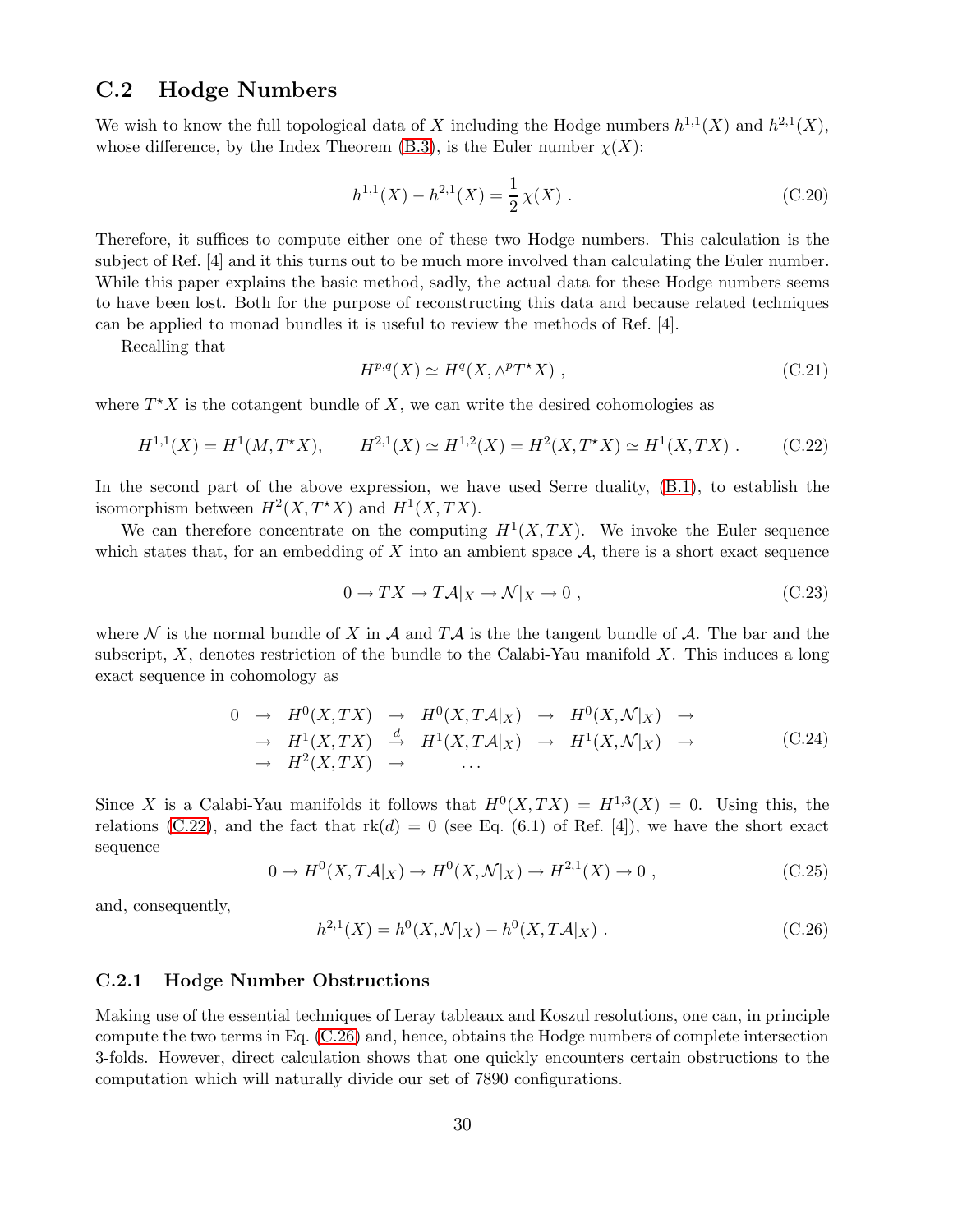Trivial Direct Products First of all, we recognize that there are trivial cases in the list, comprising of CICYs which are simply direct products of lower-dimensional Calabi-Yau manifolds, viz.,  $K3 \times T^2$  and  $T^6$ . These generically have reduced holonomy and we shall not consider them. The identifiers for these are 31-52, a total of 22 cases. Therefore, our list is immediately reduced to be of length 7868.

Normal Bundle and Obstructions The Leray  $E_1^{j,k}$  $L_1^{j,k}(\mathcal{N}_X)$  tableaux is readily established for the normal bundle  $\mathcal{N}_X$  according to [\(B.6\)](#page-28-1) and [\(B.7\)](#page-28-5). It turns out that if there exists  $j \leq j'$  in  $[-K, 0]$  such that

$$
E_1^{j,j}(\mathcal{N}|_X) \neq 0 \text{ and } E_1^{j',-j'}(\mathcal{N}|_X) \neq 0 ,
$$
 (C.27)

then, the spectral sequence cannot be iterated to obtain  $E_{\infty}$  without the knowledge of the ranks of some maps. Such a case, which we call "normal bundle obstructed" needs to be addressed separately [4]. For all remaining cases, the Leray spectral sequence actually terminates at  $E_1$  and we can read off the required cohomology as [4]:

<span id="page-31-0"></span>
$$
h^{0}(X,\mathcal{N}|_{X}) = \sum_{j=0}^{K} e_{1}^{j,j}(\mathcal{N}|_{X}) + \sum_{j=1}^{K} \sum_{l=0}^{j-1} (-1)^{j+l} e_{1}^{l,j}(\mathcal{N}|_{X}).
$$
\n(C.28)

In the above, we have used, and shall henceforth adopt, the notation that  $h^j$  is the dimension of the cohomology group  $H^j$ ,  $e^{j,k}_{r}$  is the dimension of  $E^{j,k}_{r}$ .

Now, we find a total of 12 normal bundle obstructed cases, namely the CICYs with identifiers 1443, 1877, 2569, 2980, 3747, 4228, 4448, 4757, 6174, 6229, 7236 and 7243. For these, Ref. [4] gives a rule to replace the configuration matrix by an isomorphic one which does not have a normal bundle obstruction. To this equivalent configuration, Eq. [\(C.28\)](#page-31-0) can then be directly applied.

Tangent Bundle and Obstructions Like the normal bundle spectral sequence the tangent bundle spectral sequence can, in general, be obstructed, that is, one cannot compute  $E_{\infty}$  without knowledge of specific maps. However, for the case of compete intersection calabi-yau manifolds we are saved from this difficulty by several useful results.

The first such result is that for a particular class of configurations (those without a decomposing  $(n-1)$ -leg, see Ref. [4] for a description of the dot/leg diagrams and notation),  $E_1^{q+k,k}$  $1^{q+\kappa,\kappa}(V)$  vanishes for  $q \geq n-1$  for any bundle V on X. It turns out that if a diagram representing a Calabi-Yau 3-fold has no decomposing 1-legs,  $H^1(X, T\mathcal{A})$  vanishes and no decomposing 2-legs implies that  $H^2(X, N) = 0$ so that the sequences

$$
0 \to H^0(X, T\mathcal{A}) \to H^0(X, N_X) \to H^1(X, TX) \to 0
$$
  

$$
0 \to H^1(X, N_X) \to H^2(X, TX) \to H^2(X, T\mathcal{A}) \to 0
$$
 (C.29)

are exact [4].

For 3-folds with decomposing 1-legs the hodge numbers can be computed by relying on the classification of complex surfaces (see Eq. (2.4)in Ref. [4]). Simple formulas for these Hodge numbers in terms of sub-diagrams were found in [4]. For the bulk of cases, however, the diagrams have no decomposing 1-legs.

Further, it can be shown that an n-fold configuration with the property of a decomposing  $(n-1)$ leg is equivalent to another one with no decomposing  $(n - 1)$ -leg [4]. So in analysing configurations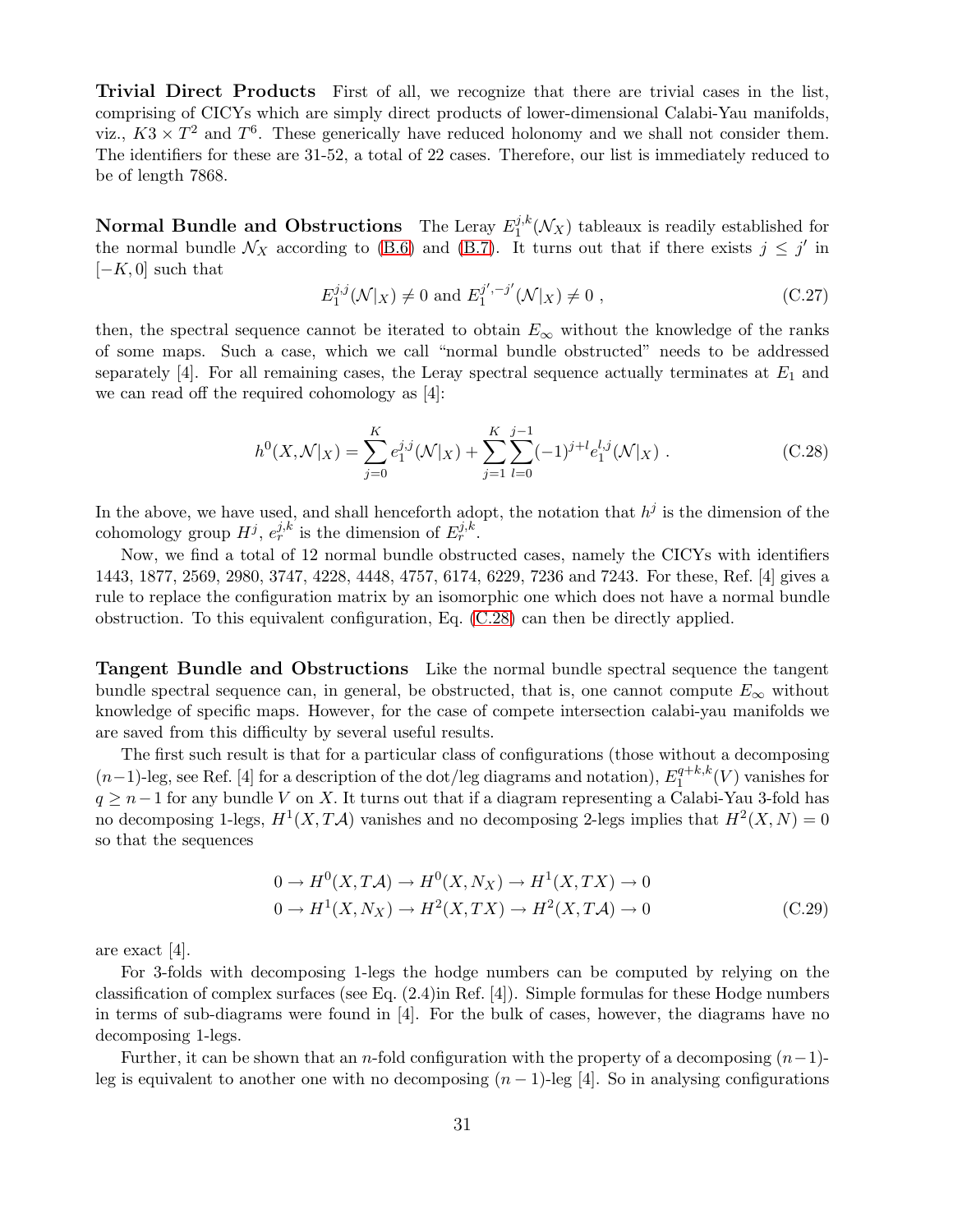representing Calabi-Yau 3-folds it is sufficient to look only at configurations with no decomposing 2-legs. This leads to the following structure

$$
E_1^{0,0}(T\mathcal{A}) = \bigoplus_{r=1}^m H^0(\mathbb{P}_r^{n_r}, T(\mathbb{P}_r^{n_r}));
$$
  
\n
$$
E_1^{K+2,K}(T\mathcal{A}) \approx C^m;
$$
  
\n
$$
E_1^{q+k,k}(T\mathcal{A}) \ni H^0(\mathbb{P}_r^{n_r}, T(\mathbb{P}_r^{n_r}) \otimes h_r^{-1}) \approx C^{n_r+1}, \quad \forall \{A, r : \sum_{a \in S} q_a^r = 1, k = |S| + 1\}
$$

where  $|S|$  denotes the cardinality of S, the set of indices labeling a subset of constraints which act only in a  $(q + k)$ -dimensional factor of the ambient space A. With these results in hand, we can compute the Hodge numbers of X.

#### <span id="page-32-0"></span>C.3 Redundancy in the CICY list

It is worth observing that the 7890 CICYs which appear in the original list are presumably not all topologically distinct [39]. This is a relatively new observation and should be pointed out.

Wall's theorem (see, for example, Ref. [30]) states that for real six-folds, the intersection form and the second Potryagin class suffice to distinguish non-isormophism. Though for complex threefolds, these are not enough, the two quantities are good indicators (and will be enough to distinguish our heterotic models). Therefore, we propose a simple check for redundancy. We compare the basic topological invariants Hodge numbers  $h^{1,1}(X)$ ,  $h^{2,1}(X)$ , second Chern class  $c_{2r}(TX)$ , and intersection numbers  $d_{rst}$ , and identify any two CICYs with identical sets, up to permutation in the indices r, s.

Upon implementing such a scan one finds, of the 7890 in the original list, that there are 378 sets of redundancies, consisting of equivalent pairs, triples, or even n-tuples for n as large as 6. These are expected to have isomorphism. In all, 813 manifolds are involved; taking one representative from each of the 378 sets, a total of 435 CICY seem redundant. Throughout the rest of the paper, however, we will adhere to the original identifier names of the manifolds to avoid confusion and shall point out explicitly, where necessary, the equivalences.

## References

- [1] L. B. Anderson, Y. H. He and A. Lukas, "Heterotic compactification, an algorithmic approach," JHEP 0707, 049 (2007) [\[arXiv:hep-th/0702210\]](http://arXiv.org/abs/hep-th/0702210).
- [2] P. Candelas, A. M. Dale, C. A. Lutken and R. Schimmrigk, "Complete Intersection Calabi-Yau Manifolds," Nucl. Phys. B 298, 493 (1988).
- [3] P. Candelas, C. A. Lutken and R. Schimmrigk, "Complete Intersection Calabi-Yau Manifolds. 2. Three Generation Manifolds," Nucl. Phys. B 306, 113 (1988).
- [4] P. S. Green, T. Hubsch and C. A. Lutken, "All Hodge Numbers Of All Complete Intersection Calabi-Yau Manifolds," Class. Quant. Grav. 6, 105 (1989).
- [5] P. S. Green, and T. Hubsch, "All Hodge Numbers Of All Complete Intersection Calabi-Yau Manifolds," Comm. Math. Phys. 11, 231 (1988).
- [6] A. M. He and P. Candelas, "On The Number Of Complete Intersection Calabi-Yau Manifolds," Commun. Math. Phys. 135, 193 (1990).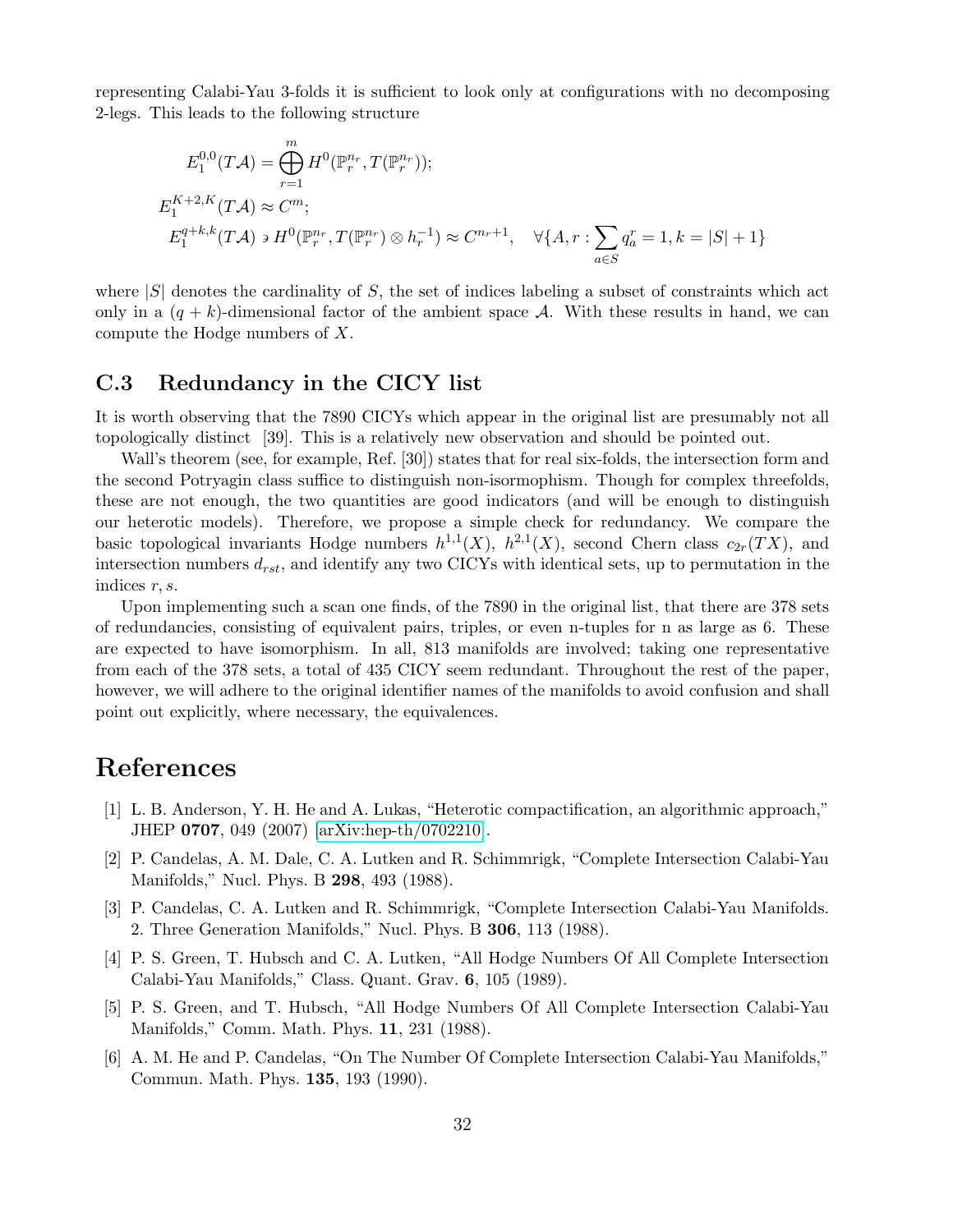- [7] M. Gagnon and Q. Ho-Kim, "An Exhaustive list of complete intersection Calabi-Yau manifolds," Mod. Phys. Lett. A 9 (1994) 2235.
- [8] P. Candelas, G. T. Horowitz, A. Strominger and E. Witten, "Vacuum Configurations For Superstrings," Nucl. Phys. B 258, 46 (1985).
- [9] E. Witten, "New Issues In Manifolds Of SU(3) Holonomy," Nucl. Phys. B 268 (1986) 79.
- [10] M. B. Green, J. H. Schwarz and E. Witten, "Superstring Theory, Vol II," CUP, 1987.
- [11] K. Uhlenbeck and S.-T. Yau, "On the existence of Hermitian Yang-Mills connections in stable bundles," Comm. Pure App. Math. 39 257 (1986), 42 703 (1986). S. Donaldson, "Anti Self-Dual Yang-Mills Connections over Complex Algebraic Surfaces and Stable Vector Bundles," Proc. London Math. Soc. 3 1 (1985).
- [12] R. Donagi, Y. H. He, B. A. Ovrut and R. Reinbacher, "The particle spectrum of heterotic compactifications," JHEP 0412, 054 (2004) [\[arXiv:hep-th/0405014\]](http://arXiv.org/abs/hep-th/0405014). Y. H. He, "GUT particle spectrum from heterotic compactification," Mod. Phys. Lett. A 20 (2005) 1483.
- [13] R. Donagi, Y. H. He, B. A. Ovrut and R. Reinbacher, "Moduli dependent spectra of heterotic compactifications," Phys. Lett. B 598, 279 (2004) [\[arXiv:hep-th/0403291\]](http://arXiv.org/abs/hep-th/0403291).
- [14] V. Braun, Y. H. He, B. A. Ovrut and T. Pantev, "A heterotic standard model," Phys. Lett. B 618, 252 (2005) [\[arXiv:hep-th/0501070\]](http://arXiv.org/abs/hep-th/0501070). V. Braun, Y. H. He, B. A. Ovrut and T. Pantev, "A standard model from the  $E(8) \times E(8)$  heterotic superstring," JHEP 0506, 039 (2005) [\[arXiv:hep-th/0502155\]](http://arXiv.org/abs/hep-th/0502155).
- [15] V. Braun, Y. H. He, B. A. Ovrut and T. Pantev, "The exact MSSM spectrum from string theory," JHEP 0605, 043 (2006) [\[arXiv:hep-th/0512177\]](http://arXiv.org/abs/hep-th/0512177).
- [16] V. Bouchard and R. Donagi, "An SU(5) heterotic standard model," Phys. Lett. B 633, 783 (2006) [\[arXiv:hep-th/0512149\]](http://arXiv.org/abs/hep-th/0512149).
- [17] R. Donagi, Y. H. He, B. A. Ovrut and R. Reinbacher, "Higgs doublets, split multiplets and heterotic SU(3)C x SU(2)L x U(1)Y spectra," Phys. Lett. B 618, 259 (2005) [\[arXiv:hep-th/0409291\]](http://arXiv.org/abs/hep-th/0409291). R. Donagi, Y. H. He, B. A. Ovrut and R. Reinbacher, "The spectra of heterotic standard model vacua," JHEP 0506, 070 (2005) [\[arXiv:hep-th/0411156\]](http://arXiv.org/abs/hep-th/0411156).
- [18] V. Braun, Y. H. He, B. A. Ovrut and T. Pantev, "Vector bundle extensions, sheaf cohomology, and the heterotic standard model," Adv. Theor. Math. Phys. **10**, 4 (2006) [\[arXiv:hep-th/0505041\]](http://arXiv.org/abs/hep-th/0505041).
- [19] J. Distler and E. Sharpe, "Heterotic compactifications with principal bundles for general groups and general levels," [arXiv:hep-th/0701244.](http://arXiv.org/abs/hep-th/0701244)
- [20] V. Bouchard and R. Donagi, "On heterotic model constraints," [arXiv:0804.2096](http://arXiv.org/abs/0804.2096) [hep-th].
- [21] P. Candelas, X. de la Ossa, Y. H. He and B. Szendroi, "Triadophilia: A Special Corner in the Landscape," [arXiv:0706.3134](http://arXiv.org/abs/0706.3134) [hep-th].
- [22] R. Blumenhagen, S. Moster and T. Weigand, "Heterotic GUT and standard model vacua from simply connected Calabi-Yau manifolds," Nucl. Phys. B 751, 186 (2006)  $\arXiv:hep-th/0603015$ . R. Blumenhagen, S. Moster, R. Reinbacher and T. Weigand, "Massless spectra of three gener-
- ation  $U(N)$  heterotic string vacua," [\[arXiv:hep-th/0612039\]](http://arXiv.org/abs/hep-th/0612039). [23] R. Hartshorne, "Algebraic Geometry, Springer," GTM 52, Springer-Verlag, 1977. P. Griffith, J. Harris, "Principles of algebraic geometry," 1978.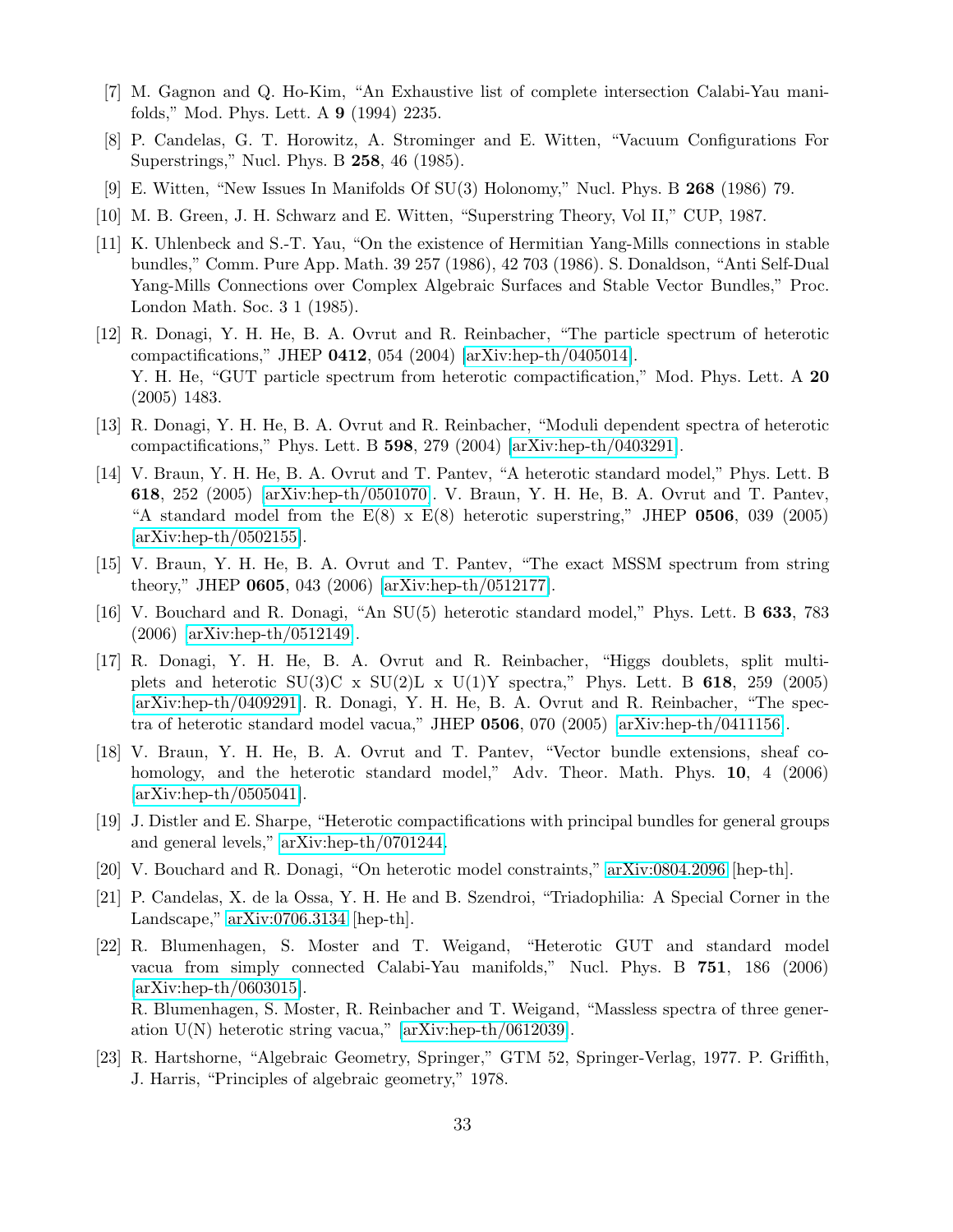- [24] G. Horrocks and D. Mumford, "A rank 2 vector bundle on  $\mathbb{P}^4$  with 15000 symmetries," Topology, 12:63-81, (1973).
- [25] A. Beilinson, "Coherent sheaves on  $\mathbb{P}^n$  and problems in linear algebra," Funktsional. Anal. i Prilozhen. 12 (1978), no. 3, 68-69.
- [26] M. Maruyama," Moduli of stable sheaves, II ," J. Math. Kyoto Univ. 18-3, 1978, 557-614.
- [27] C. Okonek, M. Schneider, H. Spindler, "Vector Bundles on Complex Projective Spaces," Birkhauser Verlag, 1988
- [28] D. Huybrechts and M. Lehn, "The Geometry of Moduli Spaces of Sheaves," Aspects of Mathematics E 31, Vieweg (1997 ).
- [29] S. Hosono, A. Klemm, S. Theisen and S. T. Yau, "Mirror symmetry, mirror map and applications to complete intersection Calabi-Yau spaces," Nucl. Phys. B 433, 501 (1995) [\[arXiv:hep-th/9406055\]](http://arXiv.org/abs/hep-th/9406055).
- [30] T. Hubsch "Calabi-Yau Manifolds A Bestiary for Physicists," World Scientific, Singapore, 1994.
- [31] The CALABI-YAU Home Page, http://www.th.physik.uni-bonn.de/th/Supplements/cy.html
- [32] J. Distler and B. R. Greene, "Aspects of  $(2,0)$  String Compactifications," Nucl. Phys. B 304, 1 (1988).
- [33] S. Kachru, "Some Three Generation (0,2) Calabi-Yau Models," Phys. Lett. B 349, 76 (1995) [\[arXiv:hep-th/9501131\]](http://arXiv.org/abs/hep-th/9501131).
- [34] R. Blumenhagen, "Target space duality for  $(0,2)$  compactifications," Nucl. Phys. B 513, 573 (1998) [\[arXiv:hep-th/9707198\]](http://arXiv.org/abs/hep-th/9707198). R. Blumenhagen, R. Schimmrigk and A. Wisskirchen, "(0,2) mirror symmetry," Nucl. Phys. B 486, 598 (1997) [\[arXiv:hep-th/9609167\]](http://arXiv.org/abs/hep-th/9609167).
- [35] M. R. Douglas and C. G. Zhou, "Chirality change in string theory," JHEP 0406, 014 (2004) [\[arXiv:hep-th/0403018\]](http://arXiv.org/abs/hep-th/0403018).
- [36] Maria Chiara Brambilla, "Semistability of certain bundles on a quintic Calabi-Yau threefold," [math.AG/0509599.](http://arXiv.org/abs/math/0509599)
- [37] W. Fulton and R. Lazarsfeld, "On the connectedness of degeneracy loci and special divi sors," Acta Math. 146, 271-283 (1981).
- [38] P. Candelas and X. de la Ossa, "Moduli Space of Calabi-Yau Manifolds," Nucl. Phys. B 355, 455 (1991). A. C. Avram, P. Candelas, D. Jancic and M. Mandelberg, "On the Connectedness of Moduli Spaces of Calabi-Yau Manifolds," Nucl. Phys. B 465, 458 (1996) [\[arXiv:hep-th/9511230\]](http://arXiv.org/abs/hep-th/9511230). P. Candelas, P. S. Green and T. Hubsch, "Rolling Among Calabi-Yau Vacua," Nucl. Phys. B 330, 49 (1990).
- [39] P. Candelas, Private communications.
- [40] R. Hartshorne, "Algebraic Geometry, Springer," GTM 52, Springer-Verlag, 1977.
- [41] P. Griffith, J. Harris, "Principles of algebraic geometry," 1978.
- [42] W. Fulton and J. Harris *Representation Theory: A First Course,* Springer, New York, 1991.
- [43] F. Gmeiner, R. Blumenhagen, G. Honecker, D. Lust and T. Weigand, "One in a billion: MSSMlike D-brane statistics," JHEP 0601, 004 (2006) [\[arXiv:hep-th/0510170\]](http://arXiv.org/abs/hep-th/0510170).